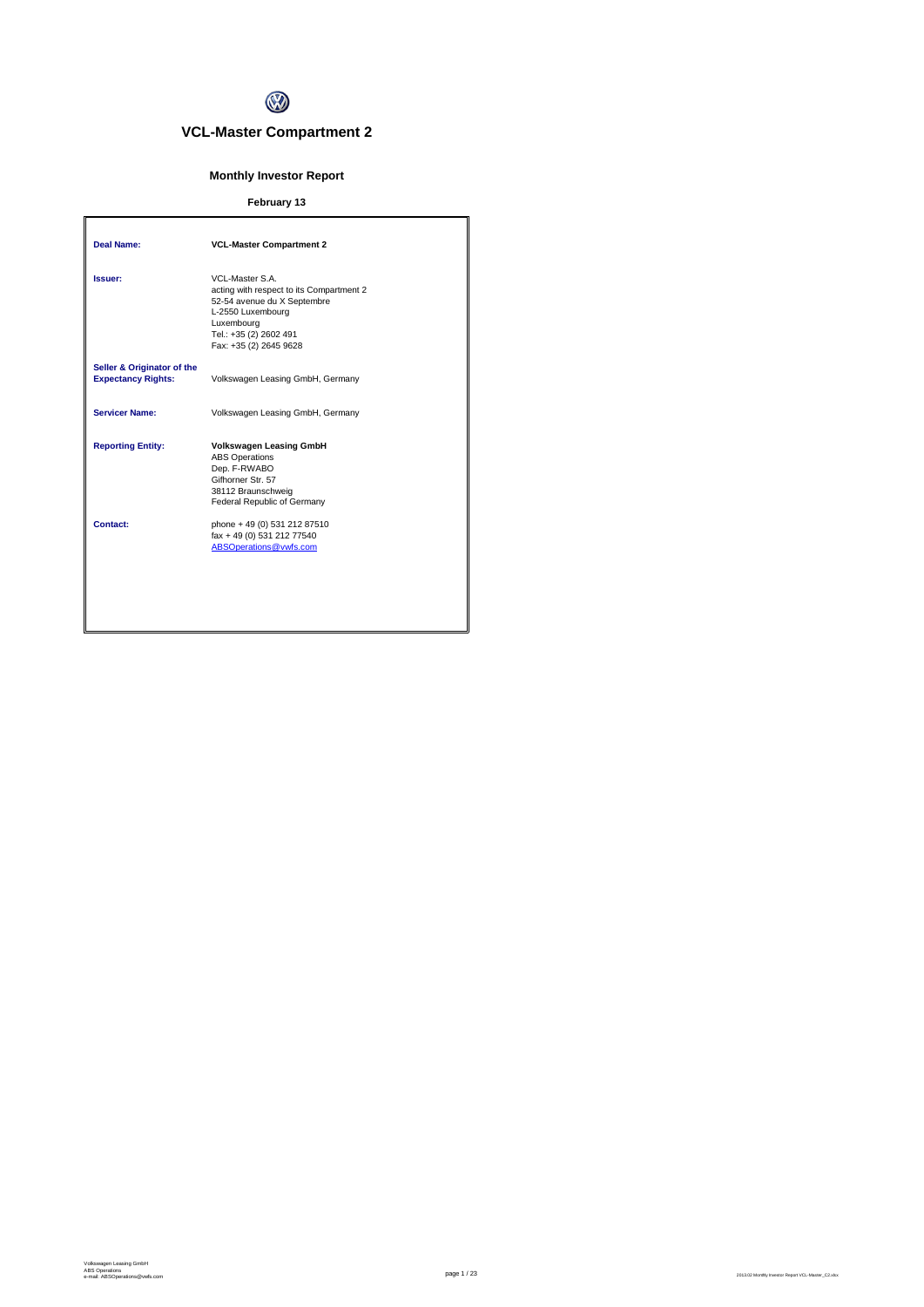|                                 | Date:                                 | 18.03.2013    |
|---------------------------------|---------------------------------------|---------------|
| <b>VCL-Master Compartment 2</b> | <b>Monthly Period:</b>                | February 13   |
| <b>Monthly Investor Report</b>  | Payment Date:                         | 25.03.2013    |
|                                 | Period No.:                           | 37            |
|                                 | Interest Accrual Period:              | 25.02.2013    |
|                                 | to                                    | 25.03.2013    |
| <b>Contents</b>                 | (≕                                    | days)<br>- 28 |
|                                 | Base Interest Rate (1-Month Euribor): | 0.1190%       |
|                                 |                                       |               |
|                                 |                                       |               |

| Page           | <b>Table of Contents</b>                                                       |
|----------------|--------------------------------------------------------------------------------|
| 1              | Cover                                                                          |
| 2              | Contents                                                                       |
| 3              | <b>Reporting Details</b>                                                       |
| 4              | <b>Parties Overview</b>                                                        |
| 5/6            | Transaction Events & Trigger                                                   |
| $\overline{7}$ | <b>Transaction Party Ratings</b>                                               |
| 8              | Information regarding the Notes (I)                                            |
| 9              | Information regarding the Notes (II)                                           |
| 10             | Credit Enhancement                                                             |
| 11             | Waterfall                                                                      |
| 12             | (Expected) Amortisation Profile                                                |
| 13             | Run Out Schedule                                                               |
| 14             | Information Regarding the Expectancy Rights Pool - Outstanding Contracts       |
| 15             | Early Settlements/ Collections                                                 |
|                | 16 - 19 Information regarding the Expectancy Rights Pool - Remaining Pool Data |
| 20/21          | Contracts in Arrears I. *)                                                     |
| 22             | Write Offs *                                                                   |
|                |                                                                                |
|                |                                                                                |
|                |                                                                                |
|                |                                                                                |
|                |                                                                                |
|                |                                                                                |
|                |                                                                                |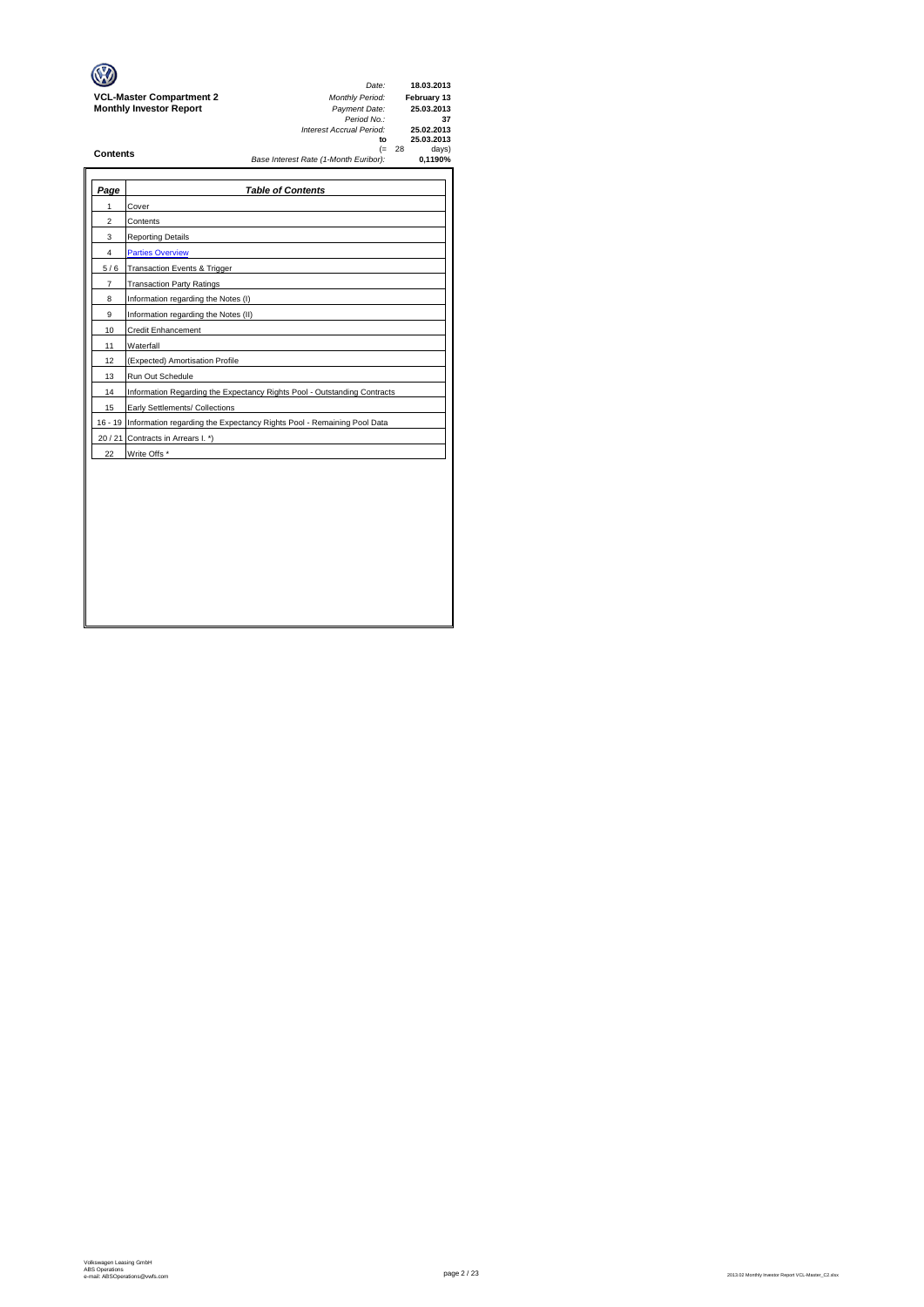| <b>VCL-Master Compartment 2</b><br><b>Monthly Investor Report</b>                                                                          |                                               |                               |                                      |                | Date:<br>Monthly Period:<br>Payment Date:<br>Period No.:<br>Interest Accrual Period:<br>$\mathbf{f}$           |          | 18.03.2013<br>February 13<br>25.03.2013<br>37<br>25.02.2013<br>25.03.2013 |  |  |
|--------------------------------------------------------------------------------------------------------------------------------------------|-----------------------------------------------|-------------------------------|--------------------------------------|----------------|----------------------------------------------------------------------------------------------------------------|----------|---------------------------------------------------------------------------|--|--|
| <b>Reporting Details</b>                                                                                                                   |                                               |                               |                                      |                | Base Interest Rate (1-Month Euribor):                                                                          | $(= 28)$ | davs)<br>0.1190%                                                          |  |  |
| <b>Initial Cut-Off Date:</b><br><b>Issue Date:</b>                                                                                         |                                               |                               | 31.01.2010<br>25.02.2010             |                |                                                                                                                |          |                                                                           |  |  |
| <b>Scheduled Repayment Date as</b><br>of Cut-Off Date:                                                                                     |                                               |                               |                                      |                | Payment Date in December 2013                                                                                  |          |                                                                           |  |  |
| <b>Legal Maturity Date:</b>                                                                                                                |                                               | Payment Date in November 2019 |                                      |                |                                                                                                                |          |                                                                           |  |  |
| <b>Reporting Date:</b><br><b>Payment Date:</b><br><b>Monthly Period:</b><br>Period No.:                                                    | 18.03.2013<br>25.03.2013<br>February 13<br>37 |                               |                                      |                | 5 days prior to Payment Date<br>(for previous month)<br>25 <sup>th</sup> of each month<br>(for previous month) |          |                                                                           |  |  |
| <b>Collection Period:</b><br><b>Interest Accrual Period</b><br><b>Days Accrued:</b><br><b>Note Payment Period:</b><br><b>Days Accrued:</b> | from<br>from<br>from                          | $($ =<br>$($ =                | 01.02.2013<br>25.02.2013<br>28<br>28 | days)<br>days) | to 28.02.2013<br>to 25.03.2013<br>25.02.2013 to 25.03.2013                                                     |          |                                                                           |  |  |
|                                                                                                                                            |                                               |                               |                                      |                |                                                                                                                |          |                                                                           |  |  |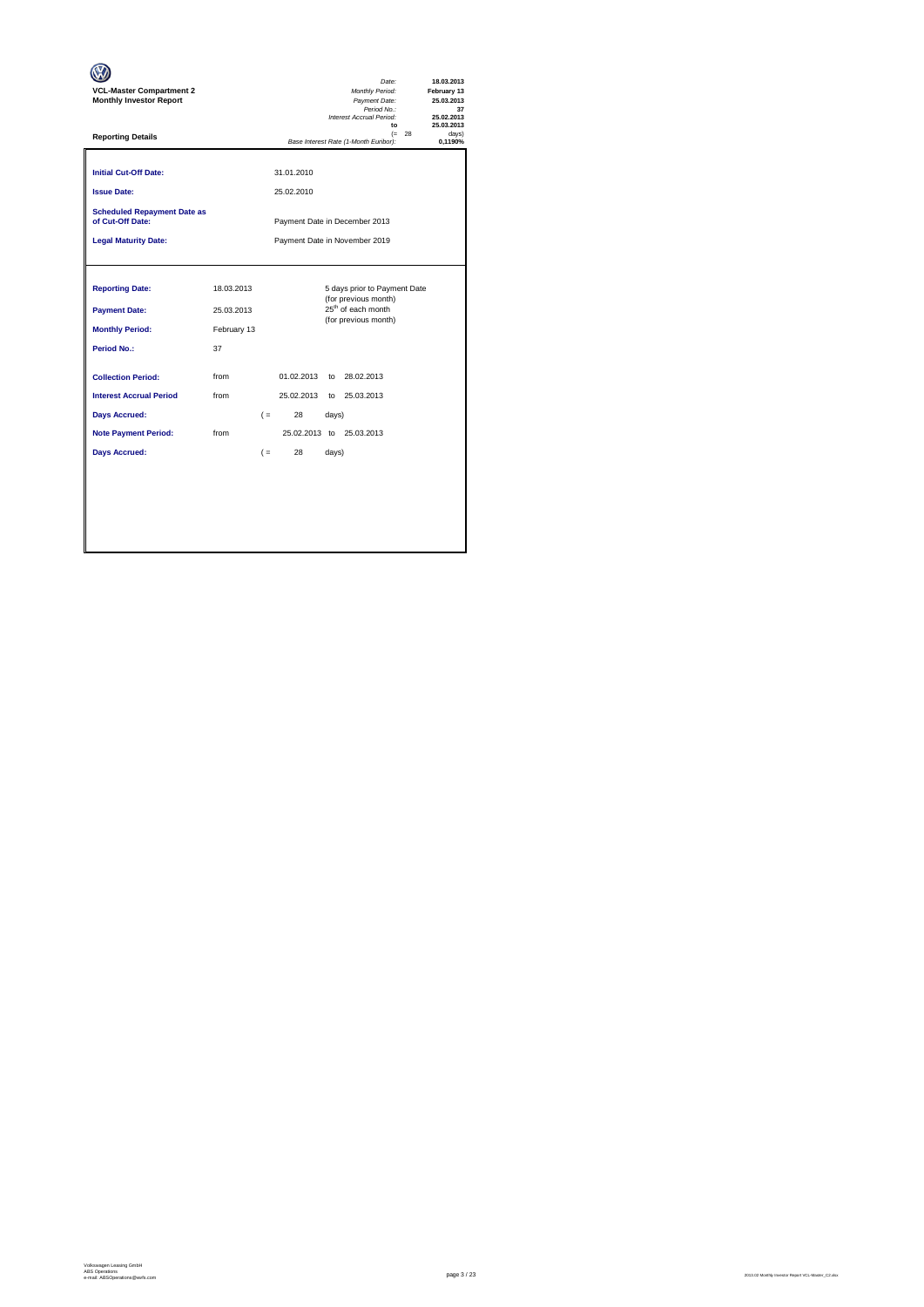

### **Parties Overview**

*Reporting Date:* **18.03.2013** *Payment Date:* **25.03.2013**<br> *Period No.:* 37<br> *Accrual Period:* 25.02.2013 *Interest Accrual Period:* **25.02.2013**

**25.03.2013 28**

*Base Interest Rate (1-Month Euribor):* **0,1190%**

Lead Manger:<br> **HSBC Bank plc**<br>
8 Canada Square<br>
London E14 5HO<br>
London E14 5HO<br> **Homage Steinweg 3-5**<br>
Steinweg 3-5 Services (Frankfurt) GmbH London E14 5HQ Steinweg 3-5 Summay 2<br>60313 Frankfurt am Main<br>Germany [Email: ctla.securitisation@hsbc.com](mailto:ctla.securitisation@hsbc.com) fax +49 (0) 69 2992 5387 **In-House Structuring: Volkswagen Bank GmbH** email: fradirectors@wilmingtontrust.com Gifhorner Str. 57 38112 Braunschweig<br>Germany **Data Protection Volkswagen Bank GmbH**<br>**Trustee:** Gifhorner Straße 57 email: abs.structuring@vwfs.com 38112 Braunschweig **Account Bank: BNY Mellon**<br>
One Canada Square One Canada Square email: ABSOperations@vwfs.com London E14 5AL fax: +49 (0) 531 212 7 23 67 United Kingdom [Email: luke.ashby@bnymellon.com](mailto:ctla.securitisation@hsbc.com) **Clearing Systems: Clearstream Banking S.A. Paying Agent/ HSBC Bank plc All and Account 1999 12 Avenue JF Kennedy Calculation Agent/** 8 Canada Square **Calculation Agent/ Business Agent/ Business Agent/ Canada Square Calculation Agent/ Canada Square Calculation Agent/ Canada Square Canada Square Calculation Agent/ Interest Determination Agent:** London E14 5HQ<br>United Kingdom United Kingdom email: <u>web @clearstream.com</u> [Email: ctla.securitisation@hsbc.com](mailto:ctla.securitisation@hsbc.com) **Swap Counterparties: Crédit Agricole and Investment Bank Euroclear Banking S.A./ N.V.**<br>9, quai du Président Paul Doumer **1996** 1 Boulevard du Roi Albert II. 9, quai du Président Paul Doumer 1 au 1000 et du Roi du Roi Albert II.<br>1 Boulevard du Franç II.<br>1 B-1210 Brussels 92920 Paris La Défense Cedex B-1210 Brussels<br>
France Belgium<br>
Email: <u>ird exotic processing@ca-cib.com</u> B-1211 entities tel.: +32 (0)2 326 1211 France Belgium [Email: ird\\_exotic\\_processing@ca-cib.com](mailto:ctla.securitisation@hsbc.com) tel.: +32 (0)2 326 1211 **Commerzbank AG** Kaiserstraße 16 **Rating Agencies: Fitch Ratings Limited** 60261 Frankfurt Attn.: Structured Finance Surveillance 4th Floor, 101 Finsbury Pavement [Email: manuel.alvarez@commerzbank.com](mailto:ctla.securitisation@hsbc.com) London EC2A 1RS United Kingdom<br>fax. +44 (20) 7417 6262 **Landesbank Hessen-Thüringen GZ**<br>Neue Mainzer Straße 52 [email: abssurveillance@fitchratings.com](mailto:abssurveillance@fitchratings.com) 60311 Frankfurt am Main **Standard & Poor's Ratings Group**<br>Attn.: Structured Finance email: OTCconfirmations@helaba.de Standard & Poor's Ratings Services<br>20 Canada Square **The Bank of Nova Scotia** 20 Canada Square 20 Canada Square 20 Canada Square 20 Canada Square 20 Canada Square 20 Canada Square 20 Canada Square 20 Canada Square 20 Canada Square 20 Canada Square 20 Canada Square 20 Canada 40 King Street West Canary Wharf Canary Wharf Canary What Canary What Canary What Canary What Canary What Canary What Canary What Canary What Canary What Canary What Canary What Canary Canary Canary Canary Canary Canary Ca Toronto ON M5H 3Y2 Kanada<br>
Expansification of the Company of the United Kingdom<br>
Expansification of the Seurope of the Company of the Company of the Company<br>
Person of the Company of the Company of the Company of the Company of the Company o email: allison.gloudon@scotiabank.com email: ABSeuropeansurveillance@standardandpoors.com **Corporate Services Wilmington Trust SP Services Provider: (Luxembourg) S.A.** 52-54 avenue du X Septembre L-2550 Luxembourg Luxembourg email: VCL@WilmingtonTrust.com fax: (+352) 2645 9628 tel.: (+352) 2602 491 **Servicer: Volkswagen Leasing GmbH** Gifhorner Str. 57 38112 Braunschweig Germany<br>email: <u>ABSOperations@vwfs.com</u><br>fax + 49 (0) 531 212 77540<br>tel.: +49 (0) 531 212 84952 **Security Trustee/ Process Agent:**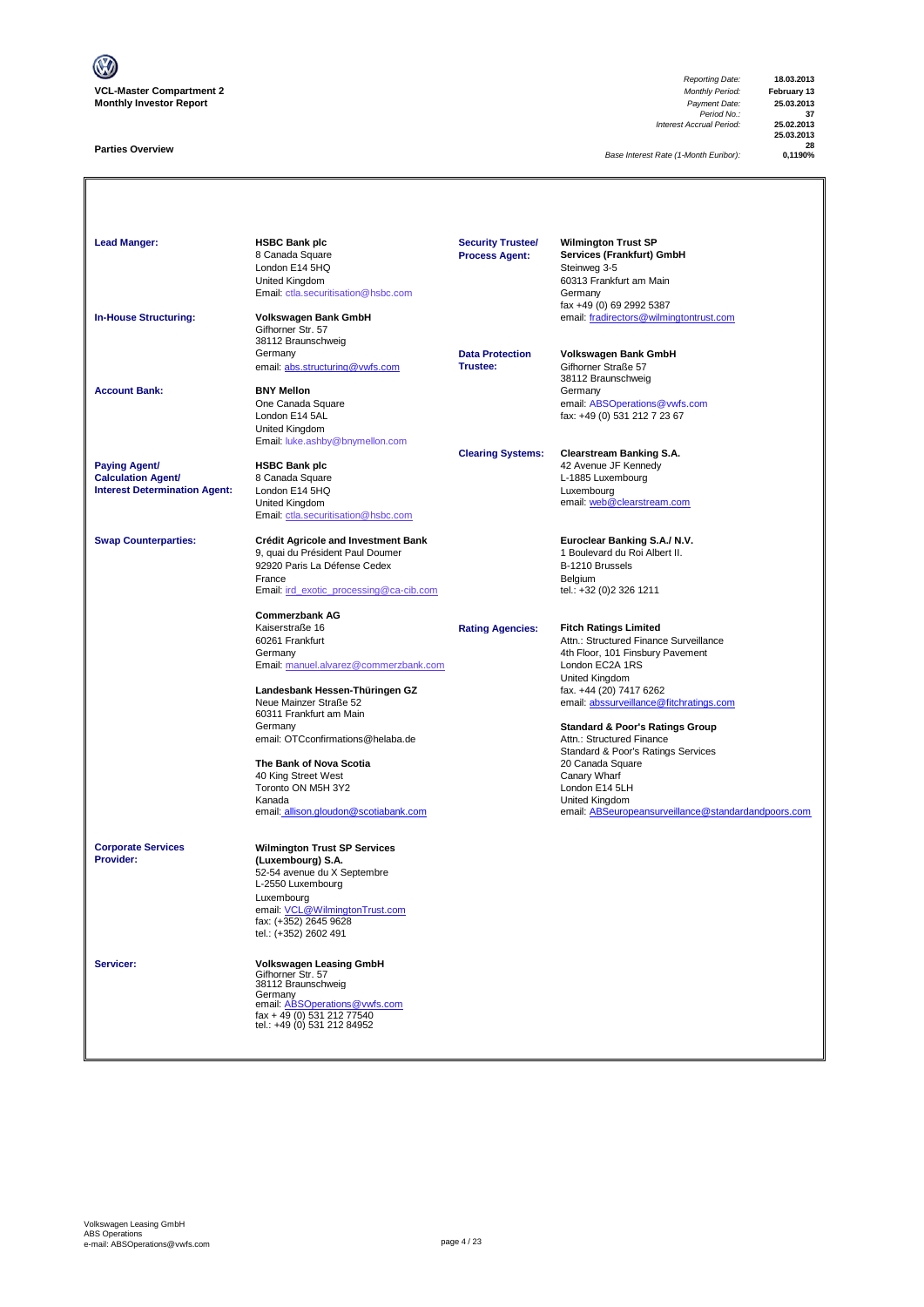|     | <b>VCL-Master Compartment 2</b><br><b>Monthly Investor Report</b>                                                                                                                                                                                  |                                  |                                                      |                                                                         | Date:<br><b>Monthly Period:</b><br>Payment Date:<br>Period No.: | 18.03.2013<br>February 13<br>25.03.2013<br>37 |
|-----|----------------------------------------------------------------------------------------------------------------------------------------------------------------------------------------------------------------------------------------------------|----------------------------------|------------------------------------------------------|-------------------------------------------------------------------------|-----------------------------------------------------------------|-----------------------------------------------|
|     | <b>Transaction Events &amp; Trigger</b>                                                                                                                                                                                                            |                                  |                                                      |                                                                         | Interest Accrual Period:<br>to                                  | 25.02.2013<br>25.03.2013                      |
|     | *N.B.: many of the Trigger criteria are determined by the performance of VCL Master S.A. Compartment 1                                                                                                                                             |                                  |                                                      |                                                                         |                                                                 |                                               |
|     | <b>Revolving Period</b>                                                                                                                                                                                                                            |                                  |                                                      |                                                                         |                                                                 |                                               |
|     | Expiration Date Date of Revolving Period (C2)                                                                                                                                                                                                      | 25.11.2013                       |                                                      | (i.e. the last Purchase of additional Exp. Rights occurs on 25.11.2013) |                                                                 |                                               |
|     | Date of occurance of an Early Amortisation Event                                                                                                                                                                                                   | J.                               |                                                      |                                                                         |                                                                 |                                               |
|     | Compartment 1 Revolving Period                                                                                                                                                                                                                     | 25.11.2013                       |                                                      |                                                                         |                                                                 |                                               |
|     | <b>Accumulation Account Balance</b>                                                                                                                                                                                                                |                                  |                                                      |                                                                         |                                                                 |                                               |
|     | Funds not yet invested for the Purchase of Additional                                                                                                                                                                                              | <b>Reporting Period</b>          |                                                      | <b>Account Balance</b>                                                  |                                                                 | in %                                          |
|     | <b>Expectancy Rights</b>                                                                                                                                                                                                                           | February 13                      |                                                      |                                                                         | 62.986.333,14                                                   | 5,46%                                         |
|     | (Accumulation Account Balance)                                                                                                                                                                                                                     | January 13                       |                                                      |                                                                         | 61.548.957.30<br>60.452.349,59                                  | 7,02%<br>6.92%                                |
|     |                                                                                                                                                                                                                                                    | December 12                      |                                                      |                                                                         |                                                                 |                                               |
|     | Trigger of VCL Master S.A. Compartment 1                                                                                                                                                                                                           |                                  |                                                      |                                                                         |                                                                 |                                               |
|     | <b>Dynamic Net Loss Ratio</b><br><b>Reporting Period</b>                                                                                                                                                                                           | in %                             | > 0.4%                                               | $>=1,0%$                                                                | $>=2,0%$                                                        | $>=2,8%$                                      |
|     | February 13                                                                                                                                                                                                                                        | 0,11923%                         | $\mathbf{r}$                                         | $\sim$                                                                  | $\mathbf{r}$                                                    |                                               |
|     | January 13                                                                                                                                                                                                                                         | 0,18930%                         | $\overline{\phantom{m}}$                             | $\overline{\phantom{a}}$                                                | $\overline{\phantom{a}}$                                        |                                               |
|     | December 12                                                                                                                                                                                                                                        | 0,23306%                         | $\overline{\phantom{a}}$                             | $\sim$                                                                  | $\overline{\phantom{a}}$                                        |                                               |
|     | <b>Cumulative Net Loss Ratio</b>                                                                                                                                                                                                                   |                                  |                                                      |                                                                         |                                                                 |                                               |
|     | <b>Reporting Period</b>                                                                                                                                                                                                                            | in %                             | > 0.45%                                              | $>=1,2%$                                                                | $>=1,75%$                                                       | $>=2,25%$                                     |
|     | February 13                                                                                                                                                                                                                                        | 0,06621%                         | $\sim$                                               | $\sim$                                                                  | $\sim$                                                          |                                               |
|     | January 13<br>December 12                                                                                                                                                                                                                          | 0.06365%<br>0,06196%             | $\overline{\phantom{a}}$<br>$\overline{\phantom{m}}$ | $\overline{\phantom{a}}$<br>$\blacksquare$                              | $\blacksquare$<br>$\blacksquare$                                | ٠                                             |
|     | <b>Late Delingency Ratio</b>                                                                                                                                                                                                                       | 0,19031%                         |                                                      |                                                                         |                                                                 |                                               |
|     | Aggregate Discounted Lease Balance of all Initial and Additional Lease Balances less any Term Take                                                                                                                                                 |                                  |                                                      |                                                                         |                                                                 | 6.146.855.610,62                              |
|     | Aggregate Discounted Lease Balance as of the beginning of the Monthly Period                                                                                                                                                                       |                                  |                                                      |                                                                         |                                                                 | 1.580.610.670,73                              |
|     |                                                                                                                                                                                                                                                    |                                  |                                                      |                                                                         |                                                                 |                                               |
|     | Weighted Average Seasoning (before Top-Up/Tap-Up)                                                                                                                                                                                                  |                                  | 8,26                                                 |                                                                         |                                                                 |                                               |
|     | <b>Enforcement Event</b>                                                                                                                                                                                                                           |                                  |                                                      |                                                                         |                                                                 |                                               |
|     | Enforcement Event in place?                                                                                                                                                                                                                        |                                  |                                                      | no                                                                      |                                                                 |                                               |
|     | <b>Credit Enhancement Increase Condition</b>                                                                                                                                                                                                       |                                  |                                                      |                                                                         |                                                                 |                                               |
|     | (a) the Dynamic Net Loss Ratio for three consecutive Payment Dates exeeds and                                                                                                                                                                      |                                  |                                                      |                                                                         |                                                                 |                                               |
|     | (i) if Weighted Average Seasoning is less or equal 12 months<br>(ii) if Weighted Average Seasoning is between 13 - 24 months<br>(iii) if Weighted Average Seasoning is between 25 - 36 months<br>(iv) if Weighted Average Seasoning is > 36 months | 0,40%<br>1,00%<br>2,00%<br>2,80% | no<br>no<br>no<br>no                                 |                                                                         |                                                                 |                                               |
|     | (b) the Cumulative Net Loss Ratio for three consecutive Payment Dates exeeds and                                                                                                                                                                   |                                  |                                                      |                                                                         |                                                                 |                                               |
|     | (i) if Weighted Average Seasoning is less or equal 12 months<br>(ii) if Weighted Average Seasoning is between 13 - 24 months<br>(iii) if Weighted Average Seasoning is between 25 - 36 months<br>(iv) if Weighted Average Seasoning is > 36 months |                                  | 0,45%<br>1,20%<br>1,75%<br>2,25%                     | no<br>no<br>no<br>no                                                    |                                                                 |                                               |
|     | (c) the Late Delinquency Ratio exeeds 1,75% at any Payment Date                                                                                                                                                                                    |                                  |                                                      | no                                                                      |                                                                 |                                               |
|     | (d) the Occurence of a Servicer Replacement Event                                                                                                                                                                                                  |                                  |                                                      | no                                                                      |                                                                 |                                               |
|     | (e) the Occurence of an Insolvency Event with Respect to VWL                                                                                                                                                                                       |                                  |                                                      | no                                                                      |                                                                 |                                               |
| (f) | the Cash Collateral Account does not contain the Compartment 1 Specified General<br>Cash Collateral Account Balance                                                                                                                                |                                  |                                                      | no                                                                      |                                                                 |                                               |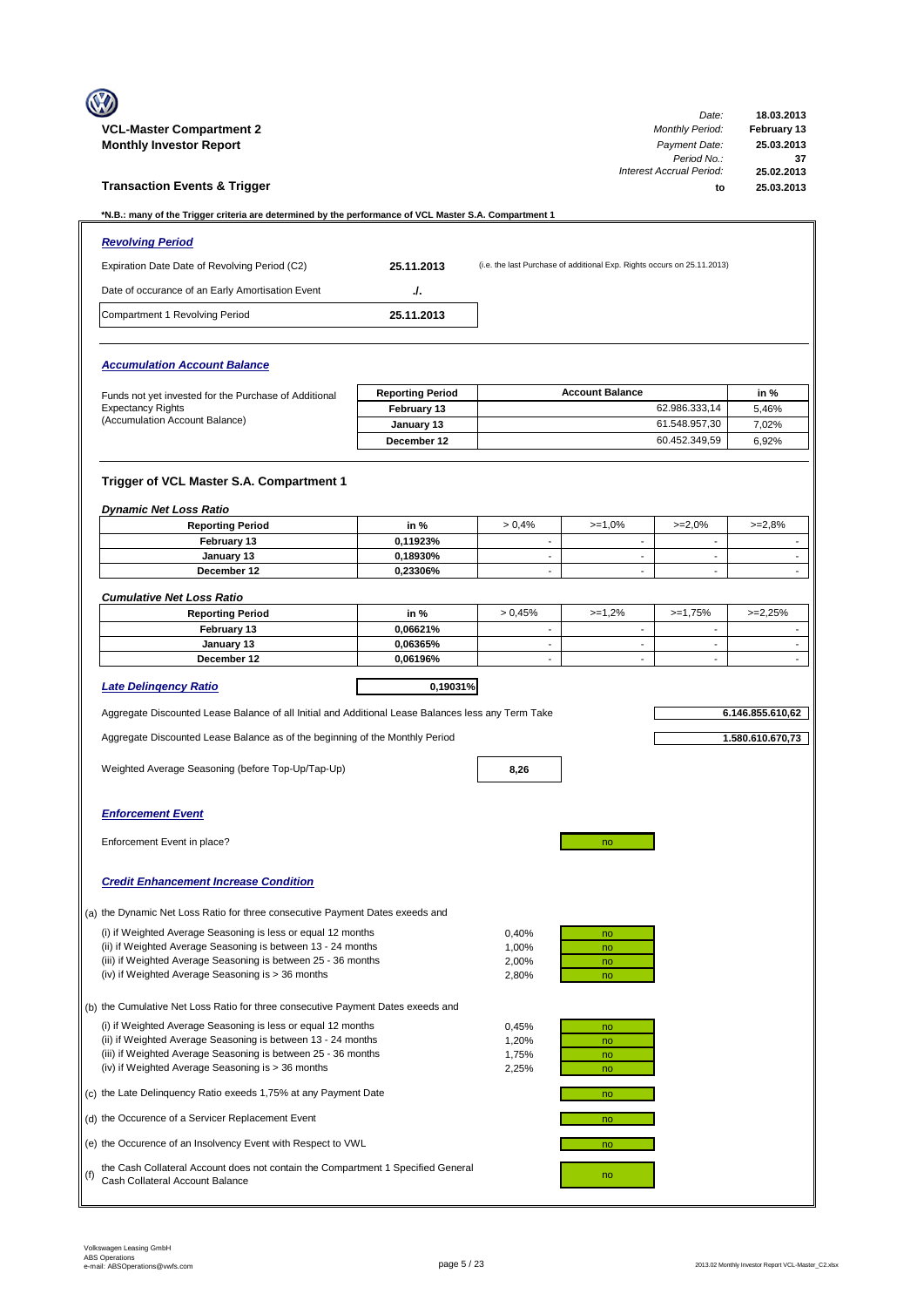| <b>VCL-Master Compartment 2</b>                                                                                                                                                                                                                       |                  | Date:<br><b>Monthly Period:</b> | 18.03.2013<br>February 13 |
|-------------------------------------------------------------------------------------------------------------------------------------------------------------------------------------------------------------------------------------------------------|------------------|---------------------------------|---------------------------|
| <b>Monthly Investor Report</b>                                                                                                                                                                                                                        | Payment Date:    | 25.03.2013                      |                           |
|                                                                                                                                                                                                                                                       |                  | Period No.:                     | 37                        |
|                                                                                                                                                                                                                                                       |                  | <b>Interest Accrual Period:</b> | 25.02.2013                |
| <b>Transaction Events &amp; Trigger</b>                                                                                                                                                                                                               |                  | to                              | 25.03.2013                |
| *N.B.: many of the Trigger criteria are determined by the performance of VCL Master S.A. Compartment 1                                                                                                                                                |                  |                                 |                           |
| <b>German Trade Tax</b>                                                                                                                                                                                                                               |                  |                                 |                           |
| German Trade Tax Increase Event has occured                                                                                                                                                                                                           |                  | no                              |                           |
| German Trade Tax Decrease Event has occured                                                                                                                                                                                                           |                  | no                              |                           |
| current German Trade Tax Level (Hebesatz)                                                                                                                                                                                                             |                  | 450%                            |                           |
| German Trade Tax Increase-/ Decrease Amount                                                                                                                                                                                                           |                  |                                 |                           |
| <b>Early Amortisation Event</b>                                                                                                                                                                                                                       |                  |                                 |                           |
| Early Amortisation Event in effect?                                                                                                                                                                                                                   |                  |                                 |                           |
| (i) Occurence of a Foreclosure Event                                                                                                                                                                                                                  |                  | no                              |                           |
| (ii) Compartment 1 Accumulation Account Balance > 10% of Total discounted Lease Receivables on<br>two consecutive months                                                                                                                              |                  | no                              |                           |
| (iii) Compartment 2 Accumulation Account Balance > 10% of Total discounted Expectancy Rights on<br>three consecutive months                                                                                                                           |                  | no                              |                           |
| (v) In case of Default/Termination Event: Failure to replace Swap Counterparty or failure to post<br>Collatereal by Swap Counterparty                                                                                                                 |                  | no                              |                           |
| <b>Clean-Up Call Condition</b>                                                                                                                                                                                                                        |                  |                                 |                           |
| Clean-Up @                                                                                                                                                                                                                                            | 10,00%           |                                 |                           |
| <b>Current Percentage</b>                                                                                                                                                                                                                             | 100,00%          |                                 |                           |
| Aggregate Discounted Expectancy Rights Balance                                                                                                                                                                                                        | 1.152.880.230,11 |                                 |                           |
| Maximum Discounted Expectancy Rights Balance                                                                                                                                                                                                          | 1.152.880.230,11 |                                 |                           |
| Fulfilled when the Aggregate Discounted Expectancy Rights Balance is<br>less than 9 per cent. of the Maximum Discounted Expectancy<br>Rights Balance provided that all payment obligations under the<br>Compartment 2 Notes will be thereby fulfilled |                  | no                              |                           |
|                                                                                                                                                                                                                                                       |                  |                                 |                           |

\*N.B. This percentage may become greater 100% whenever the Current Total Outstanding Discounted Lease Balance is larger than the highest Total<br>Outstanding Discounted Lease Balance we have seen in the past (excluding the cu occur for the current period).

## *Repurchase of Receivables*

|                         | Number of contracts | Outstanding<br>Discounted<br>Balance | <b>Re-Purchase Price</b> |
|-------------------------|---------------------|--------------------------------------|--------------------------|
| <b>Current Period</b>   |                     |                                      |                          |
| <b>Previous Periods</b> |                     |                                      |                          |
| Total                   | -                   | $\overline{\phantom{0}}$             |                          |

## *Transaction Party Replacements*

| <b>Capacity of Transaction Party</b> | Date of Replacement | <b>Reason for</b><br>Replacement | <b>Replaced Party</b>   | Replaced by            |
|--------------------------------------|---------------------|----------------------------------|-------------------------|------------------------|
| <b>Account Bank</b>                  | 26.11.2012 Renewal  |                                  | <b>HSBC</b>             | <b>BNY</b>             |
| Subloan Lender                       | 26.11.2012 Renewal  |                                  | <b>VIPS</b>             | <b>VW Bank</b>         |
| Swap-Counterparty Series 2010-1      | 26.11.2012 Renewal  |                                  | <b>BBVA</b>             | <b>Credit Agricole</b> |
| Swap-Counterparty Series 2010-2      | 26.11.2012 Renewal  |                                  | <b>BBVA</b>             | Commerzbank            |
| Swap-Counterparty Series 2010-4      | 26.11.2012 Renewal  |                                  | <b>BBVA and DZ Bank</b> | Commerzbank            |
| Swap-Counterparty Series 2010-3      |                     | 27.12.2012 Downgrade             | <b>BBVA</b>             | Helaba                 |
|                                      |                     |                                  |                         |                        |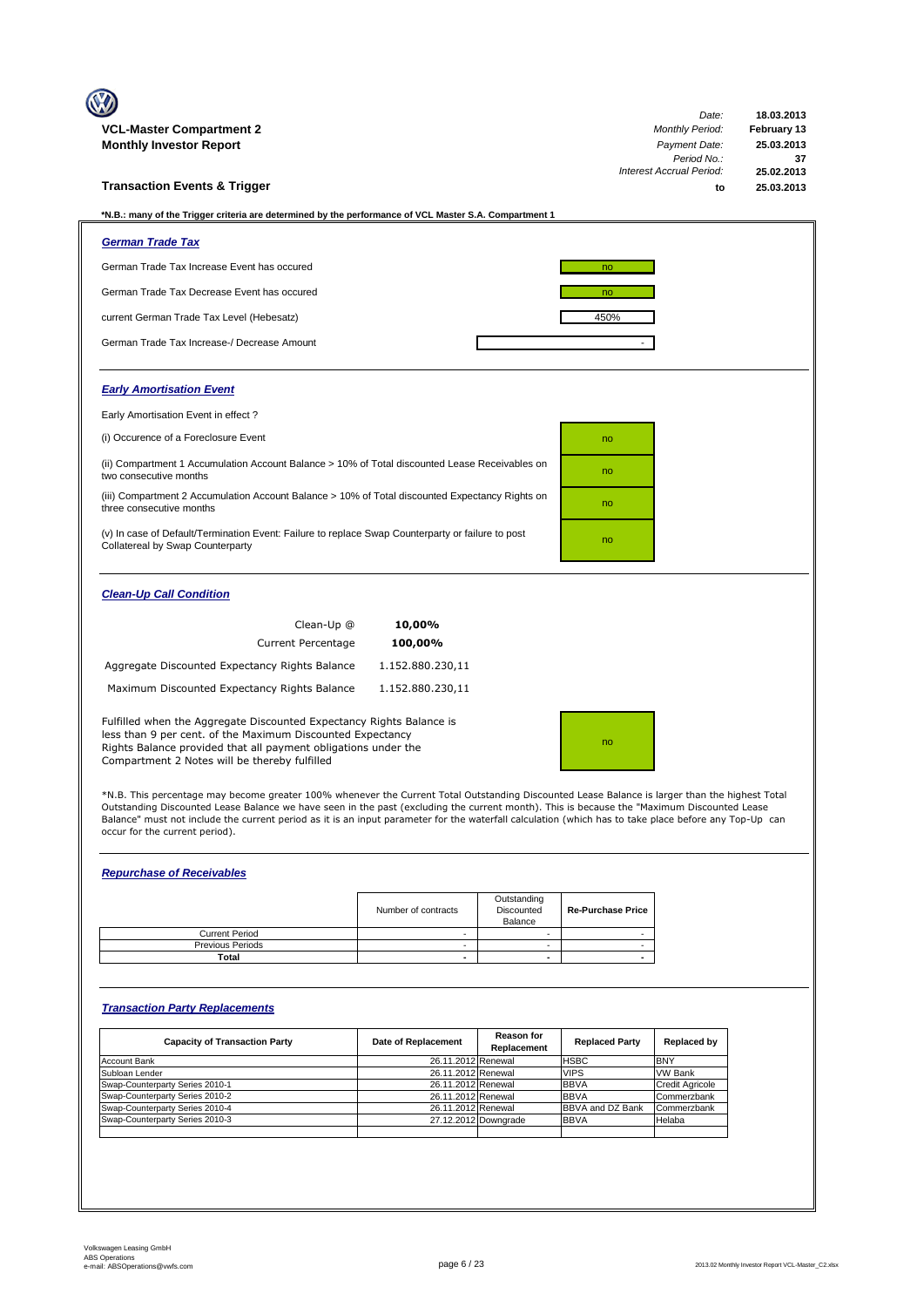| $\mathbb{C}$                                                      |
|-------------------------------------------------------------------|
| <b>VCL-Master Compartment</b> :<br><b>Monthly Investor Report</b> |

**Transaction Party Ratings**

*Date:* Compartment 2<br>VCL-Master Compartment 2<br>*Payment Date:* 25.03.2013<br>*Period No.:* 25.03.2013<br>*Period No.:* 25.03.2013<br>*Period No.:* 25.03.2013<br>*Detects Accual Period.*<br>25.03.2013

| <b>Rating Information on relevant Transaction Parties</b>                                                                |                                                                                                                                                                                                                                                                                                                                                                         |                                                                                                      |                                                                                                                                                                                                                                      |               |                                          |                                                                                                                                                                                                                                                                                                             |                       |             |          |                                             |                     |          |  |  |
|--------------------------------------------------------------------------------------------------------------------------|-------------------------------------------------------------------------------------------------------------------------------------------------------------------------------------------------------------------------------------------------------------------------------------------------------------------------------------------------------------------------|------------------------------------------------------------------------------------------------------|--------------------------------------------------------------------------------------------------------------------------------------------------------------------------------------------------------------------------------------|---------------|------------------------------------------|-------------------------------------------------------------------------------------------------------------------------------------------------------------------------------------------------------------------------------------------------------------------------------------------------------------|-----------------------|-------------|----------|---------------------------------------------|---------------------|----------|--|--|
|                                                                                                                          |                                                                                                                                                                                                                                                                                                                                                                         | Fitch                                                                                                |                                                                                                                                                                                                                                      |               | Moody's                                  |                                                                                                                                                                                                                                                                                                             |                       | DBRS        |          |                                             | S&P                 |          |  |  |
|                                                                                                                          | <b>Long Term</b>                                                                                                                                                                                                                                                                                                                                                        | <b>Short Term</b>                                                                                    | Outlook                                                                                                                                                                                                                              | Long Term     | Short Term                               | Outle                                                                                                                                                                                                                                                                                                       | Long Term             | Short Ten   | $\cap$   | <b>Long Term</b>                            | <b>Short Term</b>   | Outlook  |  |  |
| <b>Account Bank:</b><br><b>BNY Mellon</b>                                                                                |                                                                                                                                                                                                                                                                                                                                                                         |                                                                                                      |                                                                                                                                                                                                                                      |               |                                          |                                                                                                                                                                                                                                                                                                             |                       |             |          |                                             |                     |          |  |  |
| <b>Current Rating</b>                                                                                                    | AA-                                                                                                                                                                                                                                                                                                                                                                     | $F1+$                                                                                                | Stable                                                                                                                                                                                                                               | Aa3           |                                          | Negative                                                                                                                                                                                                                                                                                                    |                       |             |          | $A+$                                        | A-1                 | Negative |  |  |
| <b>Minimum required Rating</b><br>(if no short term Rating available, the higher long<br>term rating is applicable)      | n.a.<br>n.a.                                                                                                                                                                                                                                                                                                                                                            | F1<br>n.a.                                                                                           |                                                                                                                                                                                                                                      | n.a<br>n.a.   | n.a<br>n.a                               |                                                                                                                                                                                                                                                                                                             | n.a<br>n.a            | n.a<br>n.a. |          | n.a.<br>n.a.                                | $A-1$<br>n.a.       |          |  |  |
|                                                                                                                          |                                                                                                                                                                                                                                                                                                                                                                         |                                                                                                      |                                                                                                                                                                                                                                      |               |                                          |                                                                                                                                                                                                                                                                                                             |                       |             |          |                                             |                     |          |  |  |
|                                                                                                                          |                                                                                                                                                                                                                                                                                                                                                                         |                                                                                                      |                                                                                                                                                                                                                                      |               |                                          |                                                                                                                                                                                                                                                                                                             |                       |             |          |                                             | Required            |          |  |  |
|                                                                                                                          | the Account Bank ceases to have the Account Bank Required Rating it shall, at its own cost,<br>Rating:<br>(i) transfer the accounts to an Eligible Collateral Bank, or<br>(i) provide a guarantee from an Eligible Guarantor, or<br>(ii) provide a guarantee from an Eligible Guarantor, or<br>(ii) take any other action in order to maintain the rating of the Notes. |                                                                                                      |                                                                                                                                                                                                                                      |               |                                          |                                                                                                                                                                                                                                                                                                             |                       |             |          |                                             |                     |          |  |  |
|                                                                                                                          |                                                                                                                                                                                                                                                                                                                                                                         |                                                                                                      |                                                                                                                                                                                                                                      |               |                                          | f none of the measures is taken within a given timespan, the Issuer may enter into new banking arrangements at its own initiative with another Account Bank                                                                                                                                                 |                       |             |          |                                             | fulfilled           |          |  |  |
|                                                                                                                          |                                                                                                                                                                                                                                                                                                                                                                         |                                                                                                      | lease refer to the Prospectus for a complete description of the mechanism)                                                                                                                                                           |               |                                          |                                                                                                                                                                                                                                                                                                             |                       |             |          |                                             |                     |          |  |  |
| Swap Counterparty:                                                                                                       |                                                                                                                                                                                                                                                                                                                                                                         | Fitch - Rating                                                                                       | <b>NO</b>                                                                                                                                                                                                                            |               |                                          |                                                                                                                                                                                                                                                                                                             |                       |             |          |                                             |                     |          |  |  |
| <b>Landesbank Hessen Thueringen</b><br>Girozentrale                                                                      |                                                                                                                                                                                                                                                                                                                                                                         | Watch Negative?                                                                                      |                                                                                                                                                                                                                                      |               |                                          |                                                                                                                                                                                                                                                                                                             |                       |             |          |                                             |                     |          |  |  |
| <b>Current Rating</b>                                                                                                    | A+                                                                                                                                                                                                                                                                                                                                                                      | $F1+$                                                                                                | Stable                                                                                                                                                                                                                               | A2            | $P-1$                                    | Stable                                                                                                                                                                                                                                                                                                      | $\circ$               | $\circ$     | $\theta$ | A                                           | A-1                 | Stable   |  |  |
| <b>Minimum required Rating</b><br>š<br>(if no short term Rating available, the higher long                               | A                                                                                                                                                                                                                                                                                                                                                                       | F1                                                                                                   |                                                                                                                                                                                                                                      | A2<br>A1      | $P-1$                                    |                                                                                                                                                                                                                                                                                                             |                       |             |          | А                                           | $A-1$               |          |  |  |
| term rating is applicable)                                                                                               |                                                                                                                                                                                                                                                                                                                                                                         |                                                                                                      |                                                                                                                                                                                                                                      |               |                                          |                                                                                                                                                                                                                                                                                                             |                       |             |          |                                             |                     |          |  |  |
| <b>Minimum required Rating</b><br>š<br>(if no short term Rating available, the higher long                               | <b>BBB+</b>                                                                                                                                                                                                                                                                                                                                                             | F2                                                                                                   |                                                                                                                                                                                                                                      |               |                                          |                                                                                                                                                                                                                                                                                                             |                       |             |          | BBB+                                        |                     |          |  |  |
| term rating is applicable)                                                                                               |                                                                                                                                                                                                                                                                                                                                                                         |                                                                                                      |                                                                                                                                                                                                                                      |               |                                          |                                                                                                                                                                                                                                                                                                             |                       |             |          |                                             |                     |          |  |  |
|                                                                                                                          |                                                                                                                                                                                                                                                                                                                                                                         |                                                                                                      |                                                                                                                                                                                                                                      |               |                                          |                                                                                                                                                                                                                                                                                                             |                       |             |          |                                             |                     |          |  |  |
|                                                                                                                          |                                                                                                                                                                                                                                                                                                                                                                         |                                                                                                      |                                                                                                                                                                                                                                      |               |                                          | If the Swap Bank falls below the above mentioned Minimum Rating (Level I) it shall provide Eligible Credit Support by means of Cash or certain types of Prime Debt Obligations<br>the Swap Bank ceases to have the even lower Rating as an Eligible Swap Counterparty (Level II) it shall, at its own cost, |                       |             |          |                                             | Required<br>Rating: |          |  |  |
|                                                                                                                          |                                                                                                                                                                                                                                                                                                                                                                         |                                                                                                      |                                                                                                                                                                                                                                      |               |                                          | (i) transfer all rights and obligations under the Swap Agreement to another Eligible Swap Partner <u>or</u><br>(ii) provides a guarantee from an Eligible Quanantor.<br>I none of the measures is taken within a given timespan, the Issu                                                                   |                       |             |          |                                             | fulfilled           |          |  |  |
|                                                                                                                          |                                                                                                                                                                                                                                                                                                                                                                         |                                                                                                      | sfer to the Prospectus for a complete description of the mechanism)                                                                                                                                                                  |               |                                          |                                                                                                                                                                                                                                                                                                             |                       |             |          |                                             |                     |          |  |  |
|                                                                                                                          |                                                                                                                                                                                                                                                                                                                                                                         |                                                                                                      | Collateral has been transfered to the counterparty downcrade collateral account according to the<br>ISDA Credit Support Annex for VCL Master C2 dated February 23rd 2010.                                                            |               |                                          |                                                                                                                                                                                                                                                                                                             |                       |             |          |                                             |                     |          |  |  |
| Swap Counterparty:                                                                                                       |                                                                                                                                                                                                                                                                                                                                                                         | Fitch - Rating                                                                                       | <b>NO</b>                                                                                                                                                                                                                            |               |                                          |                                                                                                                                                                                                                                                                                                             |                       |             |          |                                             |                     |          |  |  |
| <b>Crédit Agricole</b><br><b>Current Rating</b>                                                                          | Watch Negative?<br>A+                                                                                                                                                                                                                                                                                                                                                   | $F1+$                                                                                                | Negative                                                                                                                                                                                                                             | A2            | $P-1$                                    | Negative                                                                                                                                                                                                                                                                                                    | $\circ$               | $\circ$     | $\theta$ | A                                           | $A-1$               | Negative |  |  |
| <b>Minimum required Rating</b>                                                                                           | А                                                                                                                                                                                                                                                                                                                                                                       | F1                                                                                                   |                                                                                                                                                                                                                                      | A2            | $P-1$                                    |                                                                                                                                                                                                                                                                                                             |                       |             |          | A                                           | $A-1$               |          |  |  |
| š<br>(If no short term Rating available, the higher long<br>term rating is acclicable)                                   |                                                                                                                                                                                                                                                                                                                                                                         |                                                                                                      |                                                                                                                                                                                                                                      | $\mathbb{A}1$ |                                          |                                                                                                                                                                                                                                                                                                             |                       |             |          |                                             |                     |          |  |  |
| <b>Minimum required Rating</b><br>š<br>(if no short term Rating available, the higher long                               | <b>RRR</b>                                                                                                                                                                                                                                                                                                                                                              | F <sub>2</sub>                                                                                       |                                                                                                                                                                                                                                      |               |                                          |                                                                                                                                                                                                                                                                                                             |                       |             |          | BBB+                                        |                     |          |  |  |
| term rating is applicable)                                                                                               |                                                                                                                                                                                                                                                                                                                                                                         |                                                                                                      |                                                                                                                                                                                                                                      |               |                                          |                                                                                                                                                                                                                                                                                                             |                       |             |          |                                             |                     |          |  |  |
|                                                                                                                          |                                                                                                                                                                                                                                                                                                                                                                         |                                                                                                      |                                                                                                                                                                                                                                      |               |                                          |                                                                                                                                                                                                                                                                                                             |                       |             |          |                                             |                     |          |  |  |
|                                                                                                                          |                                                                                                                                                                                                                                                                                                                                                                         |                                                                                                      |                                                                                                                                                                                                                                      |               |                                          |                                                                                                                                                                                                                                                                                                             |                       |             |          |                                             |                     |          |  |  |
|                                                                                                                          |                                                                                                                                                                                                                                                                                                                                                                         |                                                                                                      |                                                                                                                                                                                                                                      |               |                                          | f the Swap Bank falls below the above mentioned Minimum Rating (Level I) it shall provide Eligible Credit Support by means of Cash or certain types of Prime Debt Obligations                                                                                                                               |                       |             |          |                                             | Required            |          |  |  |
|                                                                                                                          | none of the m                                                                                                                                                                                                                                                                                                                                                           |                                                                                                      |                                                                                                                                                                                                                                      |               |                                          | If the Swap Bank ceases to have the even lower Rating as an Eligible Swap Counterparty (Level II) it shall, at its own cost,<br>(i) transfer all rights and obligations under the Swap Agreement to another Eligible Swap Partner                                                                           |                       |             |          |                                             | Rating:             |          |  |  |
|                                                                                                                          |                                                                                                                                                                                                                                                                                                                                                                         |                                                                                                      | se refer to the Prospectus for a complete description of the mechanism)                                                                                                                                                              |               |                                          | easures is taken within a given timespan, the Issuer may enter into new arrangements at its own initiative with another Swap Bank                                                                                                                                                                           |                       |             |          |                                             | fulfilled           |          |  |  |
|                                                                                                                          |                                                                                                                                                                                                                                                                                                                                                                         |                                                                                                      | Collateral has been transfered to the counterparty downgrade collateral account according to the<br>ISDA Credit Support Annex for VCL Master C2 dated February 23rd 2010.                                                            |               |                                          |                                                                                                                                                                                                                                                                                                             |                       |             |          |                                             |                     |          |  |  |
| Swap Counterparty:                                                                                                       |                                                                                                                                                                                                                                                                                                                                                                         | Fitch - Rating                                                                                       | <b>NO</b>                                                                                                                                                                                                                            |               |                                          |                                                                                                                                                                                                                                                                                                             |                       |             |          |                                             |                     |          |  |  |
| <b>Commerzbank AG</b><br><b>Current Rating</b>                                                                           | Watch Negative?<br>A۰                                                                                                                                                                                                                                                                                                                                                   | F14                                                                                                  | Stable                                                                                                                                                                                                                               | A3            | $p_{-2}$                                 | Negative                                                                                                                                                                                                                                                                                                    | n.a                   | n.a         | na       | A                                           | A-1                 |          |  |  |
| <b>Minimum required Rating</b>                                                                                           | A                                                                                                                                                                                                                                                                                                                                                                       | F1                                                                                                   |                                                                                                                                                                                                                                      | A2            | $P-1$                                    |                                                                                                                                                                                                                                                                                                             |                       |             |          | A                                           | $A-1$               |          |  |  |
| (if no short term Rating available, the higher long<br>term rating is applicable)                                        |                                                                                                                                                                                                                                                                                                                                                                         |                                                                                                      |                                                                                                                                                                                                                                      | $\mathbb{A}1$ |                                          |                                                                                                                                                                                                                                                                                                             |                       |             |          |                                             |                     |          |  |  |
| <b>Minimum required Rating</b><br>š<br>(If no short term Rating available, the higher long<br>term rating is applicable) | <b>RRR</b>                                                                                                                                                                                                                                                                                                                                                              | F2                                                                                                   |                                                                                                                                                                                                                                      |               |                                          |                                                                                                                                                                                                                                                                                                             |                       |             |          | BBB+                                        |                     |          |  |  |
|                                                                                                                          |                                                                                                                                                                                                                                                                                                                                                                         |                                                                                                      |                                                                                                                                                                                                                                      |               |                                          |                                                                                                                                                                                                                                                                                                             |                       |             |          |                                             |                     |          |  |  |
|                                                                                                                          |                                                                                                                                                                                                                                                                                                                                                                         |                                                                                                      |                                                                                                                                                                                                                                      |               |                                          |                                                                                                                                                                                                                                                                                                             |                       |             |          |                                             |                     |          |  |  |
|                                                                                                                          |                                                                                                                                                                                                                                                                                                                                                                         |                                                                                                      |                                                                                                                                                                                                                                      |               |                                          |                                                                                                                                                                                                                                                                                                             |                       |             |          |                                             |                     |          |  |  |
|                                                                                                                          |                                                                                                                                                                                                                                                                                                                                                                         |                                                                                                      |                                                                                                                                                                                                                                      |               |                                          | If the Swap Bank falls below the above mentioned Minimum Rating (Level I) it shall provide Eligible Credit Support by means of Cash or certain types of Prime Debt Obligations                                                                                                                              |                       |             |          |                                             | Required            |          |  |  |
|                                                                                                                          | transfer all rights and obliga                                                                                                                                                                                                                                                                                                                                          | (ii) provide a guarantee from an Eligible Guaranter.                                                 | ne and the Swap Agre                                                                                                                                                                                                                 |               | ment to another Eligible Swap Partner or | If the Swap Bank ceases to have the even lower Rating as an Eligible Swap Counterparty (Level II) it shall, at its own cost,                                                                                                                                                                                |                       |             |          |                                             | Rating:             |          |  |  |
|                                                                                                                          |                                                                                                                                                                                                                                                                                                                                                                         |                                                                                                      | ase refer to the Prospectus for a complete description of the mechanism)                                                                                                                                                             |               |                                          | f none of the measures is taken within a given timespan, the Issuer may enter into new arrangements at its own initiative with another Swap Bank                                                                                                                                                            |                       |             |          |                                             | fulfilled           |          |  |  |
|                                                                                                                          |                                                                                                                                                                                                                                                                                                                                                                         |                                                                                                      | Collateral has been transfered to the counterparty downgrade collateral account according to the<br>ISDA Credit Support Annex for VCL Master C2 dated February 23rd 2010.                                                            |               |                                          |                                                                                                                                                                                                                                                                                                             |                       |             |          |                                             |                     |          |  |  |
| Swap Counterparty:                                                                                                       |                                                                                                                                                                                                                                                                                                                                                                         | Fitch - Rating                                                                                       |                                                                                                                                                                                                                                      |               |                                          |                                                                                                                                                                                                                                                                                                             |                       |             |          |                                             |                     |          |  |  |
| Bank of Nova Scotia - Scotiabank<br><b>Current Rating</b>                                                                | AA-                                                                                                                                                                                                                                                                                                                                                                     | Watch Negative?<br>$F1+$                                                                             | <b>NO</b><br><b>Stable</b>                                                                                                                                                                                                           | Aa2           | $p_{-1}$                                 | Stable                                                                                                                                                                                                                                                                                                      | $\triangle \triangle$ | $R-1$       | stable   | A+                                          | A-1                 | Stable   |  |  |
| <b>Minimum required Rating</b>                                                                                           | A                                                                                                                                                                                                                                                                                                                                                                       | F1                                                                                                   |                                                                                                                                                                                                                                      | A2            | $P-1$                                    |                                                                                                                                                                                                                                                                                                             |                       |             |          | A                                           | $A-1$               |          |  |  |
| Ī<br>(if no short term Rating available, the higher long<br>term rating is applicable)                                   | J.                                                                                                                                                                                                                                                                                                                                                                      | ÷.                                                                                                   |                                                                                                                                                                                                                                      | A1            |                                          |                                                                                                                                                                                                                                                                                                             |                       |             |          |                                             |                     |          |  |  |
| <b>Minimum required Rating</b><br>š<br>(if no short term Rating available, the higher long                               | BBB+                                                                                                                                                                                                                                                                                                                                                                    | F2                                                                                                   |                                                                                                                                                                                                                                      |               |                                          |                                                                                                                                                                                                                                                                                                             |                       | i,<br>i,    |          | BBB+                                        |                     |          |  |  |
| term rating is applicable)                                                                                               |                                                                                                                                                                                                                                                                                                                                                                         |                                                                                                      |                                                                                                                                                                                                                                      |               |                                          |                                                                                                                                                                                                                                                                                                             |                       |             |          |                                             |                     |          |  |  |
|                                                                                                                          |                                                                                                                                                                                                                                                                                                                                                                         |                                                                                                      |                                                                                                                                                                                                                                      |               |                                          |                                                                                                                                                                                                                                                                                                             |                       |             |          |                                             |                     |          |  |  |
|                                                                                                                          |                                                                                                                                                                                                                                                                                                                                                                         |                                                                                                      |                                                                                                                                                                                                                                      |               |                                          |                                                                                                                                                                                                                                                                                                             |                       |             |          |                                             |                     |          |  |  |
|                                                                                                                          |                                                                                                                                                                                                                                                                                                                                                                         |                                                                                                      |                                                                                                                                                                                                                                      |               |                                          | If the Swap Bank falls below the above mentioned Minimum Rating (Level I) it shall provide Eligible Credit Support by means of Cash or ostain types of Prime Debt Obligations                                                                                                                               |                       |             |          |                                             |                     |          |  |  |
|                                                                                                                          |                                                                                                                                                                                                                                                                                                                                                                         |                                                                                                      |                                                                                                                                                                                                                                      |               |                                          | the Swap Bank ceases to have the even lower Rating as an Eligible Swap Counterparty (Level II) it shall, at its own cost,                                                                                                                                                                                   |                       |             |          |                                             | Required<br>Rating: |          |  |  |
|                                                                                                                          |                                                                                                                                                                                                                                                                                                                                                                         |                                                                                                      |                                                                                                                                                                                                                                      |               |                                          |                                                                                                                                                                                                                                                                                                             |                       |             |          |                                             |                     |          |  |  |
|                                                                                                                          |                                                                                                                                                                                                                                                                                                                                                                         | (i) transfer all rights and obligations under the Swap Agreement to another Eligible Swap Partner or | (ii) provide a guarante from an Eligible Guaranter.<br>(ii) provide a guarantee from an Eligible Guaranter.<br>If none of the measures is taken within a given timespan, the Issuer may enter into new annangements at its own initi |               |                                          |                                                                                                                                                                                                                                                                                                             |                       |             |          |                                             |                     |          |  |  |
|                                                                                                                          |                                                                                                                                                                                                                                                                                                                                                                         |                                                                                                      | (Please refer to the Prospectus for a complete description of the mechanism)                                                                                                                                                         |               |                                          |                                                                                                                                                                                                                                                                                                             |                       |             |          |                                             | fulfilled           |          |  |  |
|                                                                                                                          |                                                                                                                                                                                                                                                                                                                                                                         |                                                                                                      | Collateral has been transfered to the counterparty downgrade collateral account according to the<br>ISDA Credit Support Annex for VCL Master C2 dated February 23rd 2010.                                                            |               |                                          |                                                                                                                                                                                                                                                                                                             |                       |             |          |                                             |                     |          |  |  |
|                                                                                                                          |                                                                                                                                                                                                                                                                                                                                                                         |                                                                                                      |                                                                                                                                                                                                                                      |               |                                          |                                                                                                                                                                                                                                                                                                             |                       |             |          |                                             |                     |          |  |  |
| Servicer:                                                                                                                |                                                                                                                                                                                                                                                                                                                                                                         |                                                                                                      |                                                                                                                                                                                                                                      |               |                                          |                                                                                                                                                                                                                                                                                                             |                       |             |          |                                             |                     |          |  |  |
| <b>Volkswagen Leasing GmbH</b><br><b>Current Rating</b>                                                                  |                                                                                                                                                                                                                                                                                                                                                                         |                                                                                                      |                                                                                                                                                                                                                                      | $\triangle$ 3 | p.2                                      | Positive                                                                                                                                                                                                                                                                                                    | n.a                   | n.a.        | n.a.     | A-                                          | $A-2$               | Positive |  |  |
| <b>Minimum required Rating</b>                                                                                           | n.a.                                                                                                                                                                                                                                                                                                                                                                    | n.a.                                                                                                 | n.a.                                                                                                                                                                                                                                 | n.a.          | n.a.                                     | $\it n.a.$                                                                                                                                                                                                                                                                                                  | n.a                   | n.a.        | n.a.     | n.a.<br>"Ratings last updated on 14/03/2013 | n.a.                | n.a.     |  |  |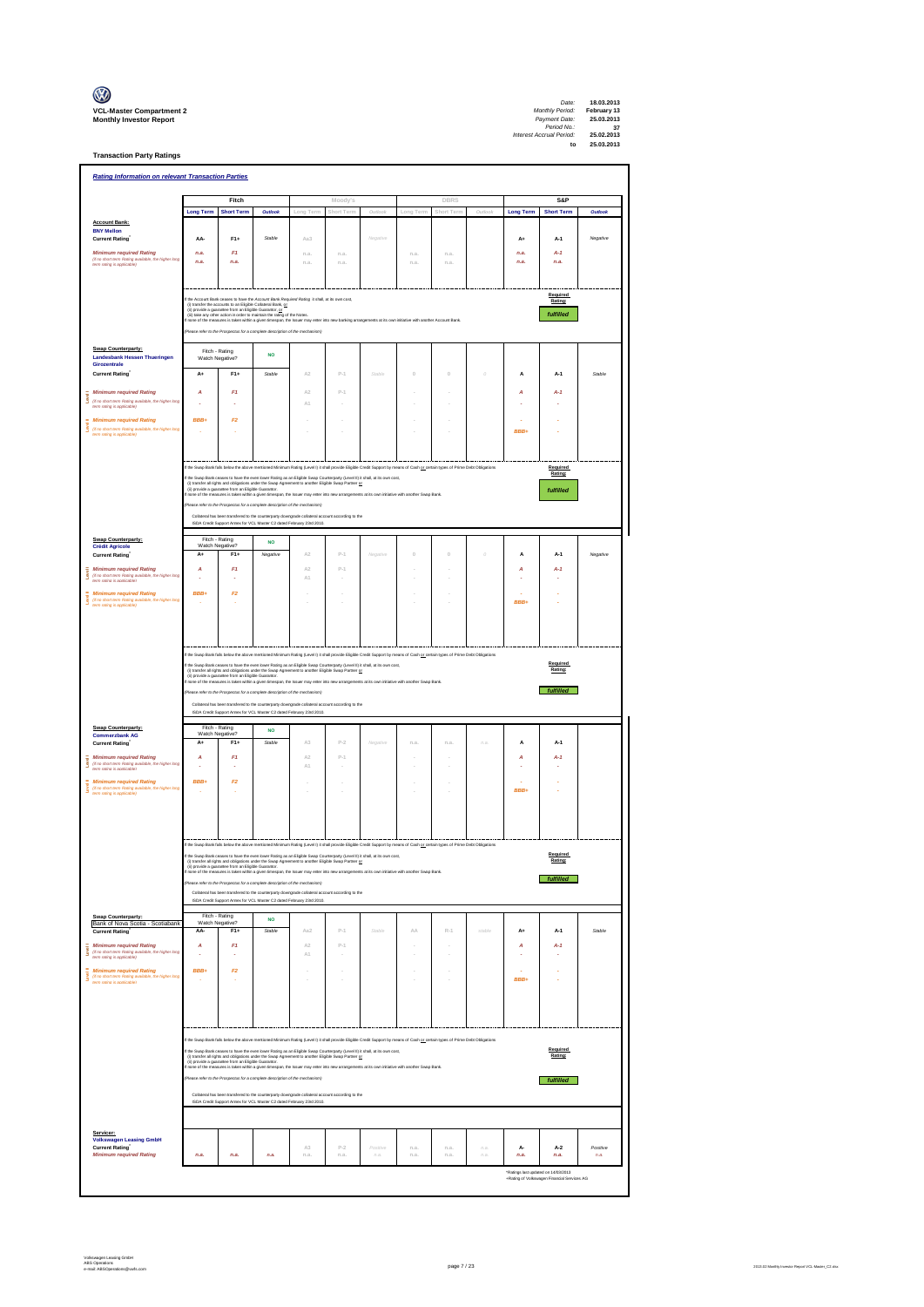| <b>VCL-Master Compartment 2</b><br><b>Monthly Investor Report</b><br>Information regarding<br>the Notes (I)                                                                                                                                                                                                                                                                                                                                                                                                                                                                       |                               |                      | $(=$                  | Date:<br>Monthly Period:<br>Payment Date:<br>Period No.:<br>Interest Accrual Period:<br>28<br>davs<br>Base Interest Rate (1-Month Euribor): | 18.03.2013<br>February 13<br>25.03.2013<br>37<br>25.02.2013<br>25.03.2013<br>to<br>days)<br>days<br>$\lambda$<br>0.1190% |  |  |  |  |
|-----------------------------------------------------------------------------------------------------------------------------------------------------------------------------------------------------------------------------------------------------------------------------------------------------------------------------------------------------------------------------------------------------------------------------------------------------------------------------------------------------------------------------------------------------------------------------------|-------------------------------|----------------------|-----------------------|---------------------------------------------------------------------------------------------------------------------------------------------|--------------------------------------------------------------------------------------------------------------------------|--|--|--|--|
| <b>Rating Details (Fitch/S&amp;P)</b>                                                                                                                                                                                                                                                                                                                                                                                                                                                                                                                                             | Class A-1                     | Class A-2            | Class A-3             | Class A-4                                                                                                                                   | Class A-5                                                                                                                |  |  |  |  |
| Rating at Issue Date<br>Fitch<br>Standard & Poors                                                                                                                                                                                                                                                                                                                                                                                                                                                                                                                                 | AAA (sf)<br>AAA (sf)          | AAA (sf)<br>AAA (sf) | AAA (sf)<br>AAA (sf)  | AAA (sf)<br>AAA (sf)                                                                                                                        | AAA (sf)<br>AAA (sf)                                                                                                     |  |  |  |  |
| <b>Current Rating</b><br>Fitch<br>Standard & Poors                                                                                                                                                                                                                                                                                                                                                                                                                                                                                                                                | AAA (sf)<br>AAA (sf)          | AAA (sf)<br>AAA (sf) | AAA (sf)<br>AAA (sf)  | AAA (sf)<br>AAA (sf)                                                                                                                        | AAA (sf)<br>AAA (sf)                                                                                                     |  |  |  |  |
| <b>Information on Notes</b>                                                                                                                                                                                                                                                                                                                                                                                                                                                                                                                                                       | Class A-1                     | Class A-1            | Class A-3             | Class A-4                                                                                                                                   | Class A-5                                                                                                                |  |  |  |  |
| <b>ISIN</b>                                                                                                                                                                                                                                                                                                                                                                                                                                                                                                                                                                       | XS0487713512                  | XS0487714247         | XS0487714320          | XS0487714593                                                                                                                                |                                                                                                                          |  |  |  |  |
| Common Code                                                                                                                                                                                                                                                                                                                                                                                                                                                                                                                                                                       | 048771351                     | 48771424             | 048771432             | 48771459                                                                                                                                    |                                                                                                                          |  |  |  |  |
| Nominal Amount                                                                                                                                                                                                                                                                                                                                                                                                                                                                                                                                                                    | € 100,000                     | € 100,000            | € 100.000             | € 100,000                                                                                                                                   | € 100.000                                                                                                                |  |  |  |  |
| <b>Information on Interest</b>                                                                                                                                                                                                                                                                                                                                                                                                                                                                                                                                                    | <b>Class A-Series</b>         |                      |                       |                                                                                                                                             |                                                                                                                          |  |  |  |  |
| Scheduled Repayment<br>Date as of Cut-Off                                                                                                                                                                                                                                                                                                                                                                                                                                                                                                                                         |                               |                      |                       |                                                                                                                                             |                                                                                                                          |  |  |  |  |
| Date:                                                                                                                                                                                                                                                                                                                                                                                                                                                                                                                                                                             | Payment Date in December 2013 |                      |                       |                                                                                                                                             |                                                                                                                          |  |  |  |  |
| Legal Maturity Date:                                                                                                                                                                                                                                                                                                                                                                                                                                                                                                                                                              | Payment Date in November 2019 |                      |                       |                                                                                                                                             |                                                                                                                          |  |  |  |  |
| Spread/ Margin                                                                                                                                                                                                                                                                                                                                                                                                                                                                                                                                                                    | 55 bps                        | 55 bps               | $115$ bps             | 55 bps                                                                                                                                      | 55 bps                                                                                                                   |  |  |  |  |
| <b>Index Rate</b>                                                                                                                                                                                                                                                                                                                                                                                                                                                                                                                                                                 | 1-Month-Euribor               | 1-Month-Euribor      | 1-Month-Euribor       | 1-Month-Euribor                                                                                                                             | 1-Month-Euribor                                                                                                          |  |  |  |  |
| Fixed/Floating                                                                                                                                                                                                                                                                                                                                                                                                                                                                                                                                                                    | floating                      | floating             | floating              | floating                                                                                                                                    | floating                                                                                                                 |  |  |  |  |
| Current Coupon                                                                                                                                                                                                                                                                                                                                                                                                                                                                                                                                                                    | 1-M-Euribor + 55 bps          | 1-M-Euribor + 55 bps | 1-M-Euribor + 115 bps | 1-M-Euribor + 55 bps                                                                                                                        | 1-M-Euribor + 55 bos                                                                                                     |  |  |  |  |
| Day Count Convention                                                                                                                                                                                                                                                                                                                                                                                                                                                                                                                                                              | actual/360                    | actual/360           | actual/360            | actual/360                                                                                                                                  | actual/360                                                                                                               |  |  |  |  |
| <b>Clean-Up Call</b><br>Volkswagen Leasing GmbH will have the right at its option to exercise a "Clean-Up Call" and to repurchase the Expectancy Rights from VCL-Master S.A.,<br>acting with respect to its Compartment 2, at any time when the sum of the Discounted Expectancy Rights Balances for all lease contracts is less than<br>10% of the sum of the Maximum Discounted Expectancy Rights Balances for all lease contracts at any point in time during the life of the transaction,<br>provided that all payment obligations under the Notes will be thereby fulfilled. |                               |                      |                       |                                                                                                                                             |                                                                                                                          |  |  |  |  |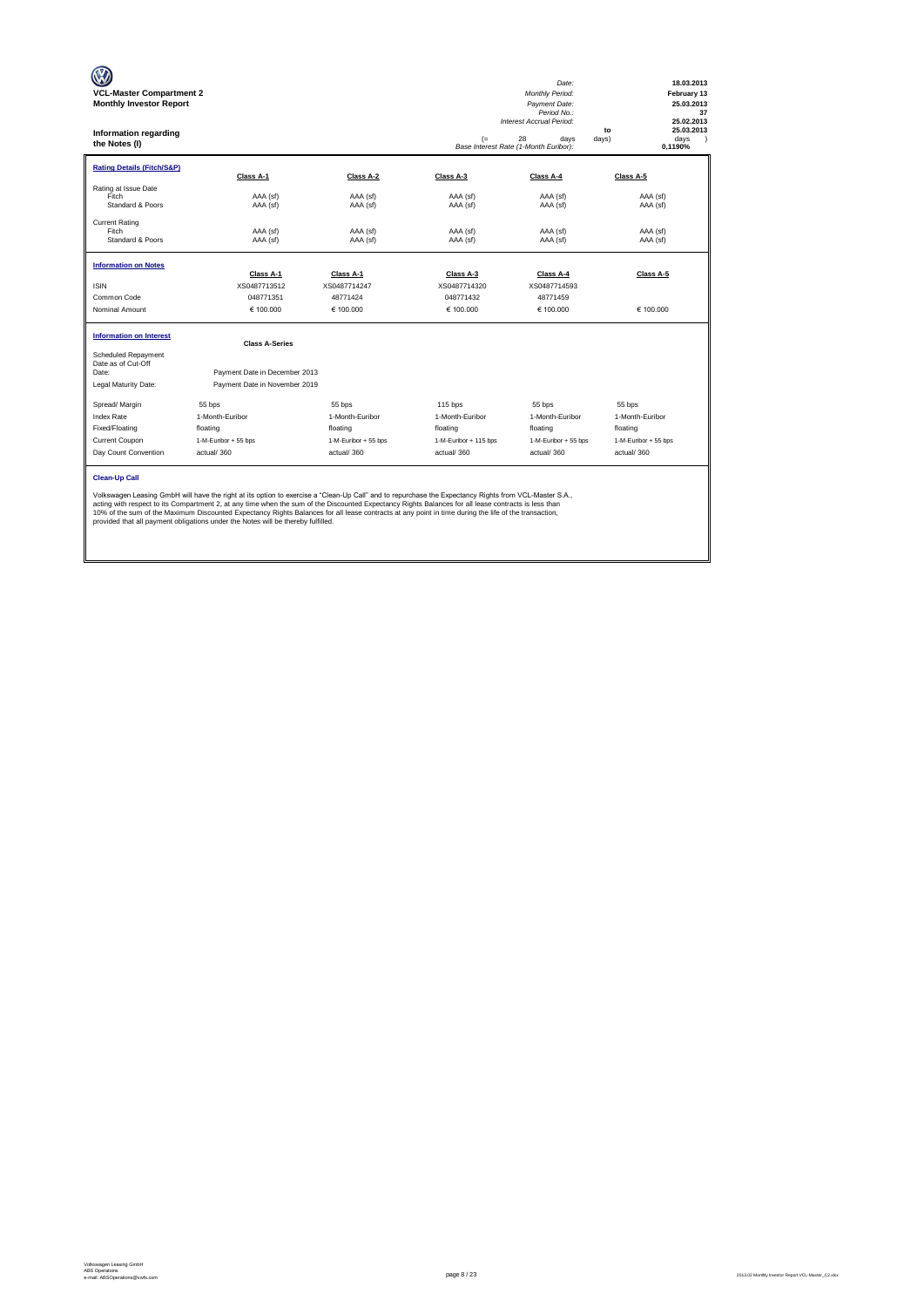|                                                                                    |        |                  |            |                        |            |                                       |   | Date:                            |            | 18.03.2013                |
|------------------------------------------------------------------------------------|--------|------------------|------------|------------------------|------------|---------------------------------------|---|----------------------------------|------------|---------------------------|
| <b>VCL-Master Compartment 2</b><br><b>Monthly Investor Report</b>                  |        |                  |            |                        |            |                                       |   | Monthly Period:<br>Payment Date: |            | February 13<br>25.03.2013 |
|                                                                                    |        |                  |            |                        |            |                                       |   | Period No.:                      |            | 37                        |
|                                                                                    |        |                  |            |                        |            |                                       |   | Interest Accrual Period:         |            | 25.02.2013                |
| Information regarding the Notes                                                    |        |                  |            | $(=$                   |            |                                       |   | to<br>28                         |            | 25.03.2013<br>days 1      |
| (II)                                                                               |        |                  |            |                        |            | Base Interest Rate (1-Month Euribor): |   |                                  |            | 0.1190%                   |
|                                                                                    |        |                  |            |                        |            |                                       |   |                                  |            |                           |
| <b>Note Balance</b>                                                                |        | Class A-1        |            | Class A-2              |            |                                       |   |                                  |            | Class A-5                 |
| Initial Note Balance (at Poolcut)                                                  | €      | 75.000.000,00    | $\epsilon$ | 50.000.000,00          | €          | Class A-3<br>50.000.000,00            | € | Class A-4<br>75.000.000,00       | $\epsilon$ |                           |
|                                                                                    |        |                  |            |                        |            |                                       |   |                                  |            |                           |
| <b>During Revolving Period</b>                                                     |        |                  |            |                        |            |                                       |   |                                  |            |                           |
| <b>Note Balance Beginn of Period</b>                                               | €      | 75,000,000,00    | €          | 50,000,000,00 €        |            | 33,750,900.00                         |   | € 308.900.000.00                 | €          |                           |
| Overcollateralisation Amount before Top-Up<br>(all Class A Notes)                  |        | € 392.631.587,07 |            |                        |            |                                       |   |                                  |            |                           |
| Targeted Overcollateralisation Amount                                              |        | € 449.311.649.02 |            |                        |            |                                       |   |                                  |            |                           |
| Available Top-Up Amount                                                            | €      | 62.986.333,14    |            |                        |            |                                       |   |                                  |            |                           |
| (all Funds in the Accumulation Account)<br>Targeted Additional Purchase Amount     | €      | 67.721.549.41    |            |                        |            |                                       |   |                                  |            |                           |
| (incl. 7% additional OC)                                                           |        |                  |            |                        |            |                                       |   |                                  |            |                           |
| Additional Purchase Amount                                                         |        | € 274.332.241,19 |            |                        |            |                                       |   |                                  |            |                           |
| Overcollateralisation Amount after Top-Up                                          |        | € 392.631.587.07 |            |                        |            |                                       |   |                                  |            |                           |
| Note Decrease per Series from Redemption<br>Note Decrease per Note from Redemption | €<br>€ |                  | €<br>€     |                        | €<br>€     | $(111.800.00)$ $\in$<br>(223, 60)     | € |                                  | €<br>€     |                           |
| Note Increase from Tap-Up                                                          | €      |                  | €          |                        | €          |                                       | € |                                  |            | € 159.100.000.00          |
| <b>Note Balance End of Period</b>                                                  | €      | 75,000,000,00    | €          | 50,000,000.00          | €          | 33.639.100,00                         |   | € 308.900.000,00                 |            | € 159.100.000,00          |
| <b>After Revolving Period</b>                                                      |        | Class A-1        |            | Class A-2              |            | Class A-3                             |   | Class A-4                        |            | Class A-5                 |
| Note Balance as of the Beginning of the                                            | €      | 75.000.000,00    | €          |                        |            | 50.000.000,00 € 33.750.900,00         |   | € 308.900.000,00                 | €          |                           |
| Period                                                                             |        |                  |            |                        |            |                                       |   |                                  |            |                           |
| Unallocated Redemption Amount<br>of the previous Period                            | €      |                  |            |                        |            |                                       |   |                                  |            |                           |
| Available Redemption Amount                                                        | €      |                  |            |                        |            |                                       |   |                                  |            |                           |
| for the Reporting Period                                                           | €      |                  |            |                        |            |                                       |   |                                  |            |                           |
| Total Available Redemption Amount                                                  |        |                  |            |                        |            |                                       |   |                                  |            |                           |
| Redemotion Amount per Note                                                         | €      |                  | €          |                        | €          | $(223.60) \in$                        |   |                                  | €          |                           |
| Redemption Amount per Class                                                        | €      |                  | €          |                        | €          | 111,800.00                            | € |                                  | €          |                           |
| Unallocated Redemption Amount from current<br>Period                               | €      |                  | €          |                        | €          | $(52,60) \in$                         |   |                                  | €<br>€     |                           |
| Note Balance as of the End of the Period                                           | €      | 75.000.000.00    | €          | 50.000.000,00          | €          | 33.639.100,00                         |   | € 308.900.000,00                 |            | € 159.100.000.00          |
|                                                                                    |        |                  |            |                        |            |                                       |   |                                  |            |                           |
| Payments to Investors - per EUR 50.000                                             |        | Class A-1        |            | Class A-2              |            | Class A-3                             |   | Class A-4                        |            | Class A-5                 |
| denomination                                                                       |        |                  |            |                        |            |                                       |   |                                  |            |                           |
| Interest (1-M-Euribor + 55 bps bps Class A)                                        | €      | 52.03            | €          | 52.03                  | $\epsilon$ | 66.62                                 | € | 52.03                            | $\epsilon$ |                           |
| Redemption                                                                         | €<br>€ | 100,000,00       | €          |                        | €          | 111.800,00                            | € | 100,000,00                       | €          |                           |
| Remaining Principal Amount<br>Note Factor                                          |        | 1.000000         | €          | 100,000.00<br>1.000000 | €          | 67.278.20<br>0.672782                 | € | 1.000000                         | €          | 100,000.00<br>1.000000    |
|                                                                                    |        |                  |            |                        |            |                                       |   |                                  |            |                           |
| <b>Unpaid Interest</b>                                                             |        | Class A-1        |            | Class A-2              |            | Class A-3                             |   | Class A-4                        |            | Class A-5                 |
| Unpaid Interest of Reporting Period                                                | €      |                  | €          |                        | €          |                                       | € |                                  | €          |                           |
| <b>Cumulative Unpaid Interest</b>                                                  | €      |                  | €          |                        | €          |                                       | € |                                  | €          | ä,                        |
|                                                                                    |        |                  |            |                        |            |                                       |   |                                  |            |                           |
| Overcollateralisation<br><b>Total Class A</b>                                      |        | Class A-1        |            | Class A-2              |            | Class A-3                             |   | Class A-4                        |            | Class A-x                 |
| Initial OC Percentage at Poolcut<br>Current OC Percentage<br>34.057%               |        | 45.646%          |            | 45.646%                |            | 45.646%                               |   | 45.646%                          |            | 45.646%                   |
| Target OC Percentage<br>49%/52%                                                    |        |                  |            |                        |            |                                       |   |                                  |            |                           |
| (during/ after Revolving Period)                                                   |        |                  |            |                        |            |                                       |   |                                  |            |                           |

e-mail: ABSOperations@vwfs.com page 9 / 23 2013.02 Monthly Investor Report VCL-Master\_C2.xlsx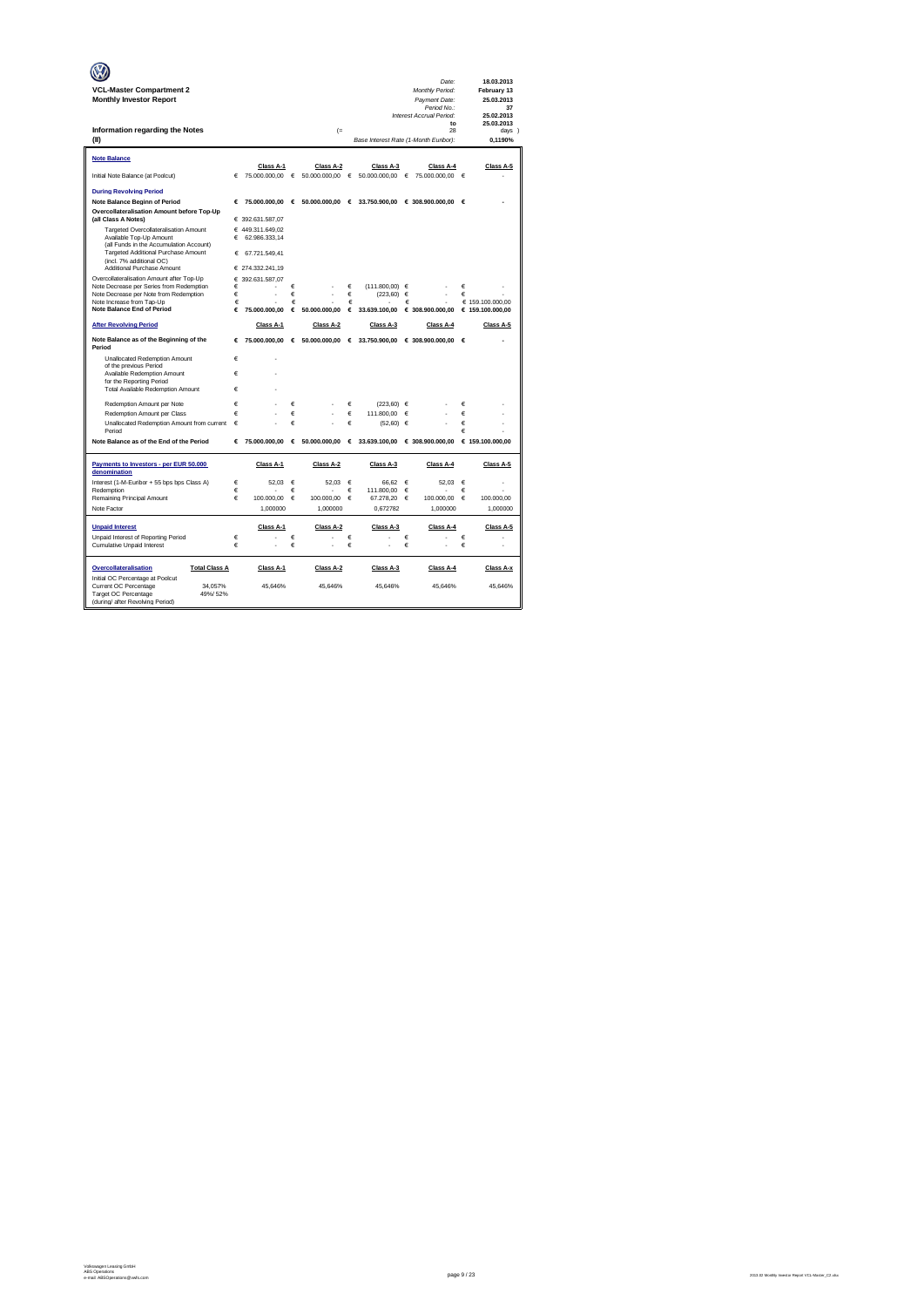| <b>VCL-Master Compartment 2</b><br><b>Monthly Investor Report</b><br><b>Credit Enhancement</b>                                                                                                                                                                                                                                                                                                                                                                                                                                                                                        | Date:<br><b>Monthly Period:</b><br>Payment Date:<br>Period No.:<br>Interest Accrual Period:<br>Base Interest Rate (1-Month Euribor): | $f_{\Omega}$<br>$(=$ | 18.03.2013<br>February 13<br>25.03.2013<br>37<br>25.02.2013<br>25.03.2013<br>28 days )<br>0.1190%                                                                                            |
|---------------------------------------------------------------------------------------------------------------------------------------------------------------------------------------------------------------------------------------------------------------------------------------------------------------------------------------------------------------------------------------------------------------------------------------------------------------------------------------------------------------------------------------------------------------------------------------|--------------------------------------------------------------------------------------------------------------------------------------|----------------------|----------------------------------------------------------------------------------------------------------------------------------------------------------------------------------------------|
| <b>Cash Collateral Account (CCA)</b><br><b>Initial Balance at Poolcut</b><br>Thereof General Cash Reserve<br>Thereof German Trade Tax Risk Reserve<br><b>Targeted Balance (Floor)</b><br>Thereof General Cash Reserve<br>Thereof German Trade Tax Risk Reserve<br>Balance as of the Beginning of the Period<br>Payment from CCA/ Payment to CCA<br>Balance as of the End of the Period<br>Thereof General Cash Reserve<br>Thereof German Trade Tax Risk Reserve<br><b>General Cash Collateral Account</b><br>percentage of Current Note Balance<br>percentage of Initial Note Balance | $-3.693.60 \in$ /                                                                                                                    |                      | 12.950.000,00 €<br>12.950.000.00 €<br>0.00€<br>8.147.761,70 €<br>8.147.761.70€<br>0.00€<br>20.206.212.48€<br>6.873.120,00 €<br>27.075.638.88 €<br>27.075.638.88 €<br>0.00€<br>5.79%<br>5,18% |
| <b>Set-Off Risk</b><br>No set-off risk is applicable in this transaction.                                                                                                                                                                                                                                                                                                                                                                                                                                                                                                             |                                                                                                                                      |                      |                                                                                                                                                                                              |

 $\overline{\phantom{0}}$ 

**. . . .** Trigger Level 1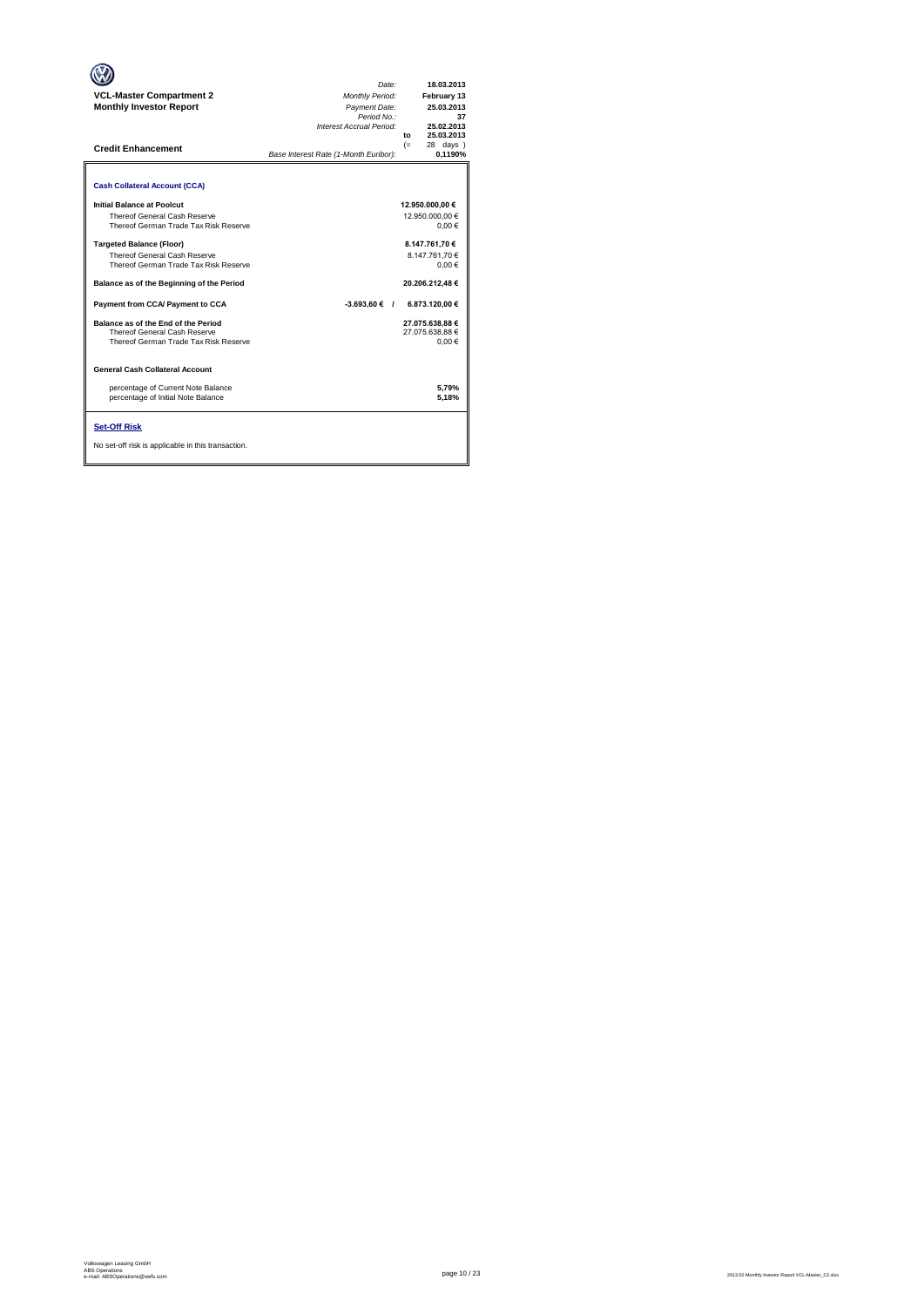| VCL-Master Compartment 2<br><b>Monthly Investor Report</b>        |                                                               |             | Date:<br>Monthly Period:<br>Payment Date:<br>Period No.:<br>Interest Accrual Period: | 18.03.2013<br>February 13<br>25.03.2013<br>37<br>25.02.2013<br>25.03.2013<br>to |
|-------------------------------------------------------------------|---------------------------------------------------------------|-------------|--------------------------------------------------------------------------------------|---------------------------------------------------------------------------------|
| Waterfall                                                         |                                                               |             | Base Interest Rate (1-Month Euribor):                                                | $(=$<br>28<br>$days$ )<br>0.1190%                                               |
| Waterfall                                                         |                                                               |             |                                                                                      |                                                                                 |
| Available Collection Amount of the Period incl. Net Swap Receipts |                                                               |             | 2.651.089,80 €                                                                       |                                                                                 |
| Remaining Amount from Previous Period                             |                                                               |             | $0,00 \in$                                                                           | 2.651.089,80 €                                                                  |
| Earnings from Distribution/ Accumulation Account deposits         |                                                               |             | $0,00 \in$                                                                           | 2.651.089,80 €                                                                  |
| <b>Available Distribution Amount</b>                              |                                                               |             |                                                                                      | 2.651.089,80 €                                                                  |
| Taxes/Fees                                                        |                                                               | less        | -758.314,81 €                                                                        | 1.892.774,99 €                                                                  |
| <b>Net Swap Payments Class A</b>                                  |                                                               | less / plus | -84.514,37 €                                                                         | 1.808.260,62 €                                                                  |
|                                                                   | Class A-1<br>Class A-2<br>Class A-3<br>Class A-4<br>Class A-X |             | -9.412.50 €<br>$-6.483,33 \in$<br>-28.564.51 €<br>-40.054,03€<br>0.00€               |                                                                                 |
| <b>Interest Class A</b>                                           |                                                               | less        | -259.084,78€                                                                         | 1.549.175,84 €                                                                  |
|                                                                   | Class A-1<br>Class A-2<br>Class A-3<br>Class A-4              |             | -39.025,00 €<br>-26.016.67 €<br>$-33.312,14 \in$<br>-160.730,97€                     |                                                                                 |
| Payment to Cash Collateral Account                                |                                                               | less        | $0,00 \in$                                                                           | 1.549.175,84 €                                                                  |
| German Trade Tax                                                  |                                                               | less        | $0,00 \in$                                                                           | 1.549.175,84 €                                                                  |
| Payments to the Accumulation Account                              |                                                               | less        | -1.437.375,84 €                                                                      | 111.800,00 €                                                                    |
| <b>Redemption Class A</b>                                         |                                                               | less        | -111.800,00 €                                                                        | $0,00 \in$                                                                      |
|                                                                   | Class A-1<br>Class A-2<br>Class A-3<br>Class A-4              |             | 0.00€<br>0.00€<br>-111.800,00 €<br>0,00€                                             |                                                                                 |
| Remaining Amout Due to Rounding                                   |                                                               | less        | $0,00 \in$                                                                           | 0.00€                                                                           |
| Other Payments to Swap Counterparties                             |                                                               | less        | $0,00 \in$                                                                           | $0,00$ €                                                                        |
| <b>Payment to VWL</b>                                             |                                                               | less        | $0,00 \in$                                                                           | $0,00$ €                                                                        |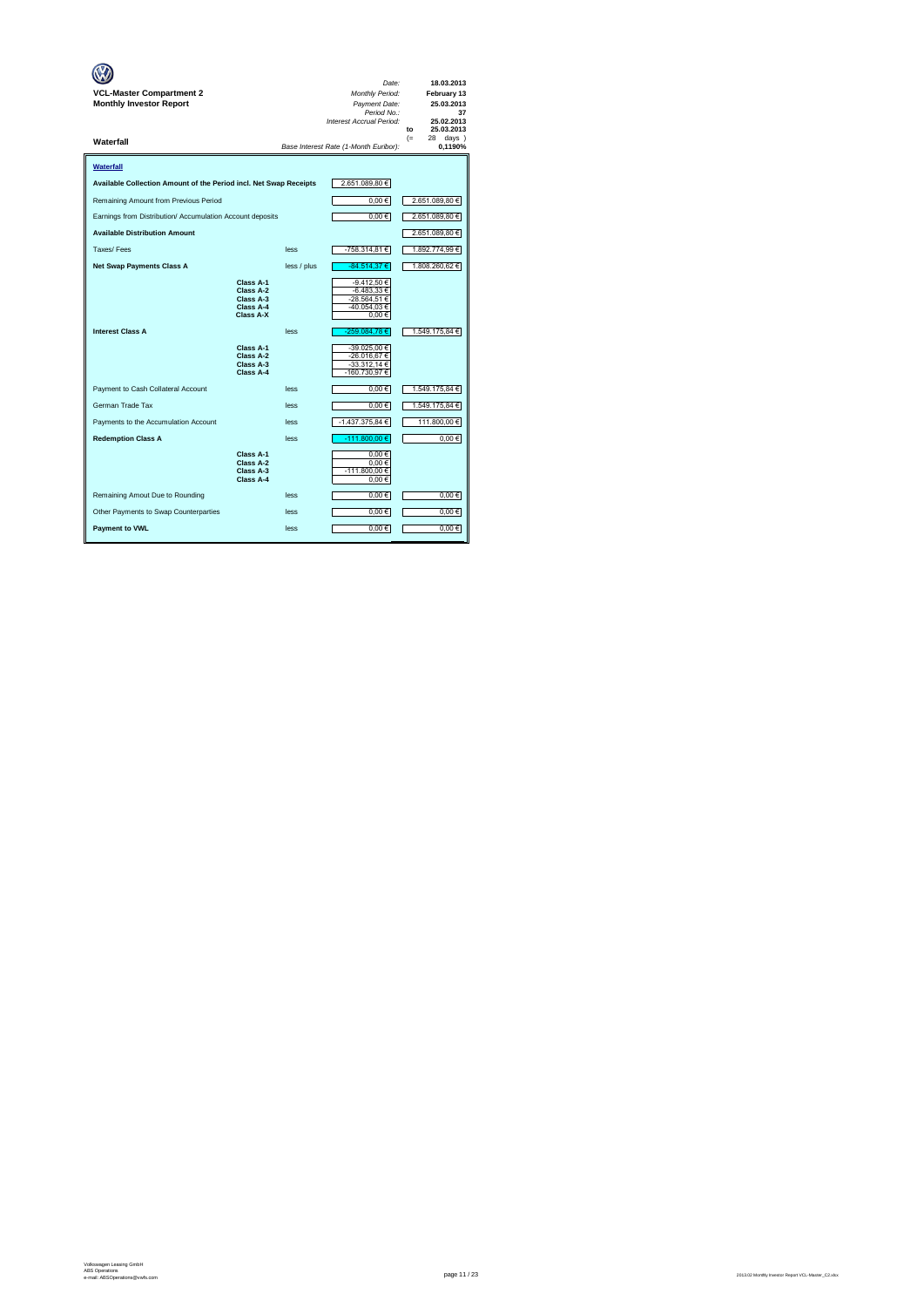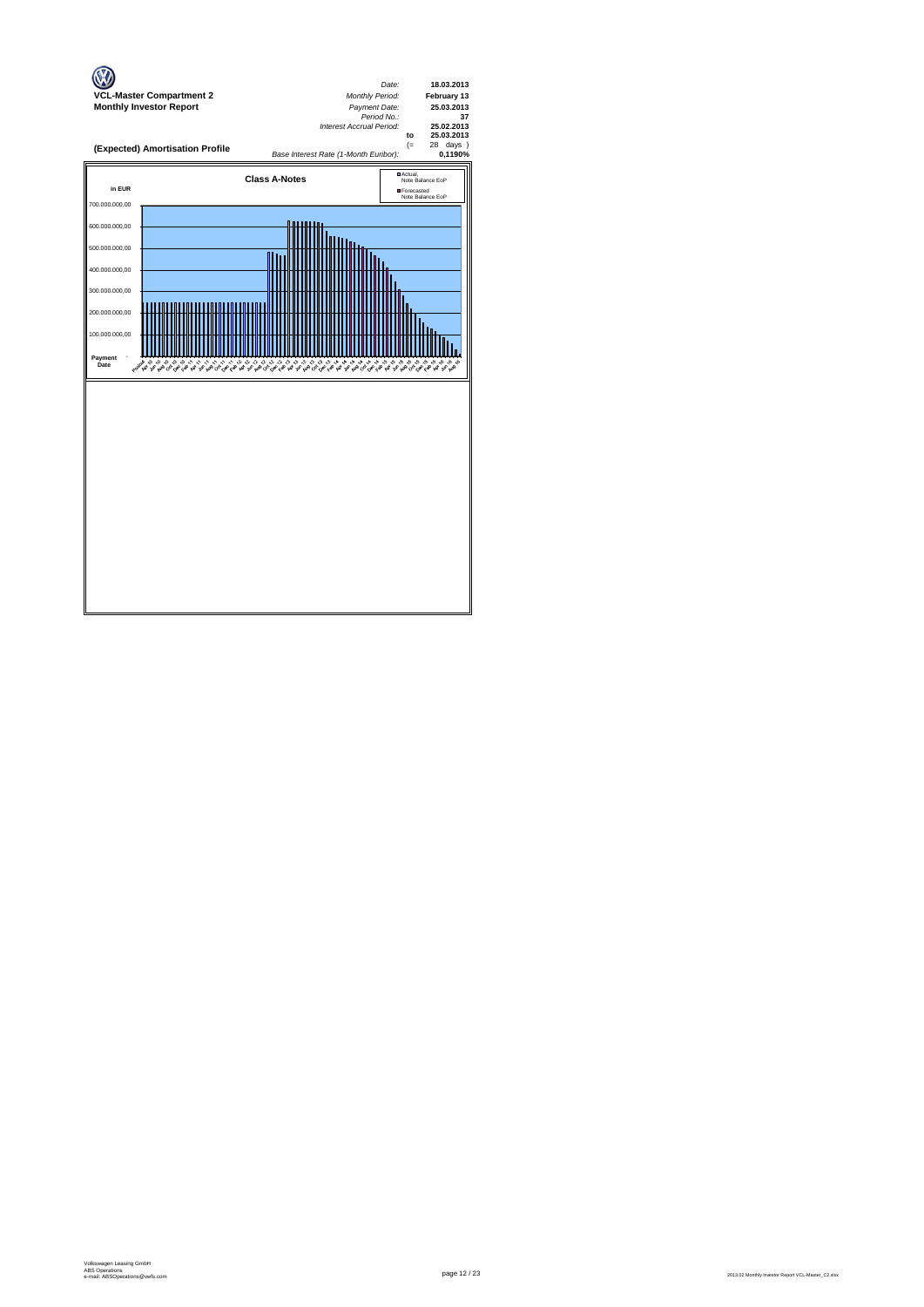

**Run Out Schedule**

*Date: Period No.: Interest Accrual Period:*

**18.03.2013 Februar 13 to 25.03.2013 25.02.2013 0,1190% 37 25.03.2013** (= 28 days)

*Base Interest Rate (1-Month Euribor):*

|                    |                                      | at the End of the current Monthly Period                                        |                                  |                                    | at the End of the current Monthly Period |                                                                        |                                |  |  |  |
|--------------------|--------------------------------------|---------------------------------------------------------------------------------|----------------------------------|------------------------------------|------------------------------------------|------------------------------------------------------------------------|--------------------------------|--|--|--|
| Monthly<br>Period  | <b>Monthly Maturity</b>              | Outst. Disc. Exp.<br><b>Rights Funding</b><br><b>Amount at Maturity</b><br>Date | <b>Interest</b>                  | Remaing<br>Term in<br><b>Month</b> | <b>Monthly</b><br><b>Maturity</b>        | <b>Current Outst.</b><br>Disc. Exp.<br><b>Rights Funding</b><br>Amount | <b>Interest</b>                |  |  |  |
| 02.2013            | 1.349.661.612,99                     | 1.152.880.230,11                                                                | 196.781.382,88                   |                                    |                                          |                                                                        |                                |  |  |  |
| 03.2013            | 1.347.875.501,11                     | 1.157.678.671,69                                                                | 190.196.829,42                   | $\mathbf{1}$                       | 1.786.111,88                             | 1.769.233,11                                                           | 16.878,77                      |  |  |  |
| 04.2013            | 1.345.165.336,94                     | 1.161.580.737,50                                                                | 183.584.599,44                   | $\mathbf 2$                        | 2.710.164,17                             | 2.672.501,52                                                           | 37.662,65                      |  |  |  |
| 05.2013<br>06.2013 | 1.342.115.374,37<br>1.339.929.627,78 | 1.165.166.324,11<br>1.169.633.719,44                                            | 176.949.050,26<br>170.295.908,34 | 3<br>4                             | 3.049.962,57<br>2.185.746,59             | 2.990.346,24<br>2.131.410,70                                           | 59.616,33<br>54.335,89         |  |  |  |
| 07.2013            | 1.338.575.363,33                     | 1.174.956.864,72                                                                | 163.618.498,61                   | $\overline{5}$                     | 1.354.264,45                             | 1.312.345,19                                                           | 41.919,26                      |  |  |  |
| 08.2013            | 1.336.093.218,05                     | 1.179.186.857,71                                                                | 156.906.360,34                   | 6                                  | 2.482.145,28                             | 2.390.717,41                                                           | 91.427,87                      |  |  |  |
| 09.2013            | 1.321.994.986,01                     | 1.171.871.103.21                                                                | 150.123.882,80                   | $\overline{7}$                     | 14.098.232,04                            | 13.495.319,88                                                          | 602.912,16                     |  |  |  |
| 10.2013            | 1.296.919.479,92                     | 1.153.550.248,23                                                                | 143.369.231,69                   | 8                                  | 25.075.506,09                            | 23.894.314,60                                                          | 1.181.191,49                   |  |  |  |
| 11.2013            | 1.263.675.974.07                     | 1.126.971.451,22                                                                | 136.704.522,85                   | 9                                  | 33.243.505,85                            | 31.505.192,14                                                          | 1.738.313,71                   |  |  |  |
| 12.2013            | 1.243.506.197,23                     | 1.113.273.005,10                                                                | 130.233.192,13                   | 10                                 | 20.169.776,84                            | 19.015.197,31                                                          | 1.154.579,53                   |  |  |  |
| 01.2014<br>02.2014 | 1.239.607.507,42<br>1.232.130.536,12 | 1.115.737.229,64<br>1.114.648.357,27                                            | 123.870.277,78<br>117.482.178,85 | 11<br>12                           | 3.898.689,81<br>7.476.971,30             | 3.651.728,85<br>6.962.761,04                                           | 246.960,96<br>514.210,26       |  |  |  |
| 03.2014            | 1.217.493.250,93                     | 1.106.417.193,27                                                                | 111.076.057,66                   | 13                                 | 14.637.285,19                            | 13.550.597,13                                                          | 1.086.688,06                   |  |  |  |
| 04.2014            | 1.203.856.155,24                     | 1.099.126.193,37                                                                | 104.729.961,87                   | 14                                 | 13.637.095,69                            | 12.562.167,77                                                          | 1.074.927,92                   |  |  |  |
| 05.2014            | 1.183.216.859,79                     | 1.084.812.772,64                                                                | 98.404.087,15                    | 15                                 | 20.639.295,45                            | 18.900.695,41                                                          | 1.738.600,04                   |  |  |  |
| 06.2014            | 1.166.971.720,74                     | 1.074.804.409,01                                                                | 92.167.311,73                    | 16                                 | 16.245.139,05                            | 14.788.431,57                                                          | 1.456.707,48                   |  |  |  |
| 07.2014            | 1.149.533.733,39                     | 1.063.552.258,56                                                                | 85.981.474,83                    | 17                                 | 17.437.987,35                            | 15.781.818,55                                                          | 1.656.168,80                   |  |  |  |
| 08.2014            | 1.127.590.567,73                     | 1.047.736.629,46                                                                | 79.853.938,27                    | 18                                 | 21.943.165,66                            | 19.753.613,74                                                          | 2.189.551,92                   |  |  |  |
| 09.2014<br>10.2014 | 1.102.981.784,22<br>1.074.267.113,75 | 1.029.176.764,96<br>1.006.412.258,79                                            | 73.805.019,26<br>67.854.854,96   | 19<br>20                           | 24.608.783,51<br>28.714.670,47           | 22.023.619,67<br>25.556.602,71                                         | 2.585.163,84<br>3.158.067,76   |  |  |  |
| 11.2014            | 1.040.312.294,87                     | 978.295.976,56                                                                  | 62.016.318,31                    | 21                                 | 33.954.818,88                            | 30.045.450,55                                                          | 3.909.368,33                   |  |  |  |
| 12.2014            | 1.011.508.391,76                     | 955.139.849,59                                                                  | 56.368.542,17                    | 22                                 | 28.803.903,11                            | 25.356.853,95                                                          | 3.447.049,16                   |  |  |  |
| 01.2015            | 975.977.051,32                       | 925.166.104,23                                                                  | 50.810.947,09                    | 23                                 | 35.523.975,26                            | 31.072.075,39                                                          | 4.451.899,87                   |  |  |  |
| 02.2015            | 909.706.662,86                       | 864.367.832,86                                                                  | 45.338.830,00                    | 24                                 | 66.277.753,64                            | 57.649.766,73                                                          | 8.627.986,91                   |  |  |  |
| 03.2015            | 830.945.584,34                       | 790.762.830,34                                                                  | 40.182.754,00                    | 25                                 | 78.761.078,52                            | 68.124.245,72                                                          | 10.636.832,80                  |  |  |  |
| 04.2015            | 762.422.219,61                       | 726.919.990,16                                                                  | 35.502.229,45                    | 26                                 | 68.523.364,73                            | 58.955.704,05                                                          | 9.567.660,68                   |  |  |  |
| 05.2015<br>06.2015 | 678.019.302,91<br>606.691.132,96     | 646.889.049,15<br>579.451.349,63                                                | 31.130.253,76<br>27.239.783,33   | 27<br>28                           | 84.402.916,70<br>71.317.947,18           | 72.191.858,09                                                          | 12.211.058,61                  |  |  |  |
| 07.2015            | 527.845.041,00                       | 504.118.248,16                                                                  | 23.726.792,84                    | 29                                 | 78.856.314,73                            | 60.645.537,00<br>66.686.975,49                                         | 10.672.410,18<br>12.169.339,24 |  |  |  |
| 08.2015            | 475.259.066,87                       | 454.543.183,62                                                                  | 20.715.883,25                    | 30                                 | 52.585.974,13                            | 44.221.300,64                                                          | 8.364.673,49                   |  |  |  |
| 09.2015            | 418.030.655,16                       | 400.062.733,09                                                                  | 17.967.922,07                    | 31                                 | 57.228.411,71                            | 47.845.539,66                                                          | 9.382.872,05                   |  |  |  |
| 10.2015            | 375.597.968,60                       | 360.033.651,15                                                                  | 15.564.317,45                    | 32                                 | 42.432.686,56                            | 35.269.016,84                                                          | 7.163.669,72                   |  |  |  |
| 11.2015            | 329.299.378,95                       | 315.912.155,65                                                                  | 13.387.223,30                    | 33                                 | 46.298.589,65                            | 38.271.530,53                                                          | 8.027.059,12                   |  |  |  |
| 12.2015            | 293.333.104,01                       | 281.817.747,37                                                                  | 11.515.356,64                    | 34                                 | 35.966.274,94                            | 29.583.402,51                                                          | 6.382.872,43                   |  |  |  |
| 01.2016            | 274.624.187,22                       | 264.770.391,18                                                                  | 9.853.796,04                     | 35                                 | 18.708.916,79                            | 15.287.007,38                                                          | 3.421.909,41                   |  |  |  |
| 02.2016<br>03.2016 | 246.970.725,34<br>218.499.213,26     | 238.704.190,45<br>211.677.310,98                                                | 8.266.534,89<br>6.821.902,28     | 36<br>37                           | 27.653.461,88<br>28.471.512,08           | 22.469.573,62<br>22.999.927,54                                         | 5.183.888,26<br>5.471.584,54   |  |  |  |
| 04.2016            | 193.261.808,07                       | 187.706.930,81                                                                  | 5.554.877,26                     | 38                                 | 25.237.405,19                            | 20.282.969,78                                                          | 4.954.435,41                   |  |  |  |
| 05.2016            | 159.108.421,04                       | 154.716.544,12                                                                  | 4.391.876,92                     | 39                                 | 34.153.387,03                            | 27.283.464,32                                                          | 6.869.922,71                   |  |  |  |
| 06.2016            | 132.199.340,82                       | 128.764.154,20                                                                  | 3.435.186,62                     | 40                                 | 26.909.080,22                            | 21.373.246,09                                                          | 5.535.834,13                   |  |  |  |
| 07.2016            | 102.169.175,33                       | 99.546.677,92                                                                   | 2.622.497,41                     | 41                                 | 30.030.165,49                            | 23.720.501,17                                                          | 6.309.664,32                   |  |  |  |
| 08.2016            | 82.659.875,09                        | 80.655.518,69                                                                   | 2.004.356,40                     | 42                                 | 19.509.300,24                            | 15.323.163,48                                                          | 4.186.136,76                   |  |  |  |
| 09.2016<br>10.2016 | 60.555.927,76<br>44.326.728,71       | 59.070.649,56<br>43.223.292,31                                                  | 1.485.278,20<br>1.103.436,40     | 43<br>44                           | 22.103.947,33<br>16.229.199,05           | 17.260.978,78<br>12.600.265,69                                         | 4.842.968,55                   |  |  |  |
| 11.2016            | 29.792.516,90                        | 28.972.676,52                                                                   | 819.840,38                       | 45                                 | 14.534.211,81                            | 11.222.706,19                                                          | 3.628.933,36<br>3.311.505,62   |  |  |  |
| 12.2016            | 19.902.645,68                        | 19.267.672,21                                                                   | 634.973,47                       | 46                                 | 9.889.871,22                             | 7.597.532,21                                                           | 2.292.339,01                   |  |  |  |
| 01.2017            | 17.814.532,81                        | 17.295.855,93                                                                   | 518.676,88                       | 47                                 | 2.088.112,87                             | 1.593.306,05                                                           | 494.806,82                     |  |  |  |
| 02.2017            | 15.370.052.63                        | 14.956.526,84                                                                   | 413.525,79                       | 48                                 | 2.444.480,18                             | 1.855.392,42                                                           | 589.087,76                     |  |  |  |
| 03.2017            | 12.999.958,88                        | 12.678.422,15                                                                   | 321.536,73                       | 49                                 | 2.370.093,75                             | 1.788.437,73                                                           | 581.656,02                     |  |  |  |
| 04.2017            | 11.181.177,11                        | 10.936.739,10                                                                   | 244.438,01                       | 50                                 | 1.818.781,77                             | 1.364.899,01                                                           | 453.882.76                     |  |  |  |
| 05.2017            | 8.575.663,69                         | 8.400.377,41                                                                    | 175.286,28<br>122.781,93         | 51                                 | 2.605.513,42                             | 1.944.258,91                                                           | 661.254,51                     |  |  |  |
| 06.2017<br>07.2017 | 6.625.198,90<br>4.631.761,12         | 6.502.416,97<br>4.551.459,51                                                    | 80.301,61                        | 52<br>53                           | 1.950.464,79<br>1.993.437,78             | 1.447.554,42<br>1.470.533,28                                           | 502.910,37<br>522.904,50       |  |  |  |
| 08.2017            | 3.644.985,98                         | 3.592.849,45                                                                    | 52.136,53                        | 54                                 | 986.775,14                               | 724.144,99                                                             | 262.630,15                     |  |  |  |
| 09.2017            | 2.256.226,89                         | 2.227.741,70                                                                    | 28.485,19                        | 55                                 | 1.388.759,09                             | 1.013.314,85                                                           | 375.444,24                     |  |  |  |
|                    | 1.262.718,48                         | 1.249.886,23                                                                    | 12.832,25                        | 56                                 | 993.508,41                               | 720.305,83                                                             | 273.202,58                     |  |  |  |
|                    | 508.913,88                           | 505.310,12                                                                      | 3.603,76                         | 57                                 | 753.804,60                               | 543.514,96                                                             | 210.289,64                     |  |  |  |
|                    |                                      |                                                                                 |                                  | 58                                 | 508.913,88                               | 365.359,72                                                             | 143.554,16                     |  |  |  |
|                    | $\blacksquare$                       | $\blacksquare$                                                                  |                                  | 59                                 |                                          | $\overline{\phantom{a}}$                                               |                                |  |  |  |
|                    |                                      |                                                                                 |                                  | 60                                 |                                          |                                                                        |                                |  |  |  |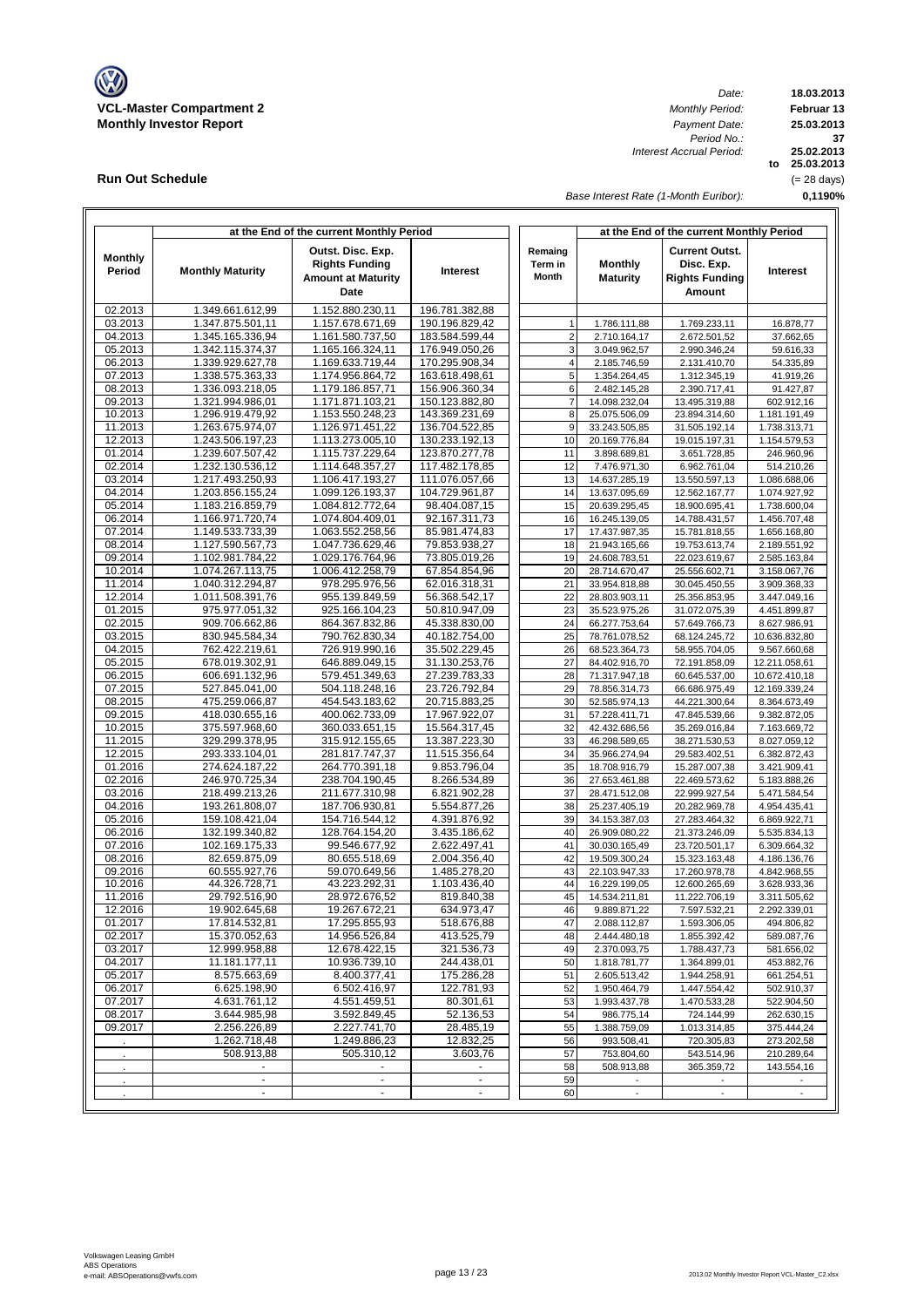| O                                                                                            | Date:                                                    |    |          | 18.03.2013                     |
|----------------------------------------------------------------------------------------------|----------------------------------------------------------|----|----------|--------------------------------|
| <b>VCL-Master Compartment 2</b>                                                              | <b>Monthly Period:</b>                                   |    |          | February 13                    |
| <b>Monthly Investor Report</b>                                                               | Payment Date:<br>Period No.:<br>Interest Accrual Period: |    |          | 25.03.2013<br>37<br>25.02.2013 |
| Information Regarding the<br><b>Expectancy Rights Pool -</b><br><b>Outstanding Contracts</b> | Base Interest Rate (1-Month Euribor):                    | (≕ | to<br>28 | 25.03.2013<br>days<br>0,1190%  |

(28 days )

|                                           |                                 |                            |                          | <b>Type of Vehicles</b> |                          |                      |                          |                               |                          |  |
|-------------------------------------------|---------------------------------|----------------------------|--------------------------|-------------------------|--------------------------|----------------------|--------------------------|-------------------------------|--------------------------|--|
| <b>Outstanding Expectancy Rights Pool</b> | <b>Reporting Period - Total</b> |                            |                          | <b>New Vehicles</b>     |                          | <b>Used Vehicles</b> |                          | <b>Demonstration Vehicles</b> |                          |  |
|                                           |                                 |                            | Outstanding              |                         | Outstanding              |                      | Outstanding              |                               | Outstanding              |  |
|                                           |                                 | <b>Outstanding Nominal</b> | <b>Discounted</b>        |                         | Discounted               |                      | <b>Discounted</b>        |                               | <b>Discounted</b>        |  |
|                                           | No. of                          | <b>Expectancy Rights</b>   | <b>Expectancy Rights</b> | No. of                  | <b>Expectancy Rights</b> | No. of               | <b>Expectancy Rights</b> | No. of                        | <b>Expectancy Rights</b> |  |
|                                           | Contracts                       | <b>Funding Amount</b>      | <b>Funding Amount</b>    | Contracts               | <b>Funding Amount</b>    | Contracts            | <b>Funding Amount</b>    | Contracts                     | <b>Funding Amount</b>    |  |
| Initial Balance at Poolcut                | 40.937                          | 524.154.129.71             | 431.057.042.44           | 37.861                  | 395.059.489.11           | 2.057                | 22.320.167.68            | 1.019                         | 13.677.385,65            |  |
| Balance at the Beginning of the Period    | 79.742                          | .020.736.777.30            | 876.198.677.33           | 76.000                  | 832.748.966.81           | 1.551                | 17.282.549.24            | 2.191                         | 26.167.161.28            |  |
| Balance at the End of the Period - before |                                 |                            |                          |                         |                          |                      |                          |                               |                          |  |
| origination of add. Expectancy Rights     | 79.508                          | 1.017.789.417.19           | 878.547.988.92           | 75.783                  | 835.038.460.68           | 1.544                | 17.328.604.81            | 2.181                         | 26.180.923,43            |  |
| Top-Up of the Monthly Period              | 24.355                          | 331.872.195.80             | 274.332.241.19           | 23.108                  | 259.123.296,03           | 536                  | 6.410.553.97             | 711                           | 8.798.391.19             |  |
| at the End of the Period                  | 103.863                         | .349.661.612.99            | 1.152.880.230.11         | 98.891                  | 1.094.161.756.71         | 2.080                | 23.739.158,78            | 2.892                         | 34.979.314,62            |  |

|                                                                |           |                            |                          | <b>Type of Vehicles</b> |                          |                      |                          |                               |                          |
|----------------------------------------------------------------|-----------|----------------------------|--------------------------|-------------------------|--------------------------|----------------------|--------------------------|-------------------------------|--------------------------|
| Status of the Contracts at the End of the Period, after Top-Up |           |                            |                          | <b>New Vehicles</b>     |                          | <b>Used Vehicles</b> |                          | <b>Demonstration Vehicles</b> |                          |
|                                                                |           |                            | Outstanding              |                         | Outstanding              |                      | Outstanding              |                               | Outstanding              |
|                                                                |           | <b>Outstanding Nominal</b> | <b>Discounted</b>        |                         | <b>Discounted</b>        |                      | <b>Discounted</b>        |                               | <b>Discounted</b>        |
|                                                                | No. of    | <b>Expectancy Rights</b>   | <b>Expectancy Rights</b> | No. of                  | <b>Expectancy Rights</b> | No. of               | <b>Expectancy Rights</b> | No. of                        | <b>Expectancy Rights</b> |
|                                                                | Contracts | <b>Funding Amount</b>      | <b>Funding Amount</b>    | Contracts               | <b>Funding Amount</b>    | Contracts            | <b>Funding Amount</b>    | Contracts                     | <b>Funding Amount</b>    |
| Current                                                        | 102.664   | € 1.335.347.417,19         | € 1.140.259.404,58       | 97.791                  | 082.551.584,88           | 2.027                | 23.233.557,65            | 2.846                         | 34.474.262,05            |
| Delinquent*                                                    | 979       | 11.742.196.35              | 10.360.279,59            | 905                     | 9.603.064,08             | 38                   | 368.100,68               | 36                            | 389.114,83               |
| Terminated                                                     | 220       | 2.571.999,45               | 2.260.545,94<br>€        | 195                     | 2.007.107.75             | 15                   | 137.500,45               | 10                            | 115.937,74<br>€          |
| End of Term - Paid in Full                                     | 25.627    |                            |                          | 23.809                  |                          | 1.281                | $\overline{\phantom{a}}$ | 537                           |                          |
| Early Settlement - Paid in Full                                | 5.506     |                            |                          | 4.761                   |                          | 492                  |                          | 253                           |                          |
|                                                                | 134.996   | € 1.349.661.612,99         | € 1.152.880.230,11       | 127.461                 | € 1.094.161.756,71       | 3.853                | 23.739.158,78            | 3.682                         | 34.979.314,62            |
| *delinquent in terms of Instalments sold to Compartment 1      |           |                            |                          |                         |                          |                      |                          |                               |                          |
|                                                                |           |                            |                          |                         |                          |                      |                          |                               |                          |
|                                                                |           |                            |                          |                         |                          |                      |                          |                               |                          |
|                                                                |           | Poolcut                    | <b>Reporting Period</b>  |                         |                          |                      |                          |                               |                          |
| <b>Minimum</b> Remaining Term in months                        |           |                            |                          |                         |                          |                      |                          |                               |                          |
| <b>Maximum</b> Remaining Term in months                        |           | 60                         | 58                       |                         |                          |                      |                          |                               |                          |
| Weighted Average Remaining Term in months                      |           | 33,65                      | 26,96                    |                         |                          |                      |                          |                               |                          |
| <b>Seasoning in months</b>                                     |           | 3,36                       | 13,07                    |                         |                          |                      |                          |                               |                          |
| <b>Average Discounted Balance per Contract</b>                 |           | 10.529,77<br>€             | 11.100,01<br>€           |                         |                          |                      |                          |                               |                          |
|                                                                |           |                            |                          |                         |                          |                      |                          |                               |                          |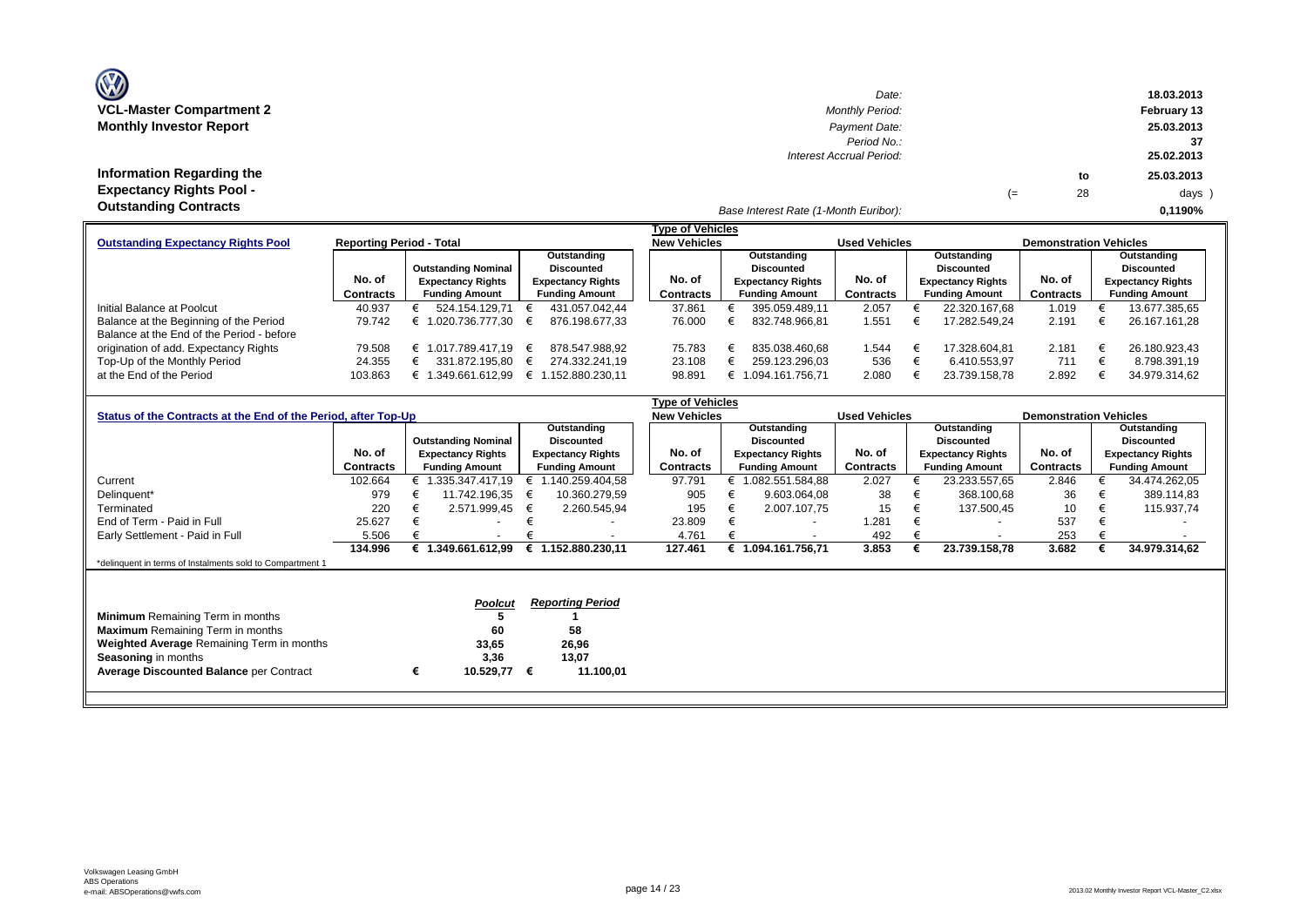|                                                                                                             | Date:                                  | 18.03.2013            |
|-------------------------------------------------------------------------------------------------------------|----------------------------------------|-----------------------|
| <b>VCL-Master Compartment 2</b>                                                                             | <b>Monthly Period:</b>                 | <b>February 13</b>    |
| <b>Monthly Investor Report</b>                                                                              | Payment Date:                          | 25.03.2013            |
|                                                                                                             | Period No.:                            | 37                    |
|                                                                                                             | Interest Accrual Period:               | 25.02.2013            |
|                                                                                                             |                                        | 25.03.2013<br>to      |
| <b>Early Settlements/ Collections</b>                                                                       |                                        | $(=)$<br>28 days)     |
|                                                                                                             | Base Interest Rate (1-Month Euribor):  | 0,1190%               |
|                                                                                                             |                                        |                       |
| <b>Early Settlements</b>                                                                                    |                                        |                       |
|                                                                                                             | <b>No. of Contracts</b>                | Amount                |
| <b>Early Settlements of the Monthly Period</b><br>Thereof > Terminations due to insured Events              | 41                                     | 441.480,29 €          |
| > Terminations due to Insolvency                                                                            | 31                                     | 323.482,97 €          |
| > Terminations not due to Insolvency                                                                        | 136                                    | 1.408.942,30 €        |
| > Partial Settlements due to Contract Changes                                                               |                                        | 46.226,54 €           |
|                                                                                                             | 208                                    | 2.220.132,10 €        |
| > Cancellation of Early Settlements from Previous Periods                                                   |                                        | €                     |
| > Repayment of Interests Due to Contract Settlement                                                         |                                        | €                     |
| <b>Total Settlements</b>                                                                                    | 208                                    | 2.220.132,10 €        |
| (Nominal Expectancy Rights Funding Amount)                                                                  |                                        | $(2.516.402, 41 \t∈)$ |
|                                                                                                             |                                        |                       |
|                                                                                                             |                                        |                       |
| <b>Monthly Collections (Principal + Interest)</b>                                                           |                                        |                       |
|                                                                                                             | <b>No. of Contracts</b>                | Amount                |
|                                                                                                             |                                        |                       |
| <b>Expectancy Rights Receivables of the Monthly Period</b><br>Thereof > Payments by Lessee/Dealer (nominal) | 134.996                                | 430.957,70 €          |
| > Payments by VWL (nominal)                                                                                 |                                        | 430.957,70 €<br>€     |
|                                                                                                             |                                        |                       |
| <b>Early Settlements of Discounted Expectancy Rights Funding</b><br>Amount of the Monthly Period            | 208                                    | 2.220.132,10 €        |
| Thereof > Payments by Lessee/ Prepayments of the Monthly Period                                             |                                        | 2.220.132,10 €        |
| > Early Settlements not paid                                                                                |                                        | €                     |
|                                                                                                             | <b>Current Prepayment Rate</b>         | 2,99%                 |
|                                                                                                             | <b>Total Collections of the Period</b> | 2.651.089,80 €        |
|                                                                                                             |                                        |                       |
| <b>Calculation of Additional Expectancy Rights</b>                                                          |                                        |                       |
| <b>Total Collections of the Period</b>                                                                      |                                        | 2.651.089,80 €        |
| Plus: Remaining Amount from Previous Period                                                                 |                                        | €                     |
| Plus: Earnings from Distribution/Accumulation Account deposits                                              |                                        | €                     |
| <b>Available Distribution Amount</b>                                                                        |                                        | 2.651.089,80 €        |
| Less: (Pos 1 - 10) of the Waterfall                                                                         |                                        | 1.213.713,96 €        |
|                                                                                                             |                                        |                       |
| Payments to the accumulation account (Pos.10) of the Waterfall                                              |                                        | 1.437.375,84 €        |
| <b>Targeted Additional Purchase Amount from Waterfall</b>                                                   |                                        | - €                   |
|                                                                                                             |                                        | 274.310.344,83 €      |
| Targeted Aggregate Discounted Lease Balance for Issuance of new Notes                                       |                                        |                       |
| Aggregate Discounted Lease Balance Increase Amount                                                          |                                        | 274.310.344,83 €      |
| Additional Expectancy Rights purchased (Tap Up)                                                             |                                        | 274.332.241,19 €      |
|                                                                                                             |                                        |                       |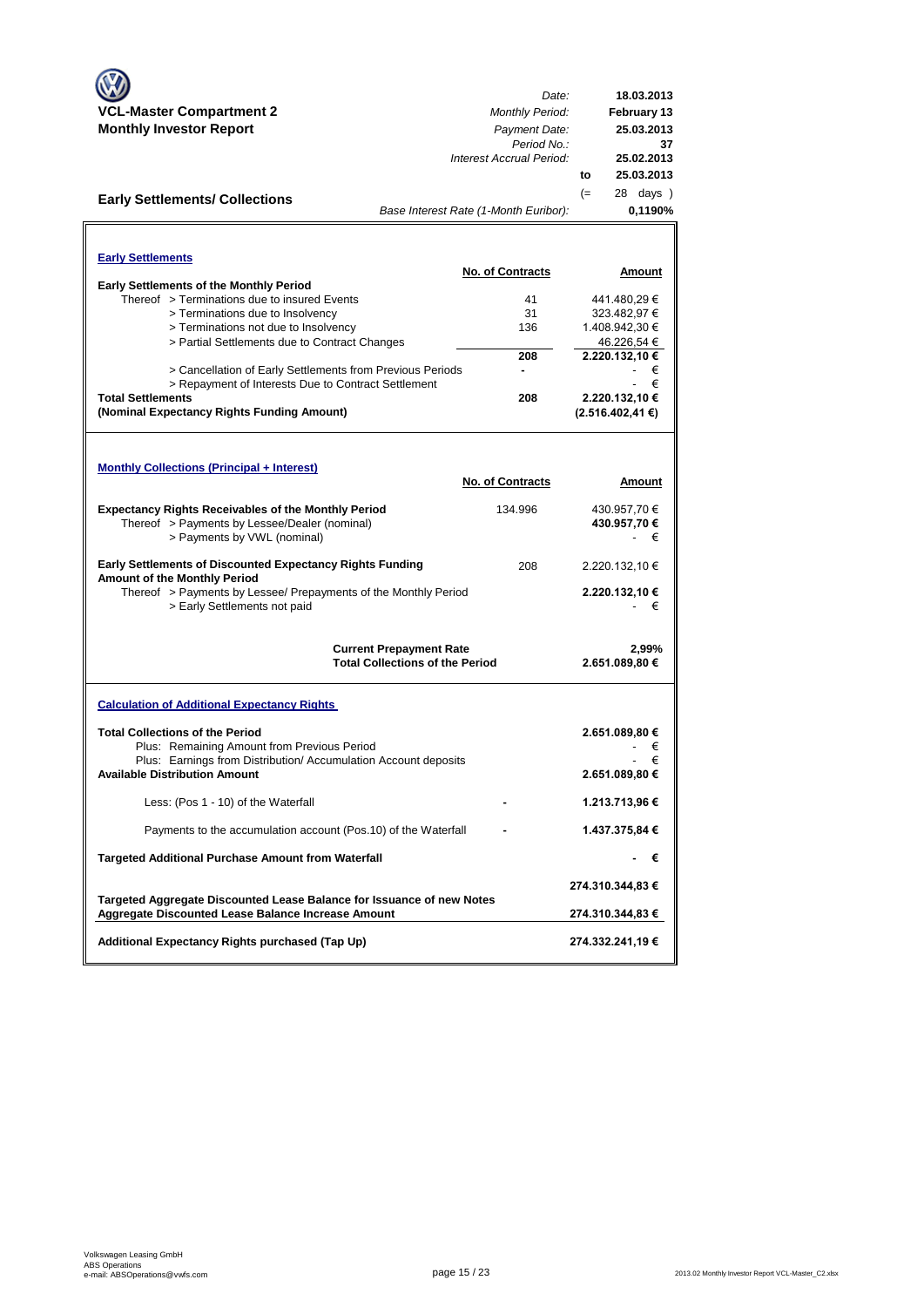| O<br><b>VCL-Master Compartment 2</b> | Date:<br><b>Monthly Period:</b>       |      | 18.03.2013<br>February 13 |
|--------------------------------------|---------------------------------------|------|---------------------------|
|                                      |                                       |      |                           |
| <b>Monthly Investor Report</b>       | Payment Date:                         |      | 25.03.2013                |
|                                      | Period No.:                           |      | 37                        |
| Information regarding the            | <b>Interest Accrual Period:</b>       |      | 25.02.2013                |
| <b>Expectancy Rights Pool -</b>      |                                       | to   | 25.03.2013                |
|                                      |                                       | $(=$ | 28 days                   |
| <b>Remaining Pool Data</b>           | Base Interest Rate (1-Month Euribor): |      | 0.1190%                   |

|           | <b>Distribution of Expectancy Rights by Lessee/ Contract</b> |                    |            |                              |                                                                                                                    |                                                               |                               |         |          |                         |  |                           |        |                                                       |                           |        |  |                           |
|-----------|--------------------------------------------------------------|--------------------|------------|------------------------------|--------------------------------------------------------------------------------------------------------------------|---------------------------------------------------------------|-------------------------------|---------|----------|-------------------------|--|---------------------------|--------|-------------------------------------------------------|---------------------------|--------|--|---------------------------|
|           |                                                              |                    |            |                              |                                                                                                                    |                                                               |                               |         |          | <b>Type of Vehicles</b> |  |                           |        |                                                       |                           |        |  |                           |
| Poolcut   |                                                              |                    |            |                              |                                                                                                                    | <b>New Vehicles</b><br><b>End of Reporting Period - Total</b> |                               |         |          |                         |  |                           |        | <b>Used Vehicles</b><br><b>Demonstration Vehicles</b> |                           |        |  |                           |
|           |                                                              |                    |            | <b>Distribution of Lease</b> |                                                                                                                    |                                                               |                               |         |          |                         |  |                           |        |                                                       |                           |        |  |                           |
| No. of    |                                                              | Discounted Amounts |            | Contracts by Lessee/         | No at                                                                                                              |                                                               | <b>Discounted Balance Not</b> | % of    | change   | No. of                  |  | <b>Discounted Balance</b> | No. of |                                                       | <b>Discounted Balance</b> | No. of |  | <b>Discounted Balance</b> |
| Contracts |                                                              | Not Yet Due in EUR | % of Total | Contract                     | Total<br>Yet Due in EUR<br>Not Yet Due in EUR<br>Contracts<br>Not Yet Due in EUR<br>in %<br>Contracts<br>Contracts |                                                               |                               |         |          | Contracts               |  | Not Yet Due in EUR        |        |                                                       |                           |        |  |                           |
| 21.510    |                                                              | 238.249.962.68     | 55.27%     |                              | 53.155                                                                                                             |                                                               | 622.371.642.75                | 53.98%  | $-1.29%$ | 49.071                  |  | 572.668.551.92            | 1.676  |                                                       | 20.051.934.05             | 2.408  |  | 29.651.156.78             |
| 14.170    |                                                              | 139.053.925.98     | 32.26%     | $2 - 10$                     | 37.670                                                                                                             |                                                               | 398.286.651.70                | 34.55%  | 2.29%    | 36.852                  |  | 389.978.276.84            | 363    |                                                       | 3.346.811.87              | 455    |  | 4.961.562.99              |
| 2.551     |                                                              | 25.018.463.44      | 5.80%      | $11 - 20$                    | 7.740                                                                                                              |                                                               | 78.992.375.85                 | 6.85%   | 1.05%    | 7.696                   |  | 78.508.152.16             | 19     |                                                       | 176,617.47                | 25     |  | 307.606.22                |
| 2.207     |                                                              | 22.354.989.95      | 5.19%      | $21 - 50$                    | 5.023                                                                                                              |                                                               | 50.589.150.87                 | 4.39%   | $-0.80%$ | 4.998                   |  | 50.375.778.04             | 21     |                                                       | 154,384.20                |        |  | 58,988.63                 |
| 499       |                                                              | 6.379.700.39       | .48%       | > 50                         | 275                                                                                                                |                                                               | 2.640.408.94                  | 0.23%   | $-1.25%$ | 274                     |  | 2.630.997.75              |        |                                                       | 9.411.19                  |        |  |                           |
| 40.937    |                                                              | 431.057.042.44 €   | 100.00%    | Total                        | 103.863                                                                                                            |                                                               | .152.880.230.11               | 100.00% | $0.00\%$ | 98.891                  |  | 1.094.161.756.71          | 2.080  |                                                       | 23.739.158.78             | 2.892  |  | 34.979.314.62             |

#### **Distribution of Expectancy Rights by Discounted Amounts**

|           | שווואטווואט שטאטש אט שווואון פארונטשער ושטאט ויט ווטואט<br><b>Type of Vehicles</b> |                           |           |                          |           |  |                                        |         |          |                     |  |                           |                      |                           |                               |   |                           |
|-----------|------------------------------------------------------------------------------------|---------------------------|-----------|--------------------------|-----------|--|----------------------------------------|---------|----------|---------------------|--|---------------------------|----------------------|---------------------------|-------------------------------|---|---------------------------|
| Poolcut   |                                                                                    |                           |           |                          |           |  | <b>End of Reporting Period - Total</b> |         |          | <b>New Vehicles</b> |  |                           | <b>Used Vehicles</b> |                           | <b>Demonstration Vehicles</b> |   |                           |
| No. of    |                                                                                    | <b>Discounted Amounts</b> |           |                          | No. of    |  | <b>Discounted Amounts</b>              | $%$ of  | change I | No. of              |  | <b>Discounted Balance</b> | No. of               | <b>Discounted Balance</b> | No. of                        |   | <b>Discounted Balance</b> |
| Contracts |                                                                                    | Not Yet Due in EUR        | % of Tota | <b>Discounted Amount</b> | Contracts |  | Not Yet Due in EUR                     | Total   | in %     | Contracts           |  | Not Yet Due in EUR        | Contracts            | Not Yet Due in EUR        | Contracts                     |   | Not Yet Due in EUR        |
| 4.059     |                                                                                    | 16.290.965.42             | 3.78%     | Up to Euro 5,000         | 8.050     |  | 33.377.068.91                          | 2.90%   | $-0.88%$ | 7.360               |  | 30.737.801.63             | 301                  | 1.104.622.33              | 389                           |   | 1.534.644.95              |
| 18.685    |                                                                                    | 139.854.158.59            | 32.44%    | Up to Euro 10,000        | 46.444    |  | 354.039.019.77                         | 30.71%  | $-1.74%$ | 44.590              |  | 340.410.831.91            | 798                  | 5.852.520.72              | 1.056                         |   | 7.775.667.14              |
| 11.339    |                                                                                    | 137.734.335.14            | 31.95%    | Up to Euro 15,000        | 29.435    |  | 356.498.910.06                         | 30.92%  | $-1.03%$ | 28.404              |  | 343.932.263.77            | 418                  | 5.061.378.86              | 613                           |   | 7.505.267.43              |
| 4.439     |                                                                                    | 75.803.145.89             | 17.59%    | Up to Euro 20,000        | 11.258    |  | 192.815.095.12                         | 16.72%  | $-0.86%$ | 10,600              |  | 181.328.504.30            | 273                  | 4.785.545.75              | 385                           |   | 6.701.045.07              |
| 1.579     |                                                                                    | 34.744.057.11             | 8.06%     | Up to Euro 25,000        | 5.370     |  | 119.110.767.09                         | 10.33%  | 2.27%    | 4.894               |  | 108.543.121.26            | 218                  | 4.842.600.79              | 258                           |   | 5.725.045.04              |
| 464       |                                                                                    | 12.518.368.05             | 2.90%     | Up to Euro 30,000        | 2.326     |  | 62.925.792.90                          | 5.46%   | 2.55%    | 2.152               |  | 58.262.614.97             | 53                   | 1.407.249,50              | 121                           | € | 3.255.928.43              |
| 184       |                                                                                    | 5.931.016.33              | 1.38%     | Up to Euro 35,000        | 676       |  | 21.591.347,57                          | 1.87%   | 0.50%    | 622                 |  | 19.879.577.93             | 13                   | 416,415.88                | 41                            |   | 1.295.353.76              |
| 69        |                                                                                    | 2.570.067.20              | 0.60%     | Up to Euro 40,000        | 184       |  | 6.820.914.21                           | 0.59%   | 0.00%    | 166                 |  | 6.156.626.73              |                      | 72.641.31                 | 16                            |   | 591.646.17                |
| 53        |                                                                                    | 2.236.865.99              | 0.52%     | Up to Euro 45,000        | 69        |  | 2.902.538.88                           | 0.25%   | $-0.27%$ | 60                  |  | 2.522.116.28              |                      | 41.493.65                 | R                             |   | 338.928.95                |
| 38        |                                                                                    | 1.795.920.82              | 0,42%     | Up to Euro 50,000        | 17        |  | 803.977.61                             | 0,07%   | $-0.35%$ | 14                  |  | 663.687.06                |                      | 46.242.87                 |                               |   | 94.047.68                 |
|           |                                                                                    | 733.459.79                | 0.17%     | Up to Euro 55,000        | 13        |  | 675.068.31                             | 0.06%   | $-0.11%$ | 10                  |  | 521.890.98                |                      | 51.544.24                 |                               |   | 101.633.09                |
|           |                                                                                    | 342.197.52                | 0.08%     | Up to Euro 60,000        |           |  | 345.693,26                             | 0.03%   | $-0.05%$ |                     |  | 288,790.38                |                      | 56,902.88                 |                               |   |                           |
|           |                                                                                    | 433.802.02                | 0.10%     | Up to Euro 65,000        |           |  | 564.690,39                             | 0.05%   | $-0.05%$ |                     |  | 504.583.48                |                      |                           |                               |   | 60.106.91                 |
|           |                                                                                    | 68.682.57                 | 0.02%     | Up to Euro 70,000        |           |  | 266,527.96                             | 0.02%   | 0.01%    |                     |  | 266.527.96                |                      |                           |                               |   |                           |
|           |                                                                                    |                           | 0.00%     | Up to Euro 75,000        |           |  | 142.818.07                             | 0.01%   | 0.01%    |                     |  | 142.818.07                |                      |                           |                               |   |                           |
| 40.937    |                                                                                    | 431.057.042.44            | 100.00%   | <b>Total</b>             | 103.863   |  | 1.152.880.230.11 €                     | 100.00% | 0.00%    | 98.891              |  | 1.094.161.756.71          | 2.080                | 23.739.158.78             | 2.892                         |   | 34.979.314.62             |

| <b>Contract Term</b> |                           |         |                               |           |                                 |         |          |                         |                             |                          |                             |           |                               |
|----------------------|---------------------------|---------|-------------------------------|-----------|---------------------------------|---------|----------|-------------------------|-----------------------------|--------------------------|-----------------------------|-----------|-------------------------------|
|                      |                           |         |                               |           |                                 |         |          | <b>Type of Vehicles</b> |                             |                          |                             |           |                               |
| Poolcut              |                           |         |                               |           | End of Reporting Period - Total |         |          | <b>New Vehicles</b>     |                             | <b>Used Vehicles</b>     |                             |           | <b>Demonstration Vehicles</b> |
| No. of               | <b>Discounted Amounts</b> | in % of |                               | No. of    | <b>Discounted Amounts</b>       | in % of | change   | No. of                  | <b>Discounted Balance</b>   | No. of                   | <b>Discounted Balance</b>   | No. of    | <b>Discounted Balance</b>     |
| Contracts            | Not Yet Due               | Total   | <b>Contract Term in Month</b> | Contracts | Not Yet Due                     | Total   | in %     | Contracts               | Not Yet Due in EUR          | Contracts                | Not Yet Due in EUR          | Contracts | Not Yet Due in EUR            |
| 1.705 €              | 26.318.834.50             | 6.11%   | 12                            | 26        | €<br>256.519,22                 | 0.02%   | $-6.08%$ | 16                      | 191.509.74<br>€             | 10                       | 65.009.48                   | ٠         | $\overline{\phantom{a}}$      |
| 144 $6$              | 1.605.380.44              | 0.37%   | 18                            | 59        | 765.176.12                      | 0.07%   | $-0.31%$ | 46                      | 640.845.64                  | $\mathbf{Q}$             | 74.864.01                   |           | 49.466.47                     |
|                      |                           | 0.00%   | 22                            |           | 8.670.77                        | 0.00%   | 0.00%    |                         | 8.670.77                    | ٠                        |                             |           | €                             |
| $3.008 \in$          | 33.211.759.80             | 7.70%   | 24                            | 3.064     | 36.195.968.56                   | 3.14%   | $-4.57%$ | 2934                    | 34.778.668.26<br>€          | 97                       | 904.050.11                  | 33        | €<br>513,250.19               |
|                      | 14,656.28                 | 0.00%   | 26                            |           | $\overline{\phantom{a}}$        | 0.00%   | 0.00%    |                         |                             | ٠                        |                             |           |                               |
|                      | 25,798.66                 | 0.01%   | 28                            |           | $\overline{\phantom{a}}$        | 0.00%   | $-0.01%$ |                         |                             | ٠                        |                             |           |                               |
| ۰                    | €                         | 0.00%   | 29                            |           | $\overline{\phantom{a}}$        | 0.00%   | 0.00%    | $01 \in$                |                             | ٠                        |                             |           | €<br>$\overline{\phantom{a}}$ |
| 841                  | 8.867.877.12              | 2.06%   | 30                            | 1.341     | 15.238.161.65                   | 1.32%   | $-0.74%$ | 1305 €                  | 14.841.483.12               | 28                       | 281.284.78                  | 8         | 115,393.75                    |
|                      |                           | 0.00%   | 33                            |           | $\overline{\phantom{a}}$        | 0.00%   | 0.00%    |                         | $\overline{\phantom{a}}$    | ٠                        | ٠                           |           |                               |
|                      | 23.760.26                 | 0.01%   | 34                            |           |                                 | 0.00%   | $-0.01%$ |                         |                             | $\sim$                   |                             |           |                               |
|                      |                           | 0.00%   | 35                            |           | 38.842.51                       | 0.00%   | 0.00%    |                         | 38.842.51                   | $\overline{\phantom{a}}$ |                             | $\sim$    | €                             |
| 23.316               | 268.681.076.87            | 62.33%  | 36                            | 54,763    | 685.922.865.60                  | 59.50%  | $-2.83%$ | 52310                   | 650.575.470.29              | 1.163                    | 16.244.052.31               | 1.290     | €<br>19,103,343.00            |
|                      |                           | 0.00%   | 38                            |           |                                 | 0.00%   | 0.00%    |                         |                             | $\overline{\phantom{a}}$ |                             | $\sim$    |                               |
|                      |                           | 0.00%   | 39                            |           | 6,457.03                        | 0.00%   | 0.00%    |                         | 6.457.03<br>$\epsilon$      | $\blacksquare$           |                             |           |                               |
| 736 €                | 6.731.434.49              | 1.56%   | 42                            | 2.044     | 21.946.833.99                   | 1.90%   | 0.34%    | 1882                    | 20.294.539.02<br>$\epsilon$ | 99                       | 919,590.91                  | 63        | 732.704.06                    |
| ۰                    |                           | 0.00%   | 45                            |           | 12.406.49                       | 0.00%   | 0.00%    |                         | 12,406.49                   | $\sim$                   |                             |           |                               |
| ۰                    |                           | 0.00%   | 46                            |           | 7.583.77                        | 0.00%   | 0,00%    |                         | 7.583.77                    | $\overline{\phantom{a}}$ |                             | $\sim$    |                               |
|                      |                           | 0.00%   | 47                            |           | 10.510.30                       | 0.00%   | 0.00%    |                         |                             |                          | 10.510.30                   |           |                               |
| 9.500 $\epsilon$     | 75.513.203.89             | 17.52%  | 48                            | 37 450    | 356.479.395.34                  | 30.92%  | 13.40%   | 35607                   | 338.880.844.30              | 612                      | 4.775.573.44                | 1.231     | €<br>12.822.977.60            |
| 777 €                | 4.733.423.19              | 1.10%   | 54                            | 1.893     | 13.408.331.61<br>€              | 1.16%   | 0.06%    | 1728                    | 12.221.336.68               | 44                       | 356, 347.16                 | 121       | 830.647.77<br>€               |
| 905 $\epsilon$       | 5.329.836.94              | 1.24%   | 60                            | 3.214     | 22.582.507.15                   | 1.96%   | 0.72%    | 3055                    | 21.663.099.09               | 17                       | 107.876.28                  | 142       | 811.531.78                    |
| 40.937               | 431.057.042.44 €          | 100.00% | <b>Total</b>                  | 103,863   | 1.152.880.230.11 €              | 100.00% | 0.00%    | 98.891                  | 1.094.161.756.71            | 2.080                    | 23.739.158.78<br>$\epsilon$ | 2.892     | 34.979.314,62<br>€            |
|                      |                           |         |                               |           |                                 |         |          |                         |                             |                          |                             |           |                               |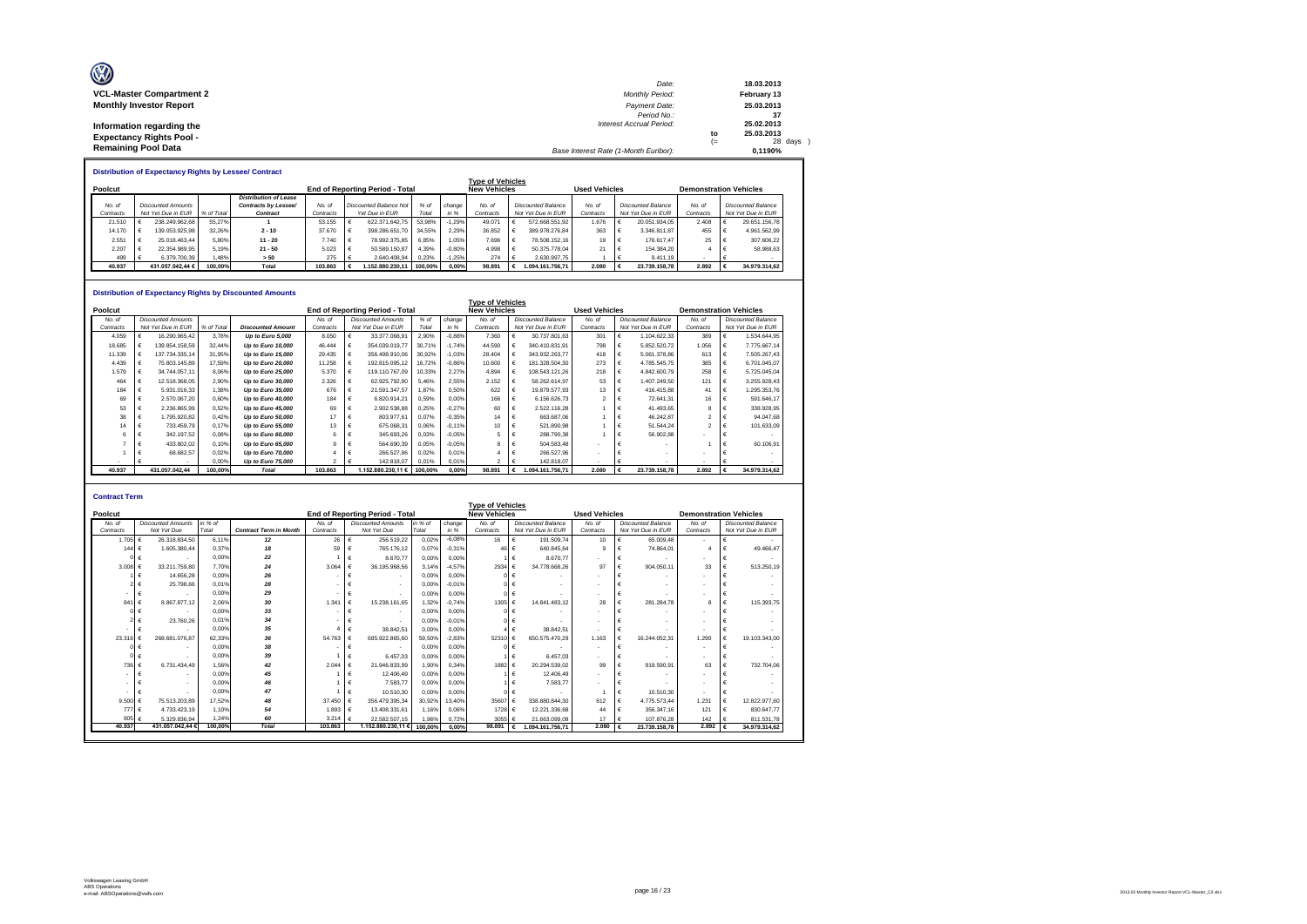| O<br><b>VCL-Master Compartment 2</b> | Date:<br><b>Monthly Period:</b>       |      | 18.03.2013<br>February 13 |
|--------------------------------------|---------------------------------------|------|---------------------------|
|                                      |                                       |      |                           |
| <b>Monthly Investor Report</b>       | Payment Date:                         |      | 25.03.2013                |
|                                      | Period No.:                           |      | 37                        |
| Information regarding the            | <b>Interest Accrual Period:</b>       |      | 25.02.2013                |
| <b>Expectancy Rights Pool -</b>      |                                       | to   | 25.03.2013                |
|                                      |                                       | $(=$ | 28 days                   |
| <b>Remaining Pool Data</b>           | Base Interest Rate (1-Month Euribor): |      | 0.1190%                   |

|                  | <u>Distribution of Expectancy Rights by Make and Modell</u><br><b>Type of Vehicles</b> |                               |                 |                                    |                  |        |                                 |                |                   |                     |                                           |                      |                                    |                          |        |                                 |
|------------------|----------------------------------------------------------------------------------------|-------------------------------|-----------------|------------------------------------|------------------|--------|---------------------------------|----------------|-------------------|---------------------|-------------------------------------------|----------------------|------------------------------------|--------------------------|--------|---------------------------------|
| Poolcut          |                                                                                        |                               |                 |                                    |                  |        | End of Reporting Period - Total |                |                   | <b>New Vehicles</b> |                                           | <b>Used Vehicles</b> | <b>Demonstration Vehicles</b>      |                          |        |                                 |
| No. of           |                                                                                        | <b>Discounted Amounts</b>     | in % of         |                                    | No. of           |        | <b>Discounted Amounts</b>       | in % of        | change            | No. of              | <b>Discounted Balance</b>                 | No. of               | <b>Discounted Balance</b>          | No. of                   |        | <b>Discounted Balance</b>       |
| Contracts<br>721 | €                                                                                      | Not Yet Due<br>2.772.607,78   | Total<br>0,64%  | Make/ Modell<br>Fox                | Contracts<br>332 | €      | Not Yet Due<br>1.339.222,80     | Total<br>0,129 | in %<br>$-0,53%$  | Contracts<br>310    | Not Yet Due in EUR<br>1.264.732,76        | Contracts<br>5       | Not Yet Due in EUR<br>18.551,26    | Contracts<br>17          | €      | Not Yet Due in EUR<br>55.938,78 |
| 2.191            | €                                                                                      | 12.826.659.38                 | 2.98%           | Polo                               | 4.843            | €      | 29.806.657,51                   | 2.59%          | $-0.39%$          | 4729                | €<br>29.163.883.28                        | 40                   | €<br>192.397,74                    | 74                       | €      | 450.376,49                      |
| 3.036            | €                                                                                      | 26.877.521,90                 | 6,24%           | Golf                               | 5.572            | €      | 47.420.065,11                   | 4,11%          | $-2,12%$          | 5365                | €<br>45.872.598,02                        | 123                  | €<br>848.750,38                    | 84                       | €      | 698.716,71                      |
| 2.130            | €                                                                                      | 17.039.646,06                 | 3.95%           | <b>Golf Variant</b>                | 4.687            | €      | 37.541.208,59                   | 3,269          | $-0,70%$          | 4586                | €<br>36.870.241,59                        | 78                   | €<br>492.106,53                    | 23                       | €      | 178.860,47                      |
| 674              | €                                                                                      | 5.885.669,15                  | 1,37%           | <b>Golf Plus</b>                   | 980              | €      | 8.349.666,37                    | 0,729          | $-0,64%$          | 962                 | €<br>8.242.500,60                         | 14                   | €<br>80.447,87                     | $\overline{a}$           | €      | 26.717,90                       |
|                  | €                                                                                      |                               | 0,00%           | <b>Golf Cabrio</b>                 | 457              | €      | 5.083.932,44                    | 0,44%          | 0,44%             | 429                 | €<br>4.781.060,91                         | 6                    | €<br>69.020,31                     | 22                       | €      | 233.851,22                      |
| 90               | €                                                                                      | 998.274,24                    | 0,23%           | Eos                                | 219              | €      | 2.641.632,51                    | 0,23%          | 0,00%             | 200                 | €<br>2.452.571,76                         | 12                   | €<br>102.945,21                    | $\overline{7}$           | €      | 86.115,54                       |
| 11               | €                                                                                      | 81.467,52                     | 0,029           | Jetta                              | 139              | €      | 1.139.500,94                    | 0,10%          | 0,08%             | 85                  | €<br>730.473,43                           | 48                   | €<br>362.516,02                    | 6                        | €      | 46.511,49                       |
| 5                | €                                                                                      | 29.489,71                     | 0,019           | <b>New Beetle</b>                  | 343              | €      | 3.122.045,17                    | 0,27%          | 0,26%             | 316                 | €<br>2.842.849,87                         | 5                    | €<br>46.368,30                     | 22                       | €      | 232.827,00                      |
| 11               | €                                                                                      | 93.710,56                     | 0,029           | <b>New Beetle Cabrio</b><br>Passat | $\overline{7}$   | €      | 60.539,52                       | 0,01%          | $-0,029$          |                     | €<br>48.418,96                            | $\overline{1}$       | €<br>5.874,98<br>€                 | $\overline{1}$           | €<br>€ | 6.245,58                        |
| 643<br>3.883     | €<br>$\epsilon$                                                                        | 7.248.012.84<br>37.292.650,65 | 1.68%<br>8,65%  | <b>Passat Variant</b>              | 1.335<br>10 715  | €<br>€ | 15.407.847.88<br>111.672.401,10 | 1,349<br>9,69% | $-0.34%$<br>1,03% | 1200<br>10498       | €<br>13.944.537.46<br>€<br>109.646.275,07 | 107<br>119           | 1.109.815.75<br>€<br>1.054.628,28  | 28<br>98                 | €      | 353.494.67<br>971.497,75        |
| 176              | €                                                                                      | 1.869.639.21                  | 0.43%           | Scirocco                           | 204              | €      | 2.207.508.95                    | 0.19%          | $-0.24%$          | 189                 | €<br>2.063.333.33                         | 8                    | €<br>81.876.37                     | $\overline{7}$           | €      | 62.299.25                       |
| 1.170            | €                                                                                      | 10.459.333,63                 | 2,43%           | Touran                             | 4.154            | €      | 38.380.543,39                   | 3,33%          | 0,90%             | 4076                | €<br>37.763.730,01                        | 50                   | €<br>363.975,82                    | 28                       | €      | 252.837,56                      |
| 975              | €                                                                                      | 11.892.982.13                 | 2.76%           | Tiguan                             | 3.917            | €      | 49.046.900,07                   | 4.25%          | 1.50%             | 3837                | €<br>48.130.620.12                        | 27                   | €<br>273.413.72                    | 53                       | €      | 642.866.23                      |
| 183              | €                                                                                      | 1.702.394,60                  | 0,399           | Sharan                             | 1.760            | €      | 23.518.606,86                   | 2,04%          | 1,65%             | 1735                | €<br>23.251.241,42                        | $\overline{7}$       | €<br>66.264,79                     | 18                       | €      | 201.100,65                      |
| 232              | $\epsilon$                                                                             | 3.663.999,99                  | 0,85%           | Touared                            | 1.388            | €      | 29.281.997,53                   | 2.54%          | 1,69%             | 1276                | €<br>27.200.390,63                        | 49                   | €<br>836.553,56                    | 63                       | €      | 1.245.053,34                    |
| 573              | €                                                                                      | 14.308.603.93                 | 3.329           | Phaeton                            | 529              | €      | 12.285.469.22                   | 1,07%          | 2.25%             | 115                 | 3.762.256.06                              | 412                  | 8.481.110.22                       | $\overline{\phantom{a}}$ | Ė      | 42.102.94                       |
| 16.704           | €                                                                                      | 155.042.663,28                | 35,97%          | vw                                 | 41.581           | €      | 418.305.745,96                  | 36,289         | 0,32%             | 39.913              | €<br>398.031.715,28                       | 1.111                | €<br>14.486.617,11                 | 557                      | €      | 5.787.413,57                    |
| 2.933            |                                                                                        | 16.474.528.84 €               | 3.82%           | Caddy                              | 6.590            | €      | 39.807.052,68                   | 3.45%          | $-0.379$          | 6338                | €<br>38.532.259.50                        | 111                  | €<br>574.353.95                    | 141                      | €      | 700.439.23                      |
| 2.656            |                                                                                        | 21.963.719,12 €               | 5,10%           | Transportei                        | 7.384            | €      | 72.676.408,95                   | 6,30%          | 1,21%             | 6855                | €<br>67.832.660,11                        | 270                  | €<br>2.445.193,90                  | 259                      | €      | 2.398.554,94                    |
|                  |                                                                                        | - €                           | 0,00%           | <b>Amarok</b>                      | 332              | €      | 3.668.491,52                    | 0,32%          | 0,32%             | 280                 | €<br>3.126.007,94                         | $\mathbf{Q}$         | €<br>79.453,46                     | 43                       | €      | 463.030,12                      |
| 1 180            |                                                                                        | 10.917.917,33 €               | 2,53%           | Crafter<br>LT                      | 3.134            | €      | 30.989.053,05                   | 2,69%<br>0,00% | 0,16%             | 2996                | €<br>29.884.491,61                        | 57                   | €<br>422.381,70                    | 81                       | €      | 682.179,74                      |
| 2<br>6.771       |                                                                                        | 5.623,50 €<br>49.361.788,79   | 0,00%<br>11.45% | <b>VWN</b>                         | 17,440           | €      | 147.141.006.20                  | 12,76%         | 0,00%<br>1.31%    | 16,469              | €<br>139.375.419.16                       | 447                  | 3.521.383.01<br>€                  | 524                      | €      | 4.244.204.03                    |
|                  | €                                                                                      |                               | 0,00%           | Audi A1                            | 1.745            | €      | 14.314.287,79                   | 1,24%          | 1,24%             | 1601                | €<br>13.122.821,93                        | 23                   | €<br>164.429,51                    | 121                      | €      | 1.027.036,35                    |
| 2.370            | €                                                                                      | 25.318.315,94                 | 5,879           | Audi A3                            | 2.937            | €      | 30.702.648,72                   | 2.66%          | $-3,219$          | 2803                | €<br>29.496.244,62                        | 47                   | €<br>358.432,05                    | 87                       | €      | 847.972,05                      |
| 103              | €                                                                                      | 1.278.966,83                  | 0,30%           | Audi A3 Cabrio                     | 285              | €      | 3.410.758,61                    | 0,30%          | 0,00%             | 266                 | €<br>3.215.856,35                         |                      | €<br>3.664,64                      | 18                       | €      | 191.237,62                      |
| 489              | €                                                                                      | 6.376.497,45                  | 1.48%           | Audi A4                            | 947              | €      | 12.685.239,71                   | 1,109          | $-0,38%$          | 923                 | €<br>12.416.025,17                        | 11                   | €<br>114.000,69                    | 13                       | €      | 155.213,85                      |
| 3.939            | €                                                                                      | 55.568.275,61                 | 12,89%          | Audi A4 Avant                      | 6725             | €      | 95.844.545,89                   | 8,319          | $-4.589$          | 6517                | €<br>93.195.714,12                        | 87                   | €<br>945.181,75                    | 121                      | €      | 1.703.650,02                    |
| 9                | €                                                                                      | 100.078,81                    | 0,029           | Audi A4 Cabrio                     | 3                | €      | 35.477,49                       | 0,00%          | $-0,029$          | $^{\circ}$          | €                                         | 3                    | €<br>35.477,49                     |                          | €      |                                 |
| 798              | €                                                                                      | 13.553.463,57                 | 3,14%           | Audi A5                            | 2.038            | €      | 35.370.362,77                   | 3,07%          | $-0,089$          | 1923                | €<br>33.383.950,91                        | 22                   | €<br>295.240,05                    | 93                       | €      | 1.691.171,81                    |
| 277              | €                                                                                      | 5.473.541,95                  | 1,27%           | Audi A5 Cabrio                     | 698              | €      | 14.244.218,80                   | 1,249          | $-0,039$          | 631                 | €<br>12.982.567,98                        | 16                   | €<br>257.642,92                    | 51                       | €      | 1.004.007,90                    |
| 1.433            | €                                                                                      | 25.422.358,62                 | 5.90%           | Audi Q5<br>Audi A6                 | 2.204            | €      | 40.797.469,48                   | 3,54%          | $-2,369$          | 2079                | €<br>38.570.482,58                        | 18                   | €<br>270.035,12                    | 107                      | €      | 1.956.951,78                    |
| 612<br>2.071     | €<br>€                                                                                 | 8.992.279,98<br>34.595.715,21 | 2.09%<br>8,03%  | Audi A6 Avant                      | 1.963<br>5.549   | €<br>€ | 37.761.620,43<br>114.781.938,35 | 3,28%<br>9,96% | 1,19%<br>1,93%    | 1811<br>5300        | €<br>34.978.338,74<br>€<br>110.089.327,42 | 22<br>62             | €<br>296.174,52<br>€<br>833.377,00 | 130<br>187               | €<br>€ | 2.487.107,17<br>3.859.233,93    |
|                  | €                                                                                      |                               | 0,00%           | Audi A7                            | 729              | €      | 18.713.002,91                   | 1,62%          | 1,62%             | 654                 | €<br>16.894.809,46                        | $\overline{7}$       | €<br>127.830,71                    | 68                       | €      | 1.690.362,74                    |
| 415              | €                                                                                      | 10.629.771.82                 | 2.47%           | Audi Q7                            | 704              | €      | 17.804.028.89                   | 1,549          | $-0.92%$          | 656                 | €<br>16.703.360.21                        | 15                   | €<br>294.239.04                    | 33                       | €      | 806.429.64                      |
| 176              | $\epsilon$                                                                             | 5.090.336,45                  | 1,18%           | Audi A8                            | 301              | €      | 9.638.788,50                    | 0,84%          | $-0,349$          | 214                 | €<br>7.152.056,86                         | 12                   | €<br>269.173,51                    | 75                       | €      | 2.217.558,13                    |
|                  | €                                                                                      |                               | 0.00%           | Audi R8                            | 42               | €      | 2.221.885,22                    | 0,19%          | 0,19%             | 29                  | €<br>1.663.933,77                         | 5                    | $\in$<br>190.520,07                | 8                        | €      | 367.431,38                      |
| 114              | €                                                                                      | 1.576.314.14                  | 0.37%           | TT Coupé                           | 198              | €      | 2.868.260,72                    | 0,25%          | $-0,129$          | 184                 | €<br>2.670.837,54                         | $\overline{4}$       | €<br>50.161,01                     | 10                       | €      | 147.262,17                      |
| 43               | €                                                                                      | 656.154.50                    | 0.15%           | <b>TT Roadster</b>                 | 184              | €      | 2.834.218.83                    | 0.25%          | 0.09%             | 165                 | €<br>2.544.901.89                         | $\overline{3}$       | 41.348.61<br>€                     | 16                       | Ë      | 247.968.33                      |
| 12,849           | €                                                                                      | 194.632.070.88                | 45.15%          | Audi                               | 27.252           | €      | 454.028.753.11                  | 39,389         | $-5.77%$          | 25.756              | €<br>429.081.229.55                       | 358                  | €<br>4.546.928.69                  | 1.138                    | €      | 20.400.594.87                   |
| 488              | €                                                                                      | 2.486.805,33                  | 0,58%           | Ibiza                              | 1.026            | €      | 5.322.321.28                    | 0,46           | $-0,129$          | 891                 | €<br>4.688.034,39                         | 15                   | €<br>67.753,85                     | 120                      | €      | 566.533,04                      |
| 176              | €                                                                                      | 1.305.871,34                  | 0.30%           | Altea                              | 342<br>398       | €<br>€ | 2.368.506.13                    | 0.21%<br>0,23% | $-0.10%$          | 302<br>341          | €<br>2.119.913,72<br>€                    | 5<br>1               | €<br>28.970.66<br>€                | 35                       | €<br>€ | 219.621,75                      |
| 186<br>79        | €<br>€                                                                                 | 1.276.354,13<br>635.448,54    | 0,30%<br>0,15%  | Leon<br>Alhambra                   | 618              | €      | 2.660.549,69<br>6.933.624,43    | 0.60%          | $-0,07%$<br>0,45% | 596                 | 2.324.276,35<br>€<br>6.723.267,28         | 5                    | 5.495,06<br>€<br>43.032,01         | 56<br>17                 | €      | 330.778,28<br>167.325,14        |
| 354              | €                                                                                      | 3.284.113.74                  | 0,769           | Exec                               | 536              | €      | 4.519.697.77                    | 0.39%          | $-0.379$          | 489                 | 4.132.921,86<br>€                         | $\overline{3}$       | 16.045,50                          | 44                       | Ë      | 370.730.41                      |
| 1.283            | €                                                                                      | 8.988.593,08                  | 2,09%           | Seat                               | 2.920            | €      | 21.804.699,30                   | 1,899          | $-0,19%$          | 2.619               | €<br>19.988.413,60                        | 29                   | 161.297,08 €                       | 272                      | €      | 1.654.988,62                    |
| 568              | €                                                                                      | 2.530.558.31                  | 0.59%           | Fabia                              | 864              | €      | 3.981.907,69                    | 0.35%          | $-0.249$          | 787                 | €<br>3.655.598,53                         | 10                   | €<br>41.628.54                     | 67                       | €      | 284.680.62                      |
| 320              | €                                                                                      | 1.649.766,05                  | 0,38%           | <b>Fabia Combi</b>                 | 672              | €      | 3.414.469,24                    | 0,30%          | $-0,09%$          | 641                 | €<br>3.278.794,42                         | 9                    | €<br>34.996,91                     | 22                       | €      | 100.677,91                      |
| 85               | €                                                                                      | 593.971,83                    | 0,14%           | Octavia                            | 160              | €      | 1.156.182,35                    | 0.10%          | $-0,04%$          | 156                 | €<br>1.130.569,80                         | $\overline{2}$       | €<br>12.478,19                     | $\overline{\phantom{a}}$ | €      | 13.134,36                       |
| 1.377            | €                                                                                      | 10.979.819,27                 | 2,55%           | Octavia Comb                       | 4576             | €      | 35.719.149,48                   | 3,10%          | 0,55%             | 4488                | €<br>35.077.988,74                        | 12                   | 79.751,70<br>€                     | 76                       | €      | 561.409,04                      |
| 349              | €                                                                                      | 1.689.795,70                  | 0,399           | Roomster                           | 770              | €      | 3.773.596,64                    | 0,339          | $-0,069$          | 743                 | €<br>3.651.506,24                         | $\overline{7}$       | €<br>28.911,11                     | 20                       | €      | 93.179,29                       |
| 218              | €                                                                                      | 2.196.943,44                  | 0,519           | <b>Superb</b>                      | 169              | €      | 1.707.621,80                    | 0,15%          | $-0.36%$          | 163                 | €<br>1.647.594,26                         | $\overline{1}$       | €<br>8.056,63                      | 5                        | €      | 51.970,91                       |
| 5                | €                                                                                      | 59.327,37                     | 0,019           | <b>Superb Combi</b>                | 1.854            | €      | 18.515.127,56                   | 1,61%          | 1,59%             | 1796                | €<br>17.963.016,19                        | 6                    | €<br>40.812,79                     | 52                       | €      | 511.298,58                      |
| 139              | €<br>€                                                                                 | 1.227.707,86                  | 0,28%           | Skoda Yeti                         | 683              | €<br>€ | 5.694.863,46                    | 0,49%          | 0,219             | 645                 | 5.387.162,39<br>c<br>€                    | $\overline{a}$<br>51 | €<br>32.898,58<br>€                | 34                       | Ë<br>€ | 274.802,49                      |
| 3.061<br>269     | €                                                                                      | 20.927.889,83<br>2.104.036.58 | 4,86%<br>0.49%  | Skoda<br>other                     | 9.748<br>4.922   | €      | 73.962.918,22<br>37.637.107,32  | 6,42<br>3,26   | 1,56%<br>2.78%    | 9.419<br>4.715      | 71.792.230,57<br>€<br>35.892.748,55       | 84                   | 279.534,45<br>€<br>743.398.44      | 278<br>123               | €      | 1.891.153,20<br>1.000.960,33    |
| 40.937           | €                                                                                      | 431.057.042,44                | 100,00%         | Total                              | 103.863          | €      | 1.152.880.230,11                | 100.00%        |                   | 98.891              | 1.094.161.756,71                          | 2.080                | 23.739.158,78                      | 2.892                    |        | 34.979.314,62                   |
|                  |                                                                                        |                               |                 |                                    |                  |        |                                 |                |                   |                     |                                           |                      |                                    |                          |        |                                 |

г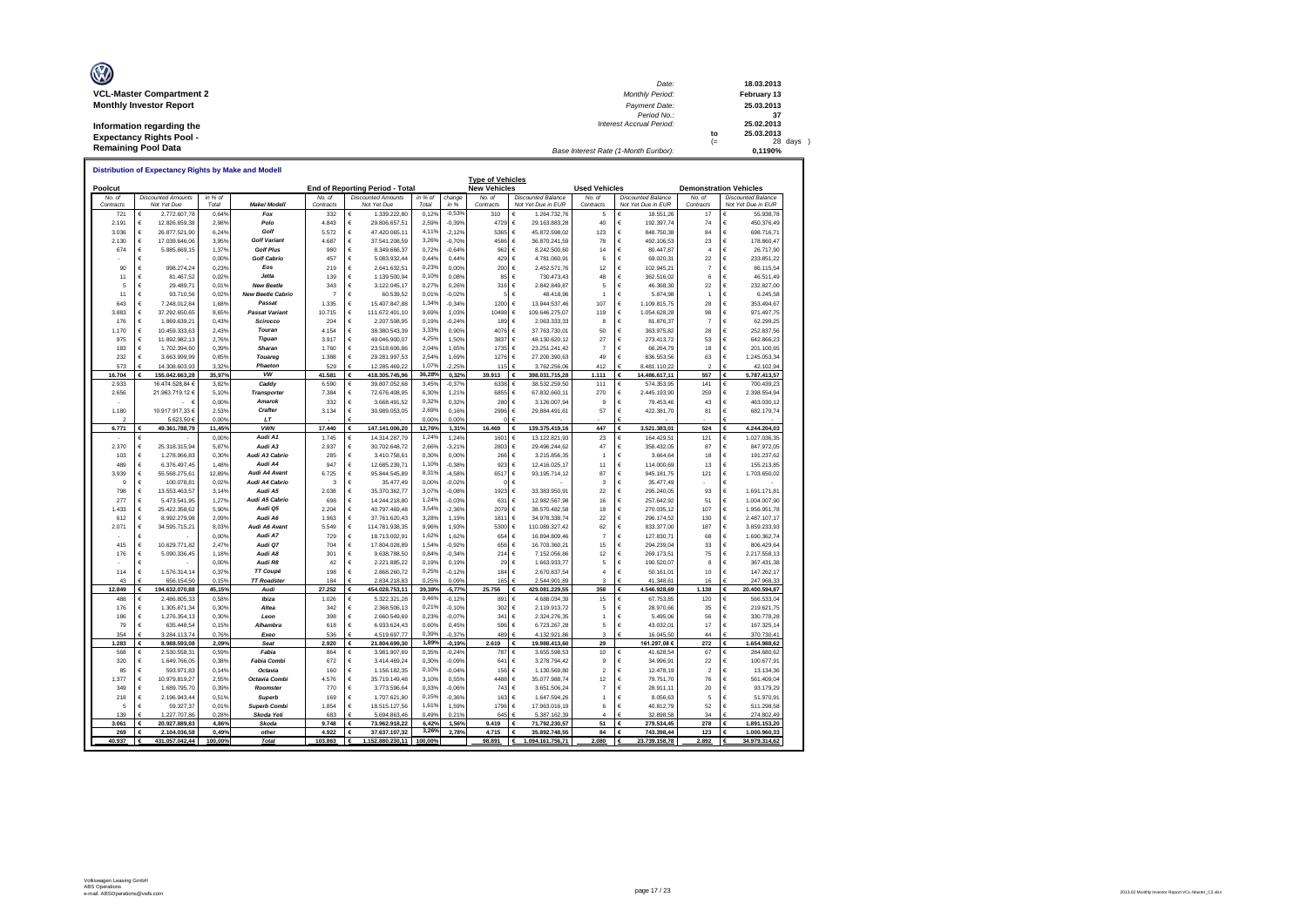| O                               | Date:                                 |     | 18.03.2013  |
|---------------------------------|---------------------------------------|-----|-------------|
| <b>VCL-Master Compartment 2</b> | <b>Monthly Period:</b>                |     | February 13 |
| <b>Monthly Investor Report</b>  | Payment Date:                         |     | 25.03.2013  |
|                                 | Period No.:                           |     | -37         |
| Information regarding the       | Interest Accrual Period:              |     | 25.02.2013  |
| <b>Expectancy Rights Pool -</b> |                                       | to  | 25.03.2013  |
|                                 |                                       | $=$ | 28 days     |
| <b>Remaining Pool Data</b>      | Base Interest Rate (1-Month Euribor): |     | 0.1190%     |

|           | <b>Geographic distribution of Expectancy Rights</b> |                           |            |                             |           |   |                                        |         |          |                         |                    |                      |            |                           |                               |                           |
|-----------|-----------------------------------------------------|---------------------------|------------|-----------------------------|-----------|---|----------------------------------------|---------|----------|-------------------------|--------------------|----------------------|------------|---------------------------|-------------------------------|---------------------------|
|           |                                                     |                           |            |                             |           |   |                                        |         |          | <b>Type of Vehicles</b> |                    |                      |            |                           |                               |                           |
| Poolcut   |                                                     |                           |            |                             |           |   | <b>End of Reporting Period - Total</b> |         |          | <b>New Vehicles</b>     |                    | <b>Used Vehicles</b> |            |                           | <b>Demonstration Vehicles</b> |                           |
| No. of    |                                                     | <b>Discounted Amounts</b> |            |                             | No. of    |   | <b>Discounted Amounts</b>              | % of    | change   | No. of                  | Discounted Balance | No. of               |            | <b>Discounted Balance</b> | No. of                        | <b>Discounted Balance</b> |
| Contracts |                                                     | Not Yet Due in EUR        | % of Total | <b>Federal State</b>        | Contracts |   | Not Yet Due in EUR                     | Total   | in %     | Contracts               | Not Yet Due in EUR | Contracts            |            | Not Yet Due in EUR        | Contracts                     | Not Yet Due in EUR        |
| 5.818     |                                                     | 63 382 878 97             | 14,70%     | <b>Baden-Wuerttemberg</b>   | 15.814    |   | 181.372.095.38                         | 15,73%  | 1.03%    | 15.160                  | 173.329.640.53     | 245                  |            | 2.728.989.60              | 409                           | 5.313.465.25              |
| 6.692     |                                                     | 75.130.927.98             | 17.43%     | Bavaria                     | 16.868    |   | 197.532.650.62                         | 17.13%  | $-0.30%$ | 15,868 €                | 185.716.624.14     | 463                  |            | 5.124.330.47              | 537                           | 6.691.696.01              |
| 1.263     |                                                     | 13.397.548.66             | 3.11%      | <b>Berlin</b>               | 2.886     |   | 32.579.644.99                          | 2,83%   | $-0.28%$ | 2.712 €                 | 30.253.866.24      | 70                   |            | 908.711.46                | 104                           | 1.417.067.29              |
| 925       |                                                     | 8.627.503.80              | 2.00%      | <b>Brandenburg</b>          | 2.180     |   | 22.332.149,98                          | 1,94%   | $-0.06%$ | $2.045$ €               | 20.826.077.06      | 71                   |            | 696,503.16                | 64                            | 809.569.76                |
| 389       |                                                     | 4.049.037.33              | 0.94%      | <b>Bremen</b>               | 987       |   | 10.512.029.90                          | 0,91%   | $-0.03%$ | 951                     | 10.030.802.28      | 17                   |            | 210.810.51                | 19                            | 270.417.11                |
| 1.362     |                                                     | 15.233.573.72             | 3.53%      | Hamburg                     | 3.307     |   | 38.635.571.79                          | 3,35%   | $-0.18%$ | 3.202 €                 | 37.160.665.09      | 22                   |            | 268.716.73                | 83                            | 1.206.189.97              |
| 3.543     |                                                     | 39.748.342.34             | 9,22%      | Hesse                       | 8.570     |   | 97.984.660.52                          | 8,50%   | $-0,72%$ | 8.163 €                 | 93.193.252.65      | 168                  | €          | 1.979.114.20              | 239                           | 2.812.293.67              |
| 672       |                                                     | 6.397.079.37              | 1.48%      | Mecklenburg-<br>Vorpommern  | 1.718     | € | 17.566.028.56                          | 1,52%   | 0.04%    | $1.624$ €               | 16,502,630.90      | 36                   |            | 411.857.66                | 58                            | 651.540.00                |
| 3.788     |                                                     | 37.435.339.20             | 8,68%      | <b>Lower Saxony</b>         | 10.010    |   | 103.137.405.35                         | 8,95%   | 0.26%    | 9.480 $\in$             | 97.329.054.91      | 250                  |            | 2.675.719.32              | 280                           | 3.132.631.12              |
| 8.849     |                                                     | 92.396.738.89             | 21,43%     | North Rhine-Westphalia      | 22.479    |   | 253.149.282.14                         | 21,96%  | 0,52%    | 21.548 €                | 242.202.420.02     | 386                  |            | 4 667 413 71              | 545                           | 6.279.448.41              |
| 1.469     |                                                     | 15.006.654.55             | 3.48%      | <b>Rhineland-Palatinate</b> | 3.590     |   | 39.021.003.08                          | 3.38%   | $-0.10%$ | 3.408 €                 | 36.962.475.69      | 82                   |            | 874.599.70                | 100                           | 1.183.927.69              |
| 264       |                                                     | 2.682.607.30              | 0.62%      | Saarland                    | 569       |   | 6.374.389.93                           | 0,55%   | $-0.07%$ | 526                     | 5.884.071.68       | 17                   | €          | 182.930.45                | 26                            | 307.387.80                |
| 2.279     |                                                     | 22.549.321.16             | 5.23%      | Saxonv                      | 5.812     |   | 59.325.980.01                          | 5,15%   | $-0.09%$ | $5.568 \in$             | 56.516.447.97      | 88                   |            | 1.079.601.86              | 156                           | 1.729.930.18              |
| 998       |                                                     | 9.235.095.77              | 2.14%      | Saxony-Anhalt               | 2.556     |   | 25.462.511.44                          | 2,21%   | 0.07%    | 2.429 ∈                 | 23.850.186.70      | 53                   |            | 538,590.99                | 74                            | 1.073.733.75              |
| 1.353     |                                                     | 13.850.075.98             | 3,21%      | <b>Schleswig-Holstein</b>   | 3.492     |   | 37.174.500.86                          | 3,22%   | 0.01%    | 3.319 €                 | 35.125.750.52      | 65                   |            | 862.477.29                | 108                           | 1.186.273.05              |
| 1.273     |                                                     | 11.934.317.42             | 2.77%      | <b>Thuringia</b>            | 3.025     |   | 30.720.325.56                          | 2,66%   | $-0.10%$ | 2.888 $\in$             | 29.277.790.33      | 47                   |            | 528.791.67                | 90                            | 913.743,56                |
| 40.937    |                                                     | 431.057.042.44            | 100.00%    | Total                       | 103.863   |   | 1.152.880.230.11                       | 100.00% | 0.00%    | 98.891                  | 1.094.161.756.71   | 2.080                | $\epsilon$ | 23.739.158.78             | 2.892                         | 34.979.314.62             |

### **Type of Vehicle**

| Poolcut   |                   |                           |         |                           | <b>End of Reporting Period - Total</b> |  |                           |               |             |  |  |  |
|-----------|-------------------|---------------------------|---------|---------------------------|----------------------------------------|--|---------------------------|---------------|-------------|--|--|--|
| No. of    |                   | <b>Discounted Amounts</b> | in % of |                           | No of                                  |  | <b>Discounted Amounts</b> |               |             |  |  |  |
| Contracts |                   | Not Yet Due               | Total   | <b>Type of Vehicles</b>   | Contracts                              |  | Not Yet Due               | in % of Total | change in % |  |  |  |
|           | 37.861 $\in$      | 395.059.489.11            | 91.65%  | <b>New Vehicles</b>       | 98.891 $\epsilon$                      |  | 1.094.161.756.71          | 94.91%        | 3.26%       |  |  |  |
|           | 2.057 €           | 22.320.167.68             | 5.18%   | <b>Used Vehicles</b>      | $2.080$ €                              |  | 23,739,158.78             | 2.06%         | $-3.12%$    |  |  |  |
|           | 1.019 $\in$       | 13.677.385.65             | 3.17%   | <b>Demonstr.</b> Vehicles | $2.892 \div 6$                         |  | 34.979.314.62             | 3.03%         | $-0.14%$    |  |  |  |
|           | 40.937 $\epsilon$ | 431.057.042.44            | 100.00% | <b>Total</b>              | 103.863 $\epsilon$                     |  | 1.152.880.230.11          | 100.00%       | 0.00%       |  |  |  |

#### **Age of Vehicles**

| Poolcut                            |                           |         |                                |                   |            | <b>End of Reporting Period - Total</b> |               |          |                                                |   |                    |                      |                    |                               |  |
|------------------------------------|---------------------------|---------|--------------------------------|-------------------|------------|----------------------------------------|---------------|----------|------------------------------------------------|---|--------------------|----------------------|--------------------|-------------------------------|--|
| No. of                             | <b>Discounted Amounts</b> | in % of |                                | No. of            |            | <b>Discounted Amounts</b>              |               |          |                                                |   |                    |                      |                    |                               |  |
| Contracts                          | Not Yet Due               | Total   |                                | Contracts         |            | Not Yet Due                            | in % of Total |          | change in %                                    |   |                    |                      |                    |                               |  |
| 37,861                             | 395.059.489.11<br>€       | 91.65%  | <b>New Vehicles</b>            | 98.891 $\epsilon$ |            | 1.094.161.756.71                       |               | 94.91%   | 3.26%                                          |   |                    |                      |                    |                               |  |
| 37,861                             | 395.059.489.11<br>€       | 91.65%  | $= 1$ year                     | 98.891            | $\epsilon$ | 1.094.161.756.71                       |               | 94.91%   | 3.26%                                          |   |                    |                      |                    |                               |  |
|                                    | ог€                       | 0.00%   | $1-2$ vrs                      |                   | €          |                                        |               | 0.00%    | 0,00%                                          |   |                    |                      |                    |                               |  |
|                                    |                           | 0.00%   | $2-3$ yrs                      |                   | €          |                                        |               | 0.00%    | 0,00%                                          |   |                    |                      |                    |                               |  |
|                                    | $0 \in$                   | 0.00%   | > 3yrs                         |                   | €          |                                        |               | 0.00%    | 0.00%                                          |   |                    |                      |                    |                               |  |
| 2.057                              | 22.320.167.68             | 5.18%   | <b>Used vehicles</b>           | 2.080 €           |            | 23.739.158,78                          |               | 2.06%    | $-3,12%$                                       |   |                    |                      |                    |                               |  |
| 469 €                              | 4.462.130.26              | 1.04%   | $= 1$ year                     | 84                | €          | 832.125.80                             |               | 0.07%    | $-0,96%$                                       |   |                    |                      |                    |                               |  |
| 1.009 €                            | 11.284.632.92             | 2,62%   | $1-2$ yrs                      | 815               | $\epsilon$ | 9.110.046.17                           |               | 0,79%    | $-1,83%$                                       |   |                    |                      |                    |                               |  |
| 359 €                              | 4.934.611.37              | 1.14%   | $2-3$ yrs                      | 695               | €          | 9.536.600.49                           |               | 0,83%    | $-0,32%$                                       |   |                    |                      |                    |                               |  |
| $220 \text{ } f$                   | 1.638.793.13              | 0.38%   | > 3vrs                         | 486               | $\vdash$   | 4.260.386.32                           |               | 0.37%    | $-0.01%$                                       |   |                    |                      |                    |                               |  |
|                                    |                           |         |                                |                   |            |                                        |               |          |                                                |   |                    |                      |                    |                               |  |
| 1.019                              | 13,677,385,65 €           | 3.17%   | <b>Demonstation Vehicles</b>   | 2.892 €           |            | 34.979.314.62                          |               | 3,03%    | $-0,14%$                                       |   |                    |                      |                    |                               |  |
| 40.937                             | 431.057.042.44            | 100.00% | <b>Total</b>                   | 103,863           | $\epsilon$ | 1.152.880.230.11                       |               | 100.00%  | 0,00%                                          |   |                    |                      |                    |                               |  |
| <b>Type of Contract</b><br>Poolcut |                           |         |                                |                   |            | End of Reporting Period - Total        |               |          | <b>Type of Vehicles</b><br><b>New Vehicles</b> |   |                    | <b>Used Vehicles</b> |                    | <b>Demonstration Vehicles</b> |  |
| No. of                             | <b>Discounted Amounts</b> | in % of |                                | No. of            |            | <b>Discounted Amounts</b>              | $%$ of        | change   | No. of                                         |   | Discounted Balance | No. of               | Discounted Balance | No. of                        |  |
| Contracts                          | Not Yet Due               | Total   | <b>Type of Contract</b>        | Contracts         |            | Not Yet Due in EUR                     | Total         | in %     | Contracts                                      |   | Not Yet Due in EUR | Contracts            | Not Yet Due in EUR | Contracts                     |  |
| 1.641                              | 12.417.715.71             | 2,88%   | <b>Open End Lease Contract</b> | 2.373             | $\epsilon$ | 17.410.654.32                          | 1.51%         | $-1,37%$ | 1.865                                          | € | 13,701,080.58      | 267                  | 2.103.382.52<br>€  | 241                           |  |
| 39.296                             | 418.639.326,73            | 97.12%  | <b>Closed End Contract</b>     | 101.490 €         |            | 1.135.469.575.79                       | 98.49%        | 1.37%    | 97.026 € €                                     |   | 1.080.460.676.13   | 1.813 €              | 21.635.776.26      | 2.651 €                       |  |
| 40.937 €                           | 431.057.042.44            | 100.00% | <b>Total</b>                   | 103,863 €         |            | 1.152.880.230.11                       | 100.00%       | $0.00\%$ | 98.891 €                                       |   | 1.094.161.756.71   | 2.080 €              | 23.739.158.78      | 2.892 €                       |  |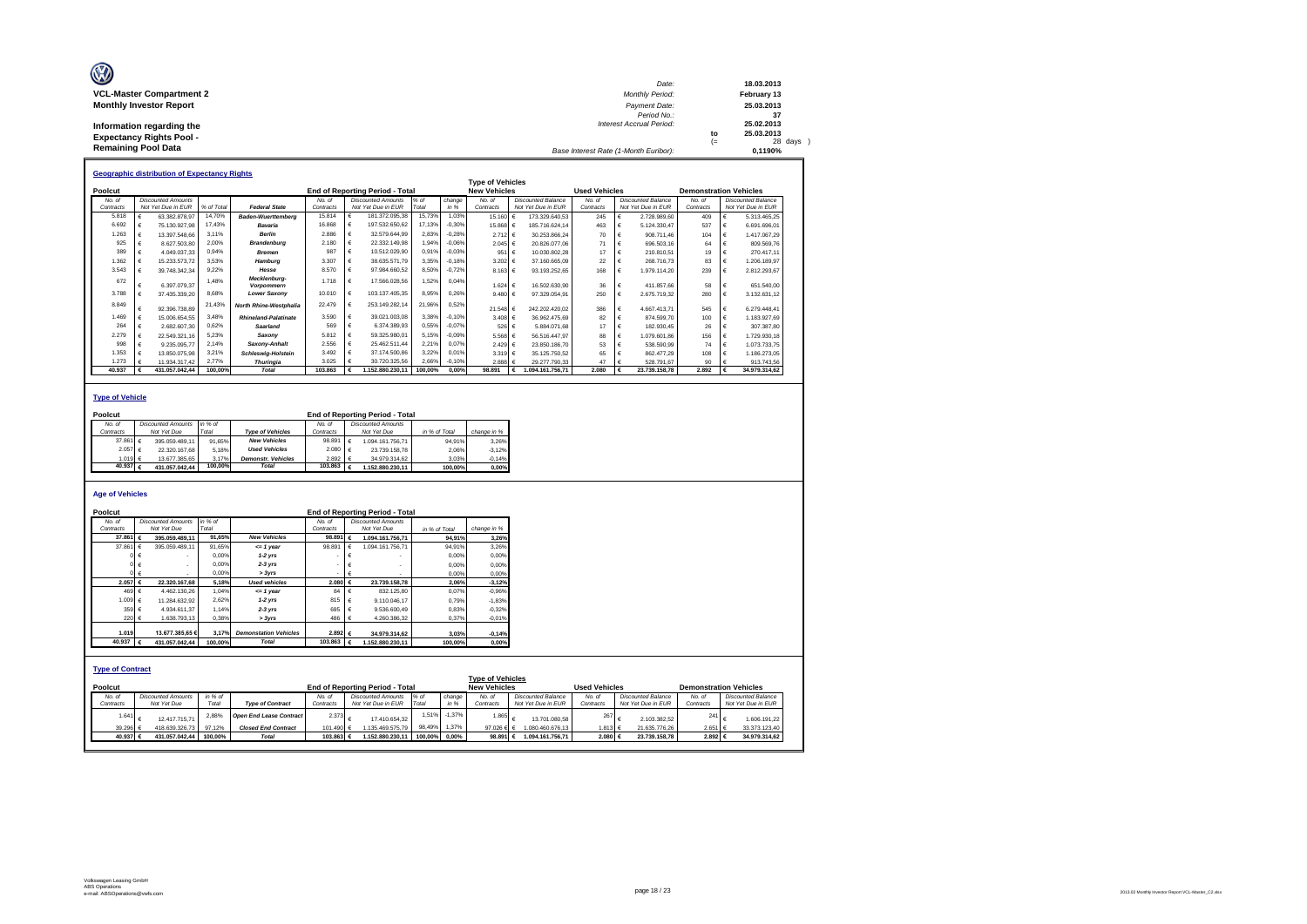| O                               | Date:                                 |     | 18.03.2013  |
|---------------------------------|---------------------------------------|-----|-------------|
| <b>VCL-Master Compartment 2</b> | <b>Monthly Period:</b>                |     | February 13 |
| <b>Monthly Investor Report</b>  | Payment Date:                         |     | 25.03.2013  |
|                                 | Period No.:                           |     | -37         |
| Information regarding the       | Interest Accrual Period:              |     | 25.02.2013  |
| <b>Expectancy Rights Pool -</b> |                                       | to  | 25.03.2013  |
|                                 |                                       | $=$ | 28 days     |
| <b>Remaining Pool Data</b>      | Base Interest Rate (1-Month Euribor): |     | 0.1190%     |

|                       | <b>Distribution by Industry of Expectancy Rights</b> |                                          |                  |                                                                                        |                     |            |                                          |                  |                |                         |            |                                          |                      |              |                                          |                               |                                          |
|-----------------------|------------------------------------------------------|------------------------------------------|------------------|----------------------------------------------------------------------------------------|---------------------|------------|------------------------------------------|------------------|----------------|-------------------------|------------|------------------------------------------|----------------------|--------------|------------------------------------------|-------------------------------|------------------------------------------|
|                       |                                                      |                                          |                  |                                                                                        |                     |            |                                          |                  |                | <b>Type of Vehicles</b> |            |                                          |                      |              |                                          |                               |                                          |
| Poolcut               |                                                      |                                          |                  |                                                                                        |                     |            | <b>End of Reporting Period - Total</b>   |                  |                | <b>New Vehicles</b>     |            |                                          | <b>Used Vehicles</b> |              |                                          | <b>Demonstration Vehicles</b> |                                          |
| No. of<br>Contracts   |                                                      | <b>Discounted Amounts</b><br>Not Yet Due | in % of<br>Total | Industry                                                                               | No. of<br>Contracts |            | <b>Discounted Amounts</b><br>Not Yet Due | in % of<br>Total | change<br>in % | No. of<br>Contracts     |            | <b>Discounted Amounts</b><br>Not Yet Due | No. of<br>Contracts  |              | <b>Discounted Amounts</b><br>Not Yet Due | No. of<br>Contracts           | <b>Discounted Amounts</b><br>Not Yet Due |
| 257                   | $\epsilon$                                           | 2.519.571.21                             | 0.58%            | <b>Agriculture/Forestrv</b>                                                            | 839                 | €          | 9.148.054.50                             | 0.79%            | $-0.21%$       | 793                     | $\epsilon$ | 8.676.152.96                             | $16 \text{ } \in$    |              | 148,713.50                               | 30                            | 323,188.04                               |
| 566                   | $\epsilon$                                           |                                          | 1.43%            | <b>Chemical Industry</b>                                                               | 1.315               |            |                                          | 1.28%            | 0.15%          | 1.291                   |            |                                          | $17 \quad \in$       |              |                                          |                               |                                          |
|                       |                                                      | 6.162.558.95                             |                  |                                                                                        |                     | $\epsilon$ | 14,777,075.52                            |                  |                |                         | $\epsilon$ | 14.506.516.66                            |                      |              | 177,707.86                               |                               | 92.851.00                                |
| 1.204                 |                                                      |                                          | 2.80%            | <b>Communications and</b>                                                              | 3.131               |            |                                          | 2.84%            | $-0.059$       | 2.973                   |            |                                          | 82                   |              |                                          | 76                            |                                          |
|                       | $\epsilon$                                           | 12.049.572.89                            |                  | <b>Information Transmission</b>                                                        |                     |            | 32.772.133.20                            |                  |                |                         |            | 31.136.490.87                            |                      | €            | 817.124.14                               |                               | 818,518.19                               |
| 3.839                 |                                                      | 36.316.564.21                            | 8.43%            | Construction                                                                           | 11.408              |            | 116.678.184.53                           | 10.12%           | $-1.70%$       | 10.752                  |            | 109.867.274.22                           | 254                  | $\mathbf{f}$ | 2.238.625.10                             | 402                           | 4.572.285.21                             |
| 987                   | $\epsilon$                                           | 9.016.331.36                             | 2.09%            | <b>Energy/Mining</b>                                                                   | 1.693               | €          | 17.993.141.42                            | 1.56%            | 0.53%          | 1.620                   |            | 17.247.021.56                            | 31                   | $\epsilon$   | 333.059.18                               | 42                            | 413.060.68                               |
| 2.030                 |                                                      | 24.508.697.13                            | 5.69%            | <b>Financial Services.</b><br><b>Leasing and Housing</b>                               | 5.818               | €          | 71.745.538.31                            | 6.22%            | $-0.54%$       | 5.476                   | €          | 67.294.066.29                            | 147                  | €            | 2.026.567.56                             | 195                           | 2.424.904.46                             |
| 689                   | €                                                    | 7.057.651.11                             | 1.64%            | <b>Hotel and Restaurant</b><br>Industry                                                | 1.765               | €          | 19.462.302.89                            | 1.69%            | $-0.059$       | 1.583                   | €          | 17.253.798.73                            | 67                   | €            | 747.979.23                               | 115                           | 1.460.524.93                             |
| 7.298                 |                                                      | 78.089.686.97                            | 18.129           | <b>Manufacturing Industry</b>                                                          | 21.212              |            | 241.731.062.98                           | 20.97%           | $-2.85%$       | 20.491                  |            | 233.463.816.15                           | 302                  |              | 3.188.863.54                             | 419                           | 5.078.383.29                             |
| 6.970                 |                                                      | 79.809.772.87                            | 18.51%           | <b>Other Services</b>                                                                  | 18,917              |            | 229.753.829.63                           | 19.93%           | $-1.41%$       | 18.013                  |            | 217.572.687.41                           | 384                  |              | 5.092.343.75                             | 520                           | 7.088.798,47                             |
| 9.772                 | $\epsilon$                                           |                                          | 21.93%           | <b>Public Administration.</b><br><b>Education, Health Care.</b><br><b>Public Serv.</b> | 20.181              |            |                                          | 17.84%           | 4.09%          | 19.168                  | €          |                                          | 392                  | €            |                                          | 621                           |                                          |
|                       |                                                      | 94.510.204.43                            |                  | Retail/ Wholesale                                                                      | 16,770              |            | 205.633.207.55<br>185, 378, 635, 34      |                  | 1.87%          | 15.972                  |            | 193.837.864.52                           |                      |              | 4.792.623.94                             |                               | 7.002.719.09                             |
| 6.945                 | €<br>$\epsilon$                                      | 77.372.066.20                            | 17.95%           |                                                                                        |                     |            |                                          | 16.08%           | 0.14%          |                         |            | 176.076.236.60                           | 365 €<br>17          |              | 3.853.957.38                             | 433                           | 5.448.441.36                             |
| 305<br>75             |                                                      | 2.779.524.35<br>864.840.76               | 0.64%<br>0.20%   | Private<br>Other                                                                       | 652<br>162          |            | 5.836.937.57<br>1.970.126.67             | 0.51%<br>0.17%   | 0.03%          | 609<br>150              |            | 5.399.849.86<br>1.829.980.88             | 6                    | I€           | 266.859.74<br>54.733.86                  | 26                            | 170.227.97                               |
| 40.937 $\epsilon$     |                                                      | 431.057.042.44                           | 100.00%          | <b>Total</b>                                                                           | 103,863             |            | 1.152.880.230.11                         | 100,00%          | 0.00%          | 98.891                  | €          | 1.094.161.756.71                         | 2.080                |              | 23.739.158.78                            | 2.892                         | 85.411.93<br>34.979.314,62               |
|                       |                                                      |                                          |                  |                                                                                        |                     |            |                                          |                  |                |                         |            |                                          |                      |              |                                          |                               |                                          |
| <b>Top 10 Lessees</b> |                                                      |                                          |                  |                                                                                        |                     |            |                                          |                  |                | .                       |            |                                          |                      |              |                                          |                               |                                          |

|                     | <b>Type of Vehicles</b> |                                          |                  |                |                     |                                          |                  |                |                     |                                          |                      |                                          |                          |                                          |
|---------------------|-------------------------|------------------------------------------|------------------|----------------|---------------------|------------------------------------------|------------------|----------------|---------------------|------------------------------------------|----------------------|------------------------------------------|--------------------------|------------------------------------------|
| Poolcut             |                         |                                          |                  |                |                     | End of Reporting Period - Total          |                  |                | <b>New Vehicles</b> |                                          | <b>Used Vehicles</b> |                                          |                          | <b>Demonstration Vehicles</b>            |
| No. of<br>Contracts |                         | <b>Discounted Amounts</b><br>Not Yet Due | in % of<br>Total | Top 10 Lessees | No. of<br>Contracts | <b>Discounted Amounts</b><br>Not Yet Due | in % of<br>Total | change<br>in % | No. of<br>Contracts | <b>Discounted Amounts</b><br>Not Yet Due | No. of<br>Contracts  | <b>Discounted Amounts</b><br>Not Yet Due | No. of<br>Contracts      | <b>Discounted Amounts</b><br>Not Yet Due |
|                     | 60                      | 1.234.721.87                             | 0.29%            |                | 61                  | 544, 447, 75                             | 0.05%            | $-0.24%$       | 61                  | 544.447.75                               |                      |                                          |                          |                                          |
|                     | 63                      | 991.393.77                               | 0.23%            |                | 46                  | 534.005.08                               | 0.05%            | $-0.18%$       | 46                  | 534,005.08                               |                      |                                          |                          |                                          |
|                     |                         | 957.316.85                               | 0.22%            |                | 44                  | 514.869.46                               | 0.04%            | $-0.18%$       | 44                  | 514,869.46                               |                      |                                          |                          |                                          |
|                     | 52                      | 802.592.91                               | 0.19%            |                | 48                  | 501.099.86                               | 0.04%            | $-0.14%$       | 48                  | 501.099.86                               |                      |                                          |                          |                                          |
|                     | 62                      | 771.194.22                               | 0.18%            |                | 54                  | 499.345.00                               | 0.04%            | $-0.14%$       | 54                  | 499.345.00                               |                      |                                          |                          |                                          |
|                     | 44                      | 659,203.8                                | 0.15%            |                | 36                  | 488.022.72                               | 0.04%            | $-0.11%$       | 36                  | 488.022.72                               |                      |                                          |                          |                                          |
|                     | 46                      | 619,350.01                               | 0.14%            |                | 40                  | 483.047.69                               | 0.04%            | $-0.10%$       | 40                  | 483.047.69                               |                      |                                          |                          |                                          |
|                     | 57                      | 610.754.63                               | 0.14%            |                | 36                  | 480.400.95                               | 0.04%            | $-0.10%$       | 36                  | 480,400.95                               |                      |                                          |                          |                                          |
|                     | 44                      | 598,005.45                               | 0.14%            |                | 40                  | 474.965.14                               | 0.04%            | $-0.10%$       | 40                  | 474.965.14                               |                      |                                          |                          |                                          |
|                     | 49                      | 568.170.84                               | 0.13%            | 10             | 32                  | 469.499.30                               | 0,04%            | $-0.09%$       | 32                  | 469,499.30                               |                      |                                          |                          |                                          |
|                     | 538                     | 7.812.704.42                             | 1.81%            | <b>Total</b>   | 437                 | 4.989.702.95                             | $-0,95%$         | $-1,38%$       | 437                 | 4.989.702.95                             |                      |                                          | $\overline{\phantom{a}}$ |                                          |
|                     |                         |                                          |                  |                |                     |                                          |                  |                |                     |                                          |                      |                                          |                          |                                          |

Г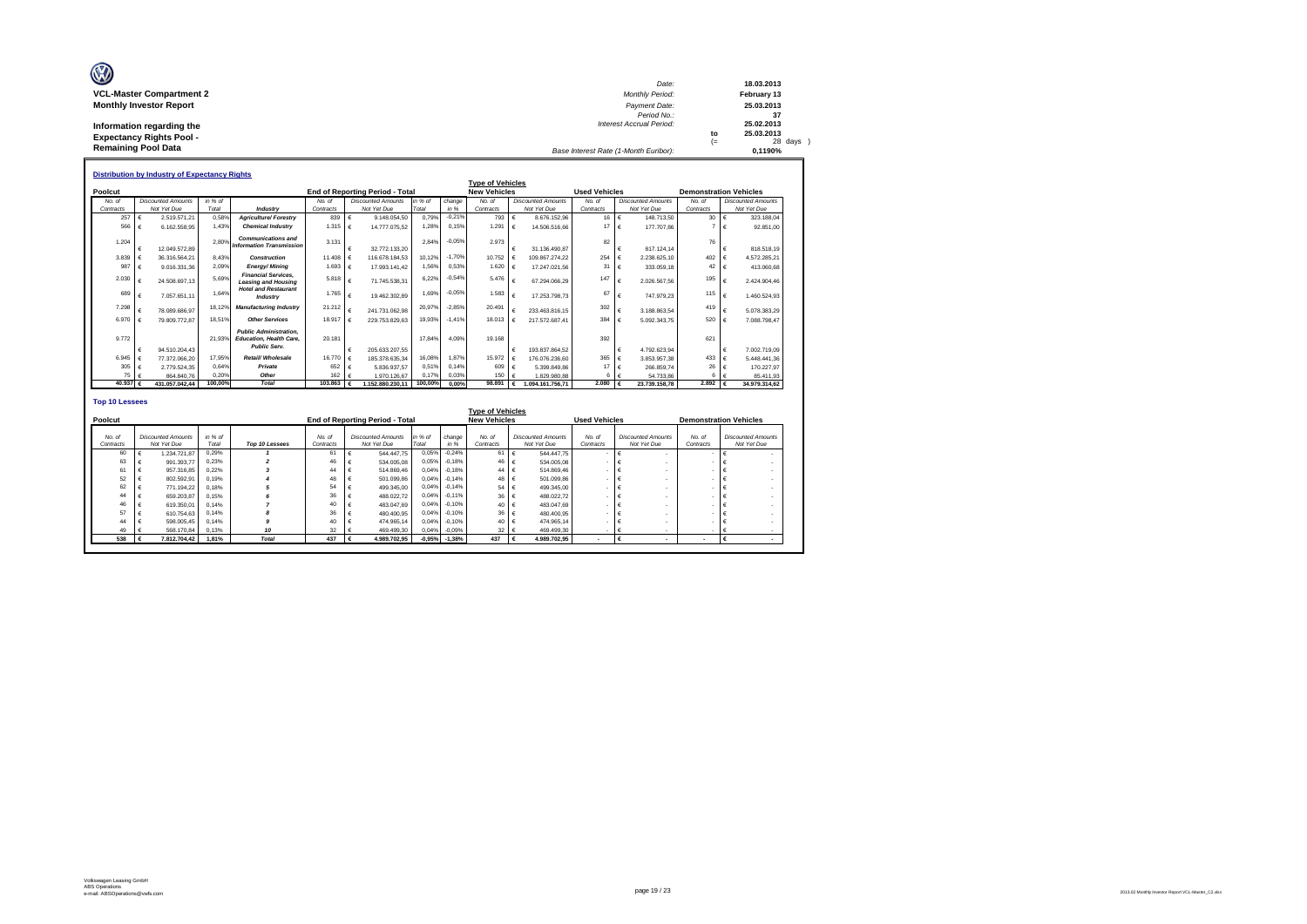

*Reporting Date:* **18.03.2013 VCL-Master Compartment 2** *Monthly Period:* **28.02.2013 Monthly Investor Report** *Payment Date:* **25.03.2013** *Period No.:* **37** *Interest Accrual Period:* **25.02.2013 to 25.03.2013 28** *Base Interest Rate (1-Month Euribor):* **0,119**

**Contracts in Arrears I. \*)**

| <b>Contracts in Arrears *)</b> | <b>Reporting Period - Total</b> |   |                                                          |     |                                                      |   |                                                                 |                                                           | <b>New Vehicles</b>        |   |                                                                 | <b>Used Vehicles</b>       |   |                                                                 | <b>Demonstration Vehicles</b> |   |                                                                 |
|--------------------------------|---------------------------------|---|----------------------------------------------------------|-----|------------------------------------------------------|---|-----------------------------------------------------------------|-----------------------------------------------------------|----------------------------|---|-----------------------------------------------------------------|----------------------------|---|-----------------------------------------------------------------|-------------------------------|---|-----------------------------------------------------------------|
| by month                       | No. of<br><b>Contracts</b>      |   | <b>Delinquent</b><br><b>Discounted</b><br><b>Balance</b> |     | <b>Future</b><br><b>Discounted</b><br><b>Balance</b> |   | <b>Total Outstanding</b><br><b>Discounted</b><br><b>Balance</b> | in % of<br><b>Discounted</b><br><b>Poolbalance</b><br>EoP | No. of<br><b>Contracts</b> |   | <b>Total Outstanding</b><br><b>Discounted</b><br><b>Balance</b> | No. of<br><b>Contracts</b> |   | <b>Total Outstanding</b><br><b>Discounted</b><br><b>Balance</b> | No. of<br><b>Contracts</b>    |   | <b>Total Outstanding</b><br><b>Discounted</b><br><b>Balance</b> |
| not overdue                    | 67                              | € | $\sim$                                                   | €   | 727.786,44                                           | € | 727.786,44                                                      | 0,06%                                                     | 64                         | € | 687.571,72                                                      | $\overline{2}$             | € | 32.408,22                                                       |                               | € | 7.806,50                                                        |
| 1-month overdue                | 657                             | € | $\sim$                                                   | €   | 6.967.369,32                                         | € | 6.967.369.32                                                    | 0,60%                                                     | 605                        | € | 6.421.373.60                                                    | 24                         | € | 225.539,59                                                      | 28                            | € | 320.456,13                                                      |
| 2-month overdue                | 247                             | € | $\sim$                                                   | €   | 2.612.341,09                                         | € | 2.612.341.09                                                    | 0,23%                                                     | 232                        | € | 2.481.042,42                                                    | 6                          | € | 45.741,75                                                       | 9                             | € | 85.556,92                                                       |
| 3-month overdue                | 110                             | € | $\sim$                                                   | €   | 1.185.137,52                                         | € | 1.185.137,52                                                    | 0.10%                                                     | 100                        | € | 1.067.138,30                                                    | 8                          | € | 103.464,47                                                      | 2                             | € | 14.534,75                                                       |
| 4-month overdue                | 46                              | € | $\sim$                                                   | €   | 417.062,09                                           | € | 417.062.09                                                      | 0,04%                                                     | 41                         | € | 366.795,96                                                      | 3                          | € | 27.075,95                                                       | $\overline{c}$                | € | 23.190,18                                                       |
| 5-month overdue                | 30                              | € | $\overline{\phantom{a}}$                                 | €   | 317.248,53                                           | € | 317.248,53                                                      | 0.03%                                                     | 23                         | € | 243.007.52                                                      | $\overline{4}$             | € | 28.208,32                                                       | 3                             | € | 46.032,69                                                       |
| 6-month overdue                | 20                              | € | $\blacksquare$                                           | €   | 197.710,93                                           | € | 197.710,93                                                      | 0,02%                                                     | 14                         | € | 154.548,10                                                      | 6                          | € | 43.162,83                                                       |                               | € |                                                                 |
| 7-month overdue                | 5                               |   | $\overline{\phantom{a}}$                                 | €   | 37.734,02                                            | € | 37.734,02                                                       | 0,00%                                                     | 5                          | € | 37.734,02                                                       |                            | € |                                                                 | $\overline{\phantom{a}}$      |   |                                                                 |
| 8-month overdue                | $\overline{2}$                  | € | $\blacksquare$                                           | €   | 14.828,27                                            | € | 14.828,27                                                       | 0,00%                                                     | $\overline{2}$             | € | 14.828,27                                                       | ۰                          | € |                                                                 | $\overline{\phantom{a}}$      | € |                                                                 |
| 9-month overdue                | 3                               | € | $\overline{\phantom{a}}$                                 | €   | 49.111,74                                            | € | 49.111,74                                                       | 0,00%                                                     | 3                          | € | 49.111,74                                                       | $\overline{\phantom{a}}$   | € |                                                                 |                               | € |                                                                 |
| 10-month overdue               |                                 |   | $\overline{\phantom{a}}$                                 | €   | 8.286,45                                             | € | 8.286,45                                                        | 0,00%                                                     |                            | € | 8.286,45                                                        | $\overline{\phantom{a}}$   | € | $\overline{\phantom{a}}$                                        |                               | € |                                                                 |
| > 10-month overdue             | 11                              |   | $\overline{\phantom{a}}$                                 | €   | 86.209,13                                            | € | 86.209,13                                                       | 0,01%                                                     | 10                         | € | 78.733,73                                                       |                            | € |                                                                 |                               | € | 7.475,40                                                        |
|                                | 1.199                           | € | $\overline{a}$                                           | €   | 12.620.825,53                                        | € | 12.620.825,53                                                   | 1,09%                                                     | 1.100                      | € | 11.610.171,83                                                   | 53                         | € | 505.601,13                                                      | 46                            | € | 505.052,57                                                      |
| by Status                      |                                 |   |                                                          |     |                                                      |   |                                                                 |                                                           |                            |   |                                                                 |                            |   |                                                                 |                               |   |                                                                 |
| Delinguent                     | 979                             | € | $\overline{\phantom{a}}$                                 |     | 10.360.279.59 €                                      |   | 10.360.279,59                                                   | 0,90%                                                     |                            |   |                                                                 |                            |   |                                                                 |                               |   |                                                                 |
| Terminated                     | 220                             | € | $\sim$                                                   | €   | 2.260.545,94 €                                       |   | 2.260.545,94                                                    | 0,20%                                                     |                            |   |                                                                 |                            |   |                                                                 |                               |   |                                                                 |
| (Early) Settlements -          |                                 |   |                                                          |     |                                                      |   |                                                                 |                                                           |                            |   |                                                                 |                            |   |                                                                 |                               |   |                                                                 |
| Not Paid in Full               |                                 | € | $\sim$                                                   | €   |                                                      | € |                                                                 | 0,00%                                                     |                            |   |                                                                 |                            |   |                                                                 |                               |   |                                                                 |
| Total                          | 1.199                           | € |                                                          | - € | 12.620.825,53 €                                      |   | 12.620.825,53                                                   | 1,09%                                                     |                            |   |                                                                 |                            |   |                                                                 |                               |   |                                                                 |
|                                |                                 |   |                                                          |     |                                                      |   |                                                                 |                                                           |                            |   |                                                                 |                            |   |                                                                 |                               |   |                                                                 |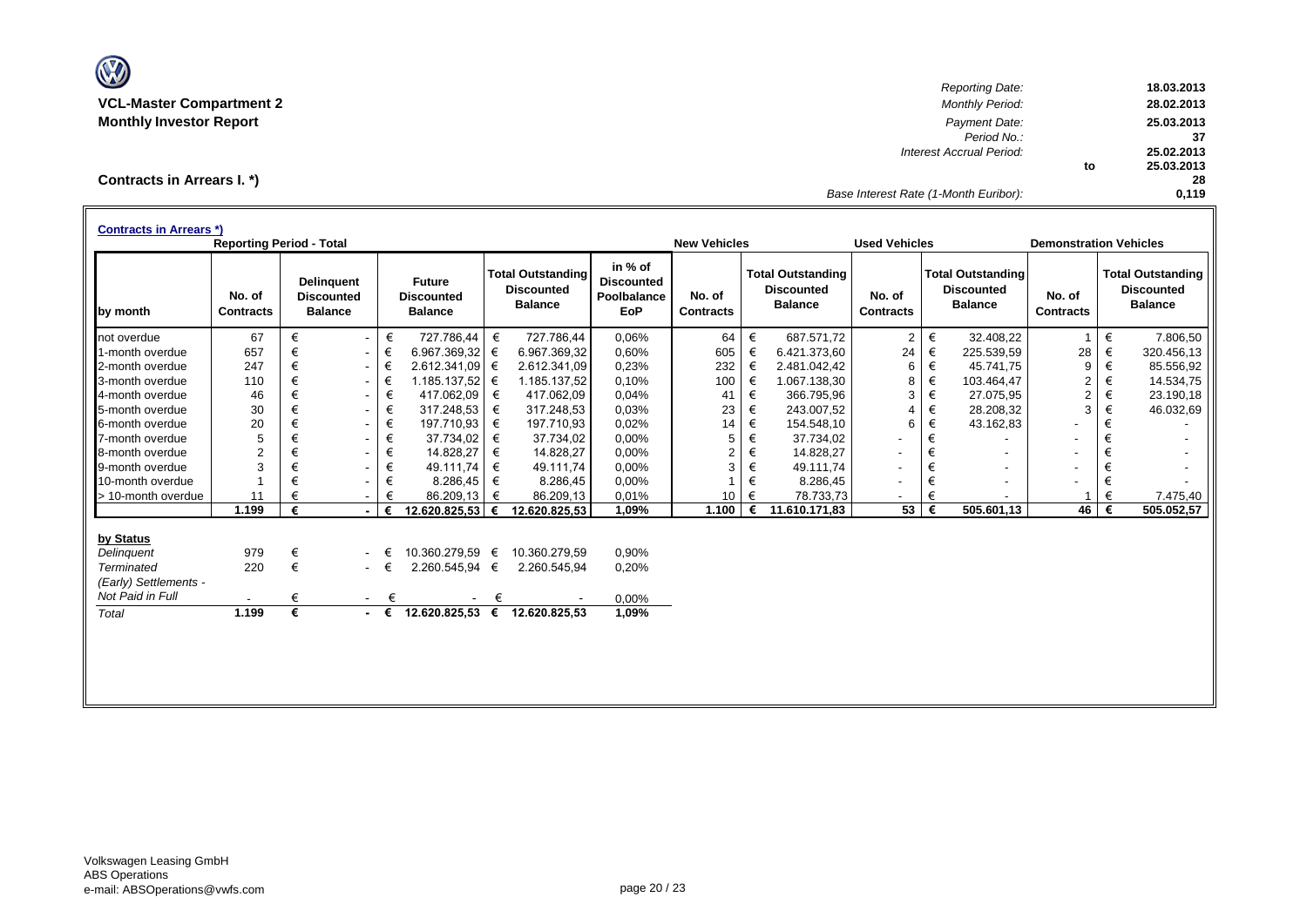| W                                       |                                                           |                                                            |                                                            |               |             |                                                  |               |                  |
|-----------------------------------------|-----------------------------------------------------------|------------------------------------------------------------|------------------------------------------------------------|---------------|-------------|--------------------------------------------------|---------------|------------------|
|                                         |                                                           |                                                            |                                                            |               |             | <b>Reporting Date:</b>                           |               | 18.03.2013       |
| <b>VCL-Master Compartment 2</b>         |                                                           |                                                            |                                                            |               |             | <b>Monthly Period:</b>                           |               | 28.02.2013       |
| <b>Monthly Investor Report</b>          |                                                           |                                                            |                                                            |               |             | Payment Date:                                    |               | 25.03.2013       |
|                                         |                                                           |                                                            |                                                            |               |             | Period No.:<br>Interest Accrual Period:          |               | 37<br>25.02.2013 |
|                                         |                                                           |                                                            |                                                            |               |             |                                                  | to            | 25.03.2013       |
| Contracts in Arrears I. *)              |                                                           |                                                            |                                                            |               |             |                                                  |               | 28               |
|                                         |                                                           |                                                            |                                                            |               |             | Base Interest Rate (1-Month Euribor):            |               | 0,119            |
| in EUR                                  |                                                           |                                                            | <b>Contracts in Arrears</b><br>- Total Outstanding Balance |               |             |                                                  |               |                  |
| 22.000.000                              |                                                           |                                                            |                                                            |               |             |                                                  |               |                  |
|                                         |                                                           |                                                            |                                                            |               |             |                                                  |               |                  |
| 17.000.000                              |                                                           |                                                            |                                                            |               |             |                                                  |               |                  |
|                                         |                                                           |                                                            |                                                            |               |             |                                                  |               |                  |
| 12.000.000                              |                                                           |                                                            |                                                            |               |             |                                                  |               |                  |
|                                         |                                                           |                                                            |                                                            |               |             |                                                  |               |                  |
| 7.000.000                               |                                                           |                                                            |                                                            |               |             |                                                  |               |                  |
|                                         |                                                           |                                                            |                                                            |               |             |                                                  |               |                  |
| 2.000.000                               |                                                           |                                                            |                                                            |               |             |                                                  |               |                  |
|                                         | 0,                                                        | $\mathcal{S}_{\mathcal{L}}$<br>$\mathcal{S}_{\mathcal{A}}$ |                                                            | $\mathcal{C}$ |             | Ą<br>᠊ᡐ<br>స<br>$\mathcal{L}^{\circ}$            | $\mathcal{E}$ | $\mathcal{L}$    |
| $-3.000.000$<br><b>Monthly</b>          |                                                           | Sep<br>$\mathcal{S}$                                       |                                                            |               |             |                                                  |               | Sep 13           |
| Period                                  |                                                           |                                                            |                                                            |               |             |                                                  |               |                  |
|                                         |                                                           |                                                            |                                                            |               |             |                                                  |               |                  |
|                                         | - not delinquent<br>$-$ -1 Month                          | $-2$ Month                                                 | $-$ 3 Month                                                | $-$ 4 Month   | $-$ 5 Month | $\rightarrow$ 6 Month<br>$\rightarrow$ > 6 Month |               |                  |
|                                         |                                                           |                                                            |                                                            |               |             |                                                  |               |                  |
|                                         |                                                           |                                                            |                                                            |               |             |                                                  |               |                  |
|                                         |                                                           |                                                            |                                                            |               |             |                                                  |               |                  |
| <b>Terminations</b>                     | <b>Total</b>                                              |                                                            |                                                            |               |             |                                                  |               |                  |
|                                         | Outstanding                                               |                                                            |                                                            |               |             |                                                  |               |                  |
|                                         | <b>Balance at</b>                                         | <b>Total Outstanding</b>                                   |                                                            |               |             |                                                  |               |                  |
|                                         | No. of<br>Period of<br><b>Contracts</b><br><b>Default</b> | <b>Balance at</b><br><b>Current Period</b>                 |                                                            |               |             |                                                  |               |                  |
| <b>Terminated</b>                       |                                                           |                                                            |                                                            |               |             |                                                  |               |                  |
| Contracts as of the                     | € 1.849.230,94<br>184                                     |                                                            |                                                            |               |             |                                                  |               |                  |
| <b>Beginning of Period</b>              |                                                           |                                                            |                                                            |               |             |                                                  |               |                  |
| Revocations                             | €<br>131.026,77 €<br>13                                   | 132.438,42                                                 |                                                            |               |             |                                                  |               |                  |
| Settlements                             | 30<br>€<br>310.788,80 €                                   |                                                            |                                                            |               |             |                                                  |               |                  |
| New Terminations                        | 79<br>€<br>800.904,12 €                                   | 827.697,23                                                 |                                                            |               |             |                                                  |               |                  |
| (still) Terminated<br><b>Terminated</b> | € 1.407.415,37 €<br>141                                   | 1.432.848,71                                               |                                                            |               |             |                                                  |               |                  |
| Contracts as of the                     | € 2.208.319,49 €<br>220                                   | 2.260.545,94                                               |                                                            |               |             | *) delinquent in terms of Instalments sold       |               |                  |
| <b>End of Period</b>                    |                                                           |                                                            |                                                            |               |             |                                                  |               |                  |
|                                         |                                                           |                                                            |                                                            |               |             |                                                  |               |                  |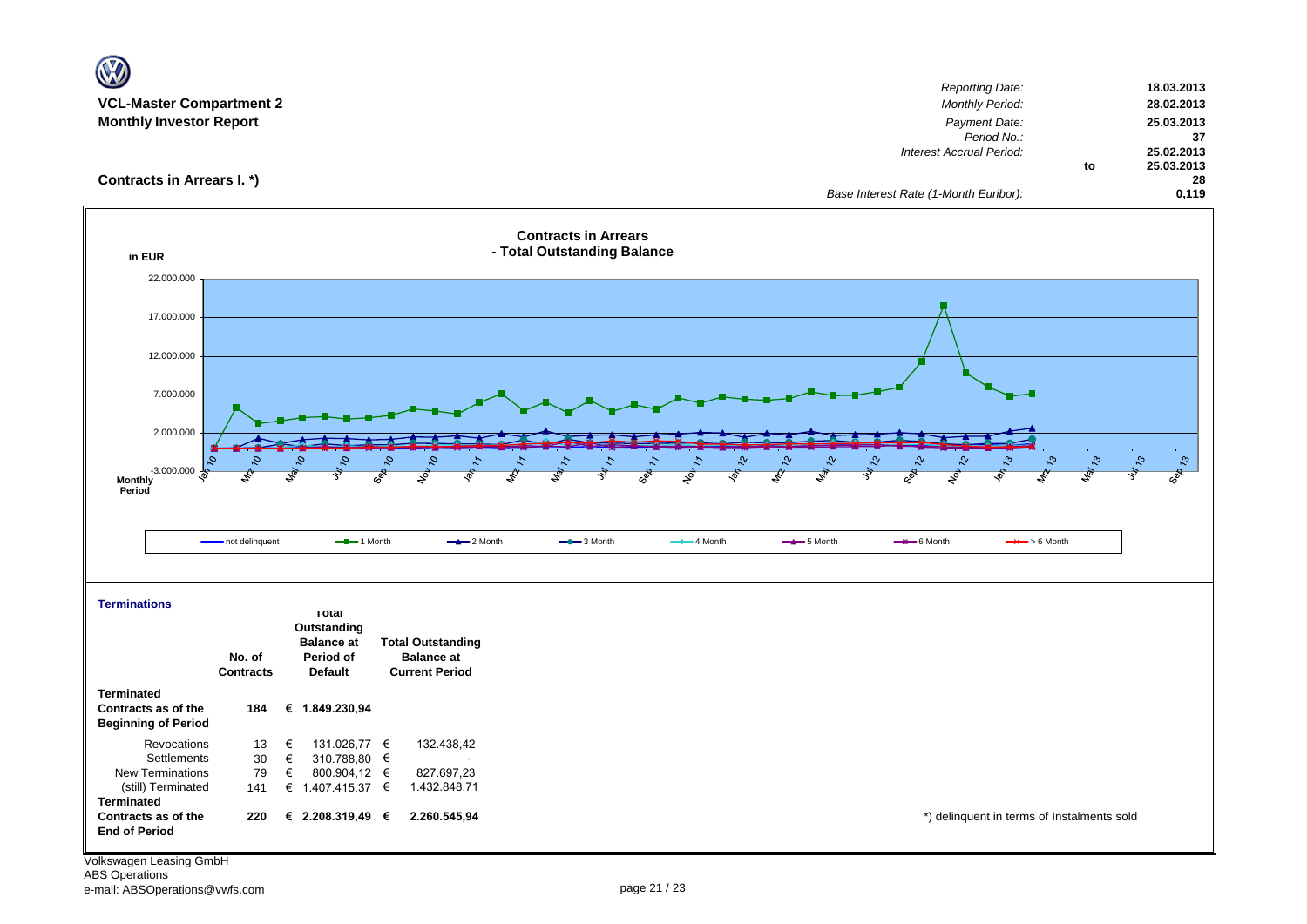|                                                                                                                                                            | Date:                    | 18.03.2013        |
|------------------------------------------------------------------------------------------------------------------------------------------------------------|--------------------------|-------------------|
| <b>VCL-Master Compartment 2</b>                                                                                                                            | <b>Monthly Period:</b>   | February 13       |
| <b>Monthly Investor Report</b>                                                                                                                             | Payment Date:            | 25.03.2013        |
|                                                                                                                                                            | Period No.               | 37                |
|                                                                                                                                                            | Interest Accrual Period: | 25.02.2013        |
| <b>Write Offs</b> *                                                                                                                                        | to                       | 25.03.2013        |
| *these figures refer to Write Offs effective for VCL Master S.A. Compartment 1 only<br>(incl. those contracts whose RV has not been sold to Compartment 2) | Rate (1-Month            |                   |
|                                                                                                                                                            | Euribor):                | 0.1190%           |
| <b>Cumulative Net Losses</b>                                                                                                                               |                          |                   |
|                                                                                                                                                            | No. of                   | Amount of         |
|                                                                                                                                                            | Contracts *)             | <b>Default</b>    |
| Defaulted Contracts registered in current Period                                                                                                           | 33                       | €<br>157.041,93   |
| Cumulative Defaulted Contracts incl. current Period                                                                                                        | 1.035                    | €<br>4.069.639.32 |

| <b>Losses by Type of Vehicle</b> |              |   | <b>Current Period Losses</b> |              |   | <b>Cumulative Losses</b> |
|----------------------------------|--------------|---|------------------------------|--------------|---|--------------------------|
|                                  | Number of    |   | <b>Net Loss</b>              | Number of    |   | Net Loss                 |
|                                  | Contracts *) |   | Amount                       | Contracts *) |   | <b>Amount</b>            |
| <b>New Vehicles</b>              | 29           | € | 121.056,12                   | 880          | € | 3.346.586,87             |
| <b>Used Vehicles</b>             | 3            | € | 27.264,03                    | 96           | € | 396.404.67               |
| <b>Demonstration Vehicles</b>    |              | € | 8.721.78                     | 59           | € | 326.647,78               |
| <b>Total</b>                     | 33           | € | 157.041,93                   | 1.035        | € | 4.069.639,32             |

## **Losses by Monthly Period**

|                   | <b>Write-Offs of</b><br>the Monthly Period |                          | <b>Cumulative Write-Offs</b> |                          |
|-------------------|--------------------------------------------|--------------------------|------------------------------|--------------------------|
| <b>Monthly</b>    | Number of                                  | <b>Write-Offs</b>        | Number of                    | <b>Write-Offs</b>        |
| <b>Period</b>     | Contracts *)                               |                          | Contracts *)                 |                          |
| Dec 09            |                                            |                          |                              |                          |
| Jan 10            |                                            |                          |                              |                          |
| Feb 10            | $\overline{\phantom{0}}$                   | $\frac{1}{2}$            | $\overline{a}$               | $\overline{\phantom{0}}$ |
| Mar 10            | ä,                                         | $\overline{\phantom{a}}$ | ÷,                           | $\overline{a}$           |
| Apr 10            |                                            |                          |                              |                          |
| May 10            | $\overline{\phantom{a}}$                   | $\overline{\phantom{a}}$ |                              | $\overline{\phantom{a}}$ |
| <b>Jun 10</b>     | $\frac{1}{2}$                              | $\overline{\phantom{a}}$ | $\overline{\phantom{a}}$     | $\overline{\phantom{a}}$ |
| <b>Jul 10</b>     |                                            |                          |                              |                          |
| Aug 10            | 9                                          | 50.295,01                | 9                            | 50.295,01                |
| Sep 10            | $\overline{\mathbf{c}}$                    | 8.071,60                 | 11                           | 58.366,61                |
| Oct 10            | 7                                          | 30.954,84                | 18                           | 89.321,45                |
| Nov 10            | 15                                         | 70.163.12                | 33                           | 159.484,57               |
| Dec 10            | 11                                         | 71.387,33                | 44                           | 230.871,90               |
| Jan 11            | 16                                         | 73.685,61                | 60                           | 304.557,51               |
| Feb <sub>11</sub> | 7                                          | 34.411,99                | 67                           | 338.969,50               |
| Mar 11            | 9                                          | 62.592,15                | 76                           | 401.561,65               |
| Apr 11            | 15                                         | 86.288,20                | 91                           | 487.849,85               |
| May 11            | 20                                         | 101.111,11               | 111                          | 588.960,96               |
| <b>Jun 11</b>     | 42                                         | 172.816,37               | 153                          | 761.777,33               |
| <b>Jul 11</b>     | 31                                         | 152.827,80               | 184                          | 914.605,13               |
| Aug 11            | 18                                         | 80.559,83                | 202                          | 995.164,96               |
| Sep 11            | 34                                         | 188.002,31               | 236                          | 1.183.167,27             |
| Oct 11            | 18                                         | 73.464,24                | 254                          | 1.256.631,51             |
| Nov 11            | 56                                         | 213.523,67               | 310                          | 1.470.155,18             |
| Dec 11            | 45                                         | 152.121,74               | 355                          | 1.622.276,92             |
| Jan 12            | 60                                         | 193.538,76               | 415                          | 1.815.815,68             |
| Feb <sub>12</sub> | 37                                         | 162.341,73               | 452                          | 1.978.157,41             |
| Mar 12            | 73                                         | 214.516,98               | 525                          | 2.192.674,39             |
| Apr 12            | 53                                         | 162.973,38               | 578                          | 2.355.647,77             |
| $M$ ay 12         | 14                                         | 68.864.93                | 592                          | 2.424.512.70             |
| <b>Jun 12</b>     | 38                                         | 153.404,88               | 630                          | 2.577.917,58             |
| <b>Jul 12</b>     | 35                                         | 113.867,54               | 665                          | 2.691.785,12             |
| Aug 12            | 47                                         | 177.292,45               | 712                          | 2.869.077,57             |
| Sep 12            | 54                                         | 177.080,66               | 766                          | 3.046.158,23             |
| Oct 12            | 59                                         | 225.031,79               | 825                          | 3.271.190,02             |
| Nov 12            | 45                                         | 170.377,61               | 870                          | 3.441.567,63             |
| Dec 12            | 65                                         | 245.057,95               | 935                          | 3.686.625,58             |
|                   | <b>Total</b>                               | <b>Total</b>             |                              |                          |
|                   | 935                                        | 3.686.625,58             |                              |                          |
|                   |                                            |                          |                              |                          |